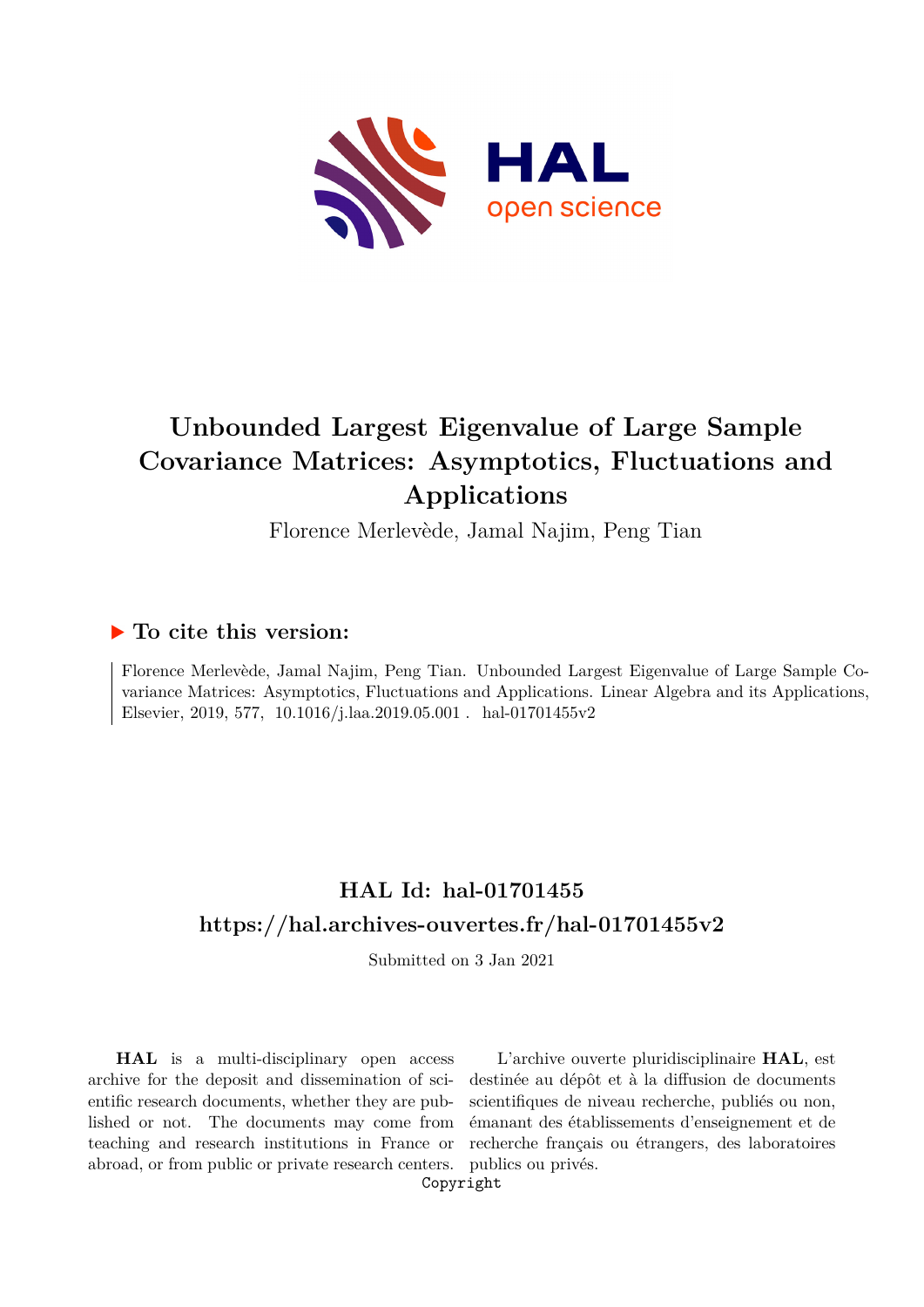# UNBOUNDED LARGEST EIGENVALUE OF LARGE SAMPLE COVARIANCE MATRICES: ASYMPTOTICS, FLUCTUATIONS AND APPLICATIONS

FLORENCE MERLEVEDE, JAMAL NAJIM, AND PENG TIAN `

ABSTRACT. Given a large sample covariance matrix  $S_N = \frac{1}{n} \Gamma_N^{1/2} Z_N Z_N^* \Gamma_N^{1/2}$ , where  $Z_N$  is a  $N \times n$  matrix with i.i.d. centered entries, and  $\Gamma_N$  is a  $N \times N$  deterministic Hermitian positive semidefinite matrix, we study the location and fluctuations of  $\lambda_{\text{max}}(S_N)$ , the largest eigenvalue of  $S_N$  as  $N, n \to \infty$  and  $Nn^{-1} \to r \in (0, \infty)$  in the case where the empirical distribution  $\mu^{\Gamma_N}$  of eigenvalues of  $\Gamma_N$  is tight (in N) and  $\lambda_{\max}(\Gamma_N)$  goes to  $+\infty$ . These conditions are in particular met when  $\mu^{\Gamma_N}$  weakly converges to a probability measure with unbounded support on  $\mathbb{R}^+$ .

We prove that asymptotically  $\lambda_{\max}(S_N) \sim \lambda_{\max}(\Gamma_N)$ . Moreover when the  $\Gamma_N$ 's are blockdiagonal, and the following spectral gap condition is assumed:

$$
\limsup_{N\to\infty}\frac{\lambda_2(\Gamma_N)}{\lambda_{\max}(\Gamma_N)}<1,
$$

where  $\lambda_2(\Gamma_N)$  is the second largest eigenvalue of  $\Gamma_N$ , we prove Gaussian fluctuations for  $\frac{\lambda_{\max}(S_N)}{\lambda_{\max}(\Gamma_N)}$ at the scale  $\sqrt{n}$ .

In the particular case where  $Z_N$  has i.i.d. Gaussian entries and  $\Gamma_N$  is the  $N \times N$  autocovariance matrix of a long memory Gaussian stationary process  $(\mathcal{X}_t)_{t\in\mathbb{Z}}$ , the columns of  $\Gamma_N^{1/2}Z_N$  can be considered as n i.i.d. samples of the random vector  $(X_1, \ldots, X_N)^\top$ . We then prove that  $\Gamma_N$  is similar to a diagonal matrix which satisfies all the required assumptions of our theorems, hence our results apply to this case.

### 1. INTRODUCTION

The model. In this paper we consider the following model of sample covariance matrix

(1) 
$$
S_N = \frac{1}{n} \Gamma_N^{1/2} Z_N Z_N^* \Gamma_N^{1/2}
$$

where  $Z_N = \left( Z_{i,j}^{(N)} \right)$  is a  $N \times n$  matrix whose entries  $Z_{i,j}^{(N)}$  are real or complex random variables identically distributed (i.d.) for all  $i, j, N$  and independent across  $i, j$  for each N, satisfying

(2) 
$$
\mathbb{E}Z_{i,j}^{(N)}=0, \quad \mathbb{E}|Z_{i,j}^{(N)}|^2=1 \quad \text{ and } \quad \mathbb{E}|Z_{i,j}^{(N)}|^4<\infty,
$$

and  $\Gamma_N$  is a  $N \times N$  deterministic Hermitian positive semidefinite matrix with eigenvalues

$$
0 \leq \lambda_N(\Gamma_N) \leq \cdots \leq \lambda_1(\Gamma_N) := \lambda_{\max}(\Gamma_N).
$$

We consider the case where  $\lambda_{\max}(\Gamma_N)$  goes to infinity as  $N \to \infty$  while the empirical spectral distribution (ESD)  $\mu^{\Gamma_N}$  associated with  $\Gamma_N$ ,

$$
\mu^{\Gamma_N}:=\frac{1}{N}\sum_{k=1}^N\delta_{\lambda_k(\Gamma_N)}\,,
$$

forms a tight sequence of probabilities on  $\mathbb{R}^+ := [0, \infty)$ . These conditions encompass the important case where  $\mu^{\Gamma_N}$  converges to a limiting distribution with unbounded support on  $\mathbb{R}^+$ .

Date: May 7, 2019.

<sup>2010</sup> Mathematics Subject Classification. Primary 15B52, Secondary 15A18, 60B20, 60G10, 60G15.

Key words and phrases. Large sample covariance matrices, largest eigenvalue, long memory stationary processes. The authors gratefully acknowledge the support by Labex BEZOUT and Grant ANR-17-CE40-0003 HIDITSA. ´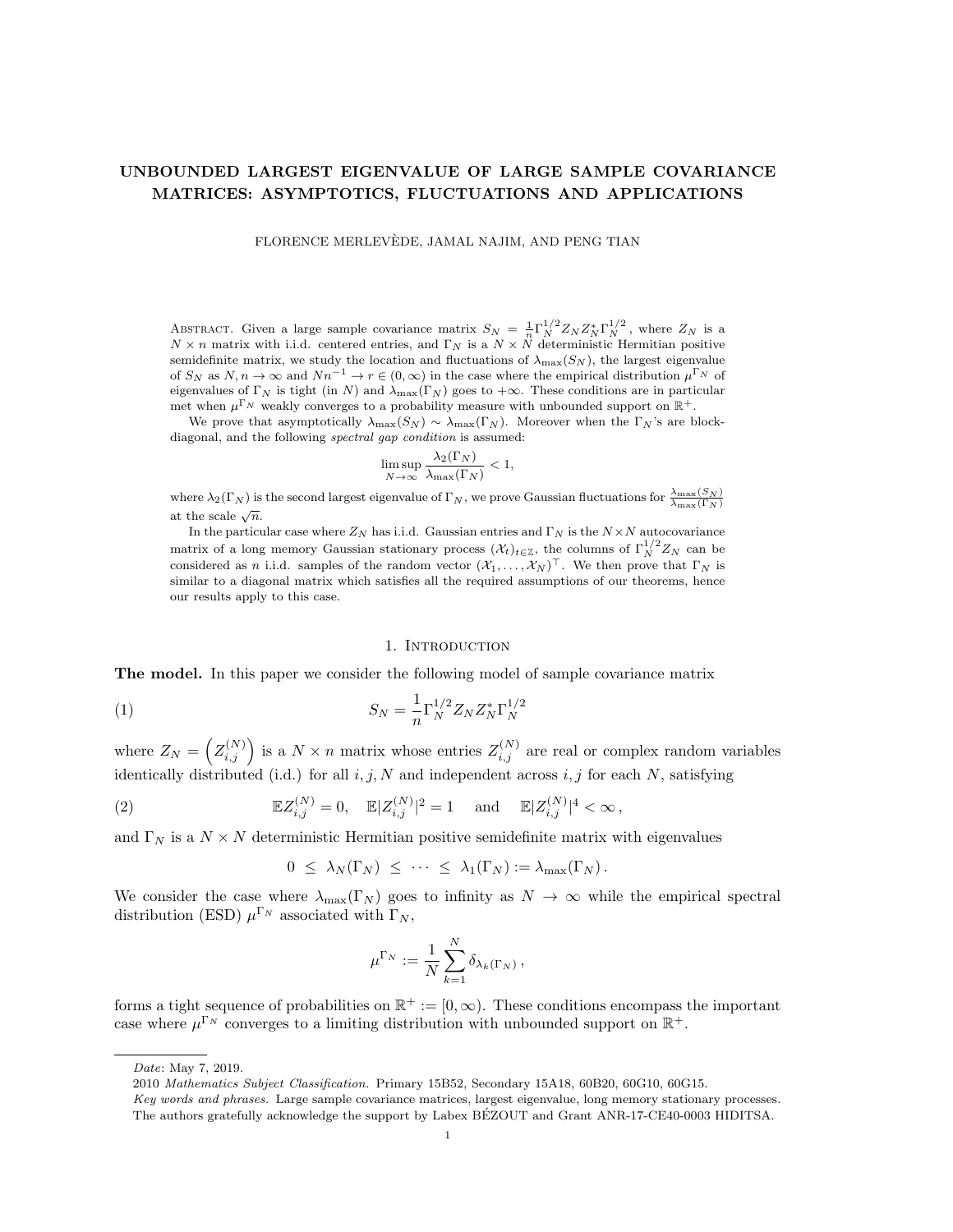In this context, our aim is to study the location and fluctuations of the largest eigenvalue  $\lambda_{\text{max}}(S_N)$  in the asymptotic regime where

(3) 
$$
N, n \to \infty
$$
 and  $\frac{N}{n} \to r \in (0, \infty)$ .

The regime (3) will be simply referred to as  $N, n \to \infty$  in the sequel.

The model  $S_N$  defined in (1) is a classical model of sample covariance matrices in the random matrix theory, and its spectral properties have been intensively studied in the regime (3) in the last several decades.

At a global scale, the limiting spectral distribution (LSD) of the ESD  $\mu^{S_N} = N^{-1} \sum_{k=1}^N \delta_{\lambda_k(S_N)}$ has been described in the groundbreaking paper by Marc̆enko and Pastur  $[34]$ . In the important case where  $S_N = \frac{1}{n} Z_N Z_N^*$ , sometimes referred to as the *white noise* model, the limiting spectral distribution of  $\mu^{S_N}$  is known as Marc̆enko-Pastur distribution and admits the following closed-form expression

$$
\mathbb{P}_{MP}(\mathrm{d}\lambda) := (1 - r^{-1})_{+} \delta_0(\mathrm{d}\lambda) + \frac{\sqrt{[(\lambda^{+} - \lambda)(\lambda - \lambda^{-})]_{+}}}{2\pi r\lambda} \mathrm{d}\lambda , \qquad \lambda^{\pm} = (1 \pm \sqrt{r})^2 ,
$$

where  $x_+ := \max(x, 0)$ . Later, this result was improved by many others, see for instance [47, 28, 50, 40, 39]. In [39], Silverstein proved that for the model  $S_N$  defined in (1), if  $\mu^{\Gamma_N}$  weakly converges to a certain probability  $\nu$  supported on  $\mathbb{R}^+$  (not necessarily with compact support), then almost surely, the ESD  $\mu^{S_N}$  weakly converges to a deterministic distribution  $\mu$ , whose Stieltjes transform  $g_{\mu}$  is the unique solution with positive imaginary part of the equation

(4) 
$$
g_{\mu}(z) = \int \frac{1}{s(1 - r - r z g_{\mu}(z)) - z} d\nu(s) \in \mathbb{C}^{+}, \quad \forall z \in \mathbb{C}^{+}.
$$

Central limit theorems have also been established for linear spectral statistics  $\sum_{i=1}^{N} f(\lambda_i(S_N))$ , see for instance [28, 26, 3, 36].

At a local scale, the convergence and fluctuations of individual eigenvalues have been studied, with a special emphasis on the eigenvalues located near each edge of the connected components (bulk) of the LSD of  $S_N$ . The spiked eigenvalues, that is those which stay away from the bulk of the LSD, have also attracted a lot of attention.

 $\epsilon$  ESD, have also attracted a lot of attention.<br>For the white noise model, the support of Marčenko-Pastur's LSD is  $[(1 - \sqrt{r})^2, (1 + \sqrt{r})^2]$ , For the winte noise model, the support of marcento-rasture EDD is  $[(1 - \sqrt{r})^2, (1 + \sqrt{r})^2]$ , with  $[0]$  if  $r > 1$ . Geman [23] showed that  $\lambda_{\text{max}}(S_N) \rightarrow (1 + \sqrt{r})^2$  almost surely under moment conditions on the entries. Later, Bai et al. [51, 5, 8] showed that  $\lambda_{\max}(S_N)$  almost surely converges to a finite limit if and only if the fourth moment  $\mathbb{E}|Z_{1,1}^{(1)}|^4$  of the entries is finite. Concerning the fluctuations of  $\lambda_{\text{max}}(S_N)$ , they were first studied by Johansson [26] for standard Gaussian complex entries and by Johnstone [27] for standard Gaussian real entries. They both established that

(5) 
$$
\gamma_N n^{2/3} \left( \lambda_{\max}(S_N) - (1 + \sqrt{r_N})^2 \right)
$$
 where  $r_N = \frac{N}{n}$  and  $\gamma_N = \frac{r_N^{1/6}}{(1 + \sqrt{r_N})^{4/3}}$ 

converges in distribution to Tracy-Widom (TW) distributions as  $N, n \to \infty$ , introduced in [44, 45], to describe the fluctuations of the largest eigenvalues of GUE and GOE random matrices.

For general sample covariance matrices (1), the condition that the spectral norm of  $\Gamma_N$  is uniformly bounded:

$$
\sup_{N\geq 1} \|\Gamma_N\| = \sup_{N\geq 1} \lambda_{\max}(\Gamma_N) < \infty
$$

implies that the LSD  $\mu$  (defined by its Stieltjes transform  $g_{\mu}$  which satisfies (4)) has a bounded support. In this case, El Karoui  $[21]$  and Lee and Schnelli  $[33]$  established Tracy-Widom type fluctuations of the largest eigenvalue in the complex and real Gaussian case respectively. By establishing a local law, Bao et al  $[11]$ , and Knowles and Yin  $[31]$  extended the fluctuations of the largest eigenvalue for general entries.

The case of spiked models has been addressed by Baik et al  $[9, 10]$  where some eigenvalues (the spikes) may separate from the bulk. In  $[9]$  where the so-called BBP phase transition phenomenon is described, Baik et al. study the case where  $\Gamma_N$  has exactly m non-unit eigenvalues  $\ell_1 \geq \cdots \geq$  $\ell_m$ . For complex Gaussian entries, they fully describe the fluctuations of  $\lambda_{\text{max}}(S_N)$  for different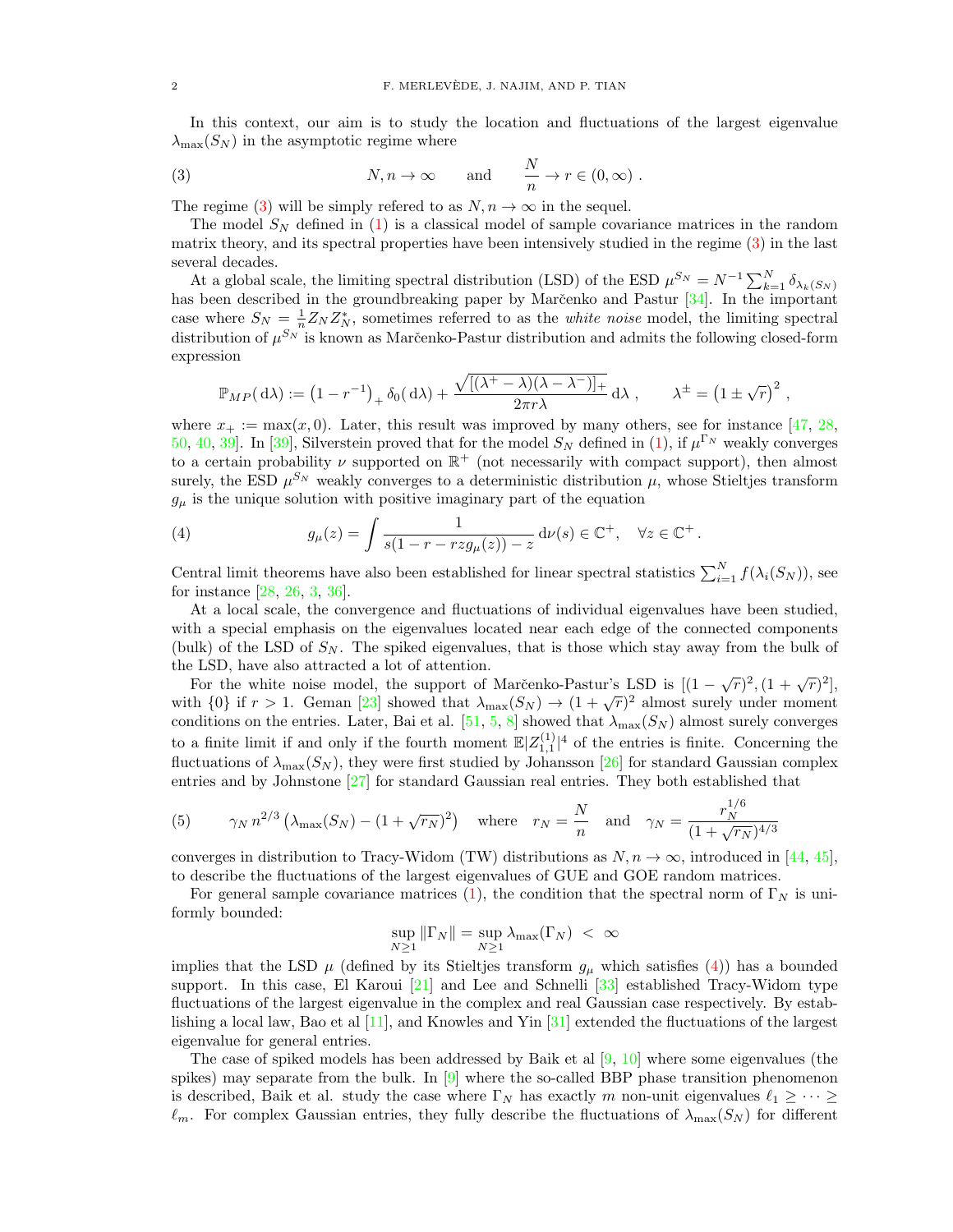configurations of the  $\ell_i$ 's. Assume for instance that  $\ell_1$  is simple (cf. the original paper for the comigurations of the  $\epsilon_i$  s. Assume for instance that  $\epsilon_1$  is simple (cf. the original paper for the general conditions) then (a) if  $\ell_1 \leq 1 + \sqrt{r}$ ,  $\lambda_{\max}(S_N)$  has asymptotically TW fluctuations at speed general conditions) then (a) if  $\varepsilon_1 \leq 1$ <br> $n^{2/3}$ ; (b) if  $\ell_1 > 1 + \sqrt{r}$ , the sequence

(6) 
$$
\frac{\sqrt{n}}{\sqrt{\ell_1^2 - \ell_1^2 r_N/(\ell_1 - 1)^2}} \left( \lambda_{\max}(S_N) - \left( \ell_1 + \frac{\ell_1 r_N}{\ell_1 - 1} \right) \right)
$$

is asymptotically Gaussian. In [10] Baik and Silverstein consider general entries and prove the strong convergence of the spiked eigenvalues; Bai and Yao [6] consider the spiked model with supercritical spikes (corresponding to the case (b) above) and general entries and establish Gaussiantype fluctuations for the spiked eigenvalues. Other results are, non exhaustively, [12, 13, 19, 7].

To make a rough conclusion from these results,  $\lambda_{\max}(S_N)$  does not in general approach the largest eigenvalue of  $\lambda_{\max}(\Gamma_N)$ . Moreover, if  $\lambda_{\max}(S_N)$  converges to the bulk edge of the LSD of  $\mu^{S_N}$ , then it often has Tracy-Widom fluctuation at the scale  $n^{2/3}$ . If  $\lambda_{\max}(S_N)$  converges to a point outside the bulk, it often has Gaussian-type fluctuation at the scale  $n^{1/2}$ .

The previously mentionned results are limited to the case where  $\lambda_{\max}(\Gamma_N)$  is uniformly bounded. There are however interesting cases where  $\lambda_{\max}(\Gamma_N)$  goes to infinity, see for instance Forni et al. [22] in a context of econometrics.

Recently and mainly fostered by principal component analysis (PCA) in high dimension, there has been a renewed interest in the case where a small number of spiked eigenvalues of the population covariance matrix goes to infinity while the rest of the population eigenvalues remains bounded. Let us mention in growing generality Jung and Marron [29], Shen et al. [38], Wang and Fan [48], Cai et al. [17]. In the latter, a complete description of the various scenarios of the spikes and their multiplicity is considered, and the first non-spiked eigenvalue's fluctuations are established. In [32], Ledoit and Wolf consider a similar framework referred to as the "Arrow model".

In this article, we complement the general picture by considering population covariance matrices with unbounded limiting spectral distribution. Such a case arises in the context of long memory stationary processes and is not covered by the existing results. In the framework considered here, we are not in the case where a majority of the population eigenvalues remains bounded. In particular, the assumptions in  $[48, 17]$  fail to hold.

**Description of the main results.** Let  $S_N$  be defined in (1) and assume that  $(\mu^{\Gamma_N})$  is tight with  $\lim_{N\to\infty}\lambda_{\max}(\Gamma_N)=\infty$ , then we establish in Proposition 2.1 that

(7) 
$$
\frac{\lambda_{\max}(S_N)}{\lambda_{\max}(\Gamma_N)} \xrightarrow[N,n \to \infty]{} 1
$$

in probability. This convergence is improved to an almost sure (a.s.) convergence if either the  $Z_{i,j}^{(N)}$ 's are standard (real or complex) gaussian, or stem from the top left corner of an infinite array  $(\bar{Z}_{i,j}, i, j \in \mathbb{N})$  of i.i.d. random variables. In the case of a triangular array, one might expect an a.s. convergence if  $\lambda_{\text{max}}(S_N)$  concentrates sufficiently fast around its expectation.

In order to describe the fluctuations of  $\lambda_{\max}(S_N)$ , we assume in addition that  $(\Gamma_N)$  satisfies the following spectral gap condition

(8) 
$$
\overline{\lim}_{N \to \infty} \frac{\lambda_2(\Gamma_N)}{\lambda_{\max}(\Gamma_N)} < 1,
$$

where  $\lambda_2(\Gamma_N)$  is the second largest eigenvalue of  $\Gamma_N$ , and that either the  $Z_{i,j}^{(N)}$ 's are standard Gaussian or the  $\Gamma_N$ 's have a *block-diagonal structure* 

(9) 
$$
\Gamma_N = \begin{pmatrix} \lambda_{\max}(\Gamma_N) & 0 \\ 0 & \Gamma_{N-1} \end{pmatrix}.
$$

In this case, the following fluctuation result, stated in Theorem 2.2, holds:

(10) 
$$
\sqrt{n}\left(\frac{\lambda_{\max}(S_N)}{\lambda_{\max}(\Gamma_N)} - 1 - \frac{1}{n}\sum_{k=2}^N \frac{\lambda_k(\Gamma_N)}{\lambda_{\max}(\Gamma_N) - \lambda_k(\Gamma_N)}\right) \xrightarrow[N,n \to \infty]{\mathcal{D}} \mathcal{N}_{\mathbb{R}}(0, \sigma^2)
$$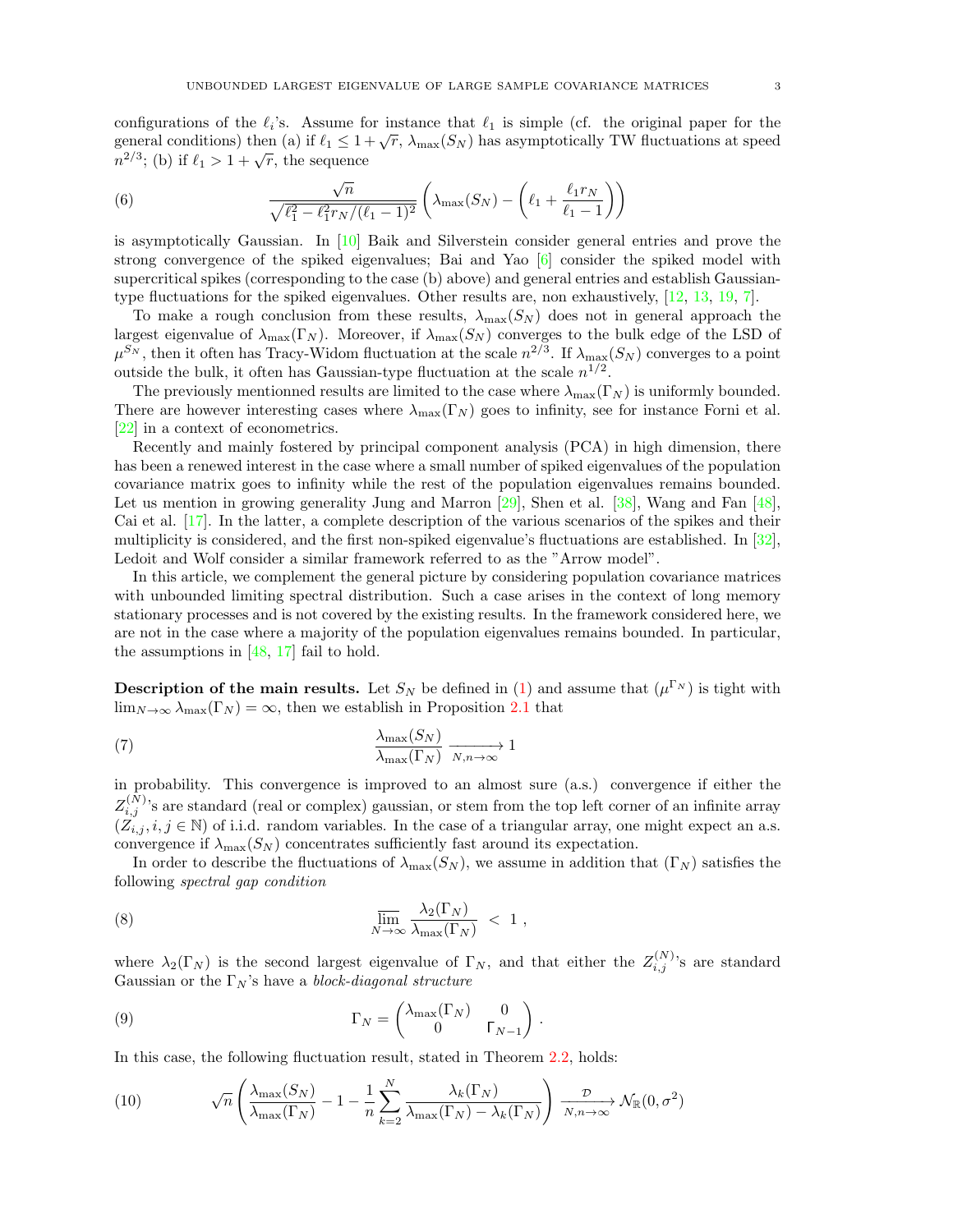where " $\rightarrow^{\infty}$ " denotes the convergence in distribution,  $\sigma^2 = \mathbb{E}|Z_{1,1}|^4 - 1$  and  $\mathcal{N}_{\mathbb{R}}$  stands for the real Gaussian distribution.

Notice that in (10), the term  $\beta_N := \frac{1}{n} \sum_{k=2}^N \frac{\lambda_k(\Gamma_N)}{\lambda_{\max}(\Gamma_N) - \lambda_k}$  $\frac{\lambda_k(1_N)}{\lambda_{\max}(\Gamma_N)-\lambda_k(\Gamma_N)}$  goes to zero (see for instance Remark 4 below), however  $\sqrt{n}\beta_N$  may not converge to zero as shown in Example 2.3.

These results are then applied to long memory stationary processes.

**Long memory stationary process.** A process  $(\mathcal{X}_t)_{t\in\mathbb{Z}}$  is (second order) stationary if the following conditions are satisfied:

 $\mathbb{E}|\mathcal{X}_t|^2 < \infty$ ,  $\mathbb{E} \mathcal{X}_t = \mathbb{E} \mathcal{X}_0$  and  $\text{Cov}(\mathcal{X}_{t+h}, \mathcal{X}_t) = \text{Cov}(\mathcal{X}_h, \mathcal{X}_0) = \gamma(h)$   $\forall t, h \in \mathbb{Z}$ 

where  $\text{Cov}(\mathcal{X}_{t+h}, \mathcal{X}_t) = \mathbb{E}(\mathcal{X}_{t+h} - \mathbb{E}\mathcal{X}_{t+h})\overline{(\mathcal{X}_t - \mathbb{E}\mathcal{X}_t)}$  and  $\gamma : \mathbb{Z} \to \mathbb{C}$  is some positive definite function, usually called the autocovariance function of the process. Note that  $\gamma(0)$  is positive and  $\gamma(-h) = \gamma(h)$  for all  $h \in \mathbb{Z}$ . By stationarity, the covariance matrices  $T_N(\gamma)$  of the process

(11) 
$$
T_N(\gamma) := \text{Cov}\begin{pmatrix} \mathcal{X}_{t+1} \\ \vdots \\ \mathcal{X}_{t+N} \end{pmatrix} = \begin{pmatrix} \gamma(0) & \gamma(-1) & \dots & \gamma(-N+1) \\ \gamma(1) & \ddots & \ddots & \vdots \\ \vdots & \ddots & \ddots & \gamma(-1) \\ \gamma(N-1) & \dots & \gamma(1) & \gamma(0) \end{pmatrix}
$$

are positive semidefinite Hermitian Toeplitz matrices.

By Herglotz's Theorem, there exists a finite positive measure  $\alpha$  on  $(-\pi, \pi]$ , the symbol of  $T_N(\gamma)$ , whose Fourier coefficients are exactly  $\gamma(h)$ , i.e.

$$
\gamma(h) = \frac{1}{2\pi} \int_{(-\pi,\pi]} e^{-ihx} \, \mathrm{d}\alpha(x) \, , \quad \forall h \in \mathbb{Z} \, .
$$

Depending on the context, we may write  $T_N(\gamma)$  or  $T_N[\alpha]$ .

Tyrtyshnikov and Zamarashkin generalized in  $[46]$  a result of Szegő and proved that the following equality holds

(12) 
$$
\lim_{N \to \infty} \frac{1}{N} \sum_{k=1}^{N} \varphi(\lambda_k(T_N(\gamma))) = \frac{1}{2\pi} \int_{-\pi}^{\pi} \varphi(f_\alpha(x)) dx,
$$

where  $\varphi : \mathbb{R} \to \mathbb{R}$  is continuous with compact support and  $f_\alpha \in L^1(-\pi, \pi)$  is the density of the absolutely continuous part of  $\alpha$  with respect to the Lebesgue measure dx on  $(-\pi, \pi]$ , called the spectral density of  $T_N(\gamma)$ . The equality (12) can be interpreted as the vague convergence of probability measures  $\mu^{T_N(\gamma)}$  to the measure  $\nu$  defined by the integral formula

(13) 
$$
\int \varphi \, d\nu = \frac{1}{2\pi} \int_{-\pi}^{\pi} \varphi(f_{\alpha}(x)) \, dx \quad \forall \varphi \in C_b,
$$

where  $C_b$  denotes the space of all bounded continuous functions. The measure  $\nu$  being a probability, the sequence  $\mu^{T_N(\gamma)}$  is tight, and the vague convergence coincides with the weak convergence.

The process is usually said to have *short memory* or *short range dependence* if  $\sum_{h \in \mathbb{Z}} |\gamma(h)| < \infty$ . Otherwise, if

$$
\sum_{h\in\mathbb{Z}}|\gamma(h)|=\infty,
$$

the process  $(\mathcal{X}_t)$  has long memory or long range dependence<sup>1</sup>.

In this article we require that the autocovariance function  $\gamma$  of a long memory stationary process satisfies

(14) 
$$
\gamma(h) = \frac{L(h)}{(1+|h|)^{1-2d}}, \quad \forall h \in \mathbb{Z}
$$

<sup>&</sup>lt;sup>1</sup>There are several definitions of long range dependance, all strongly related but not always equivalent, see for instance [37, Chapter 2].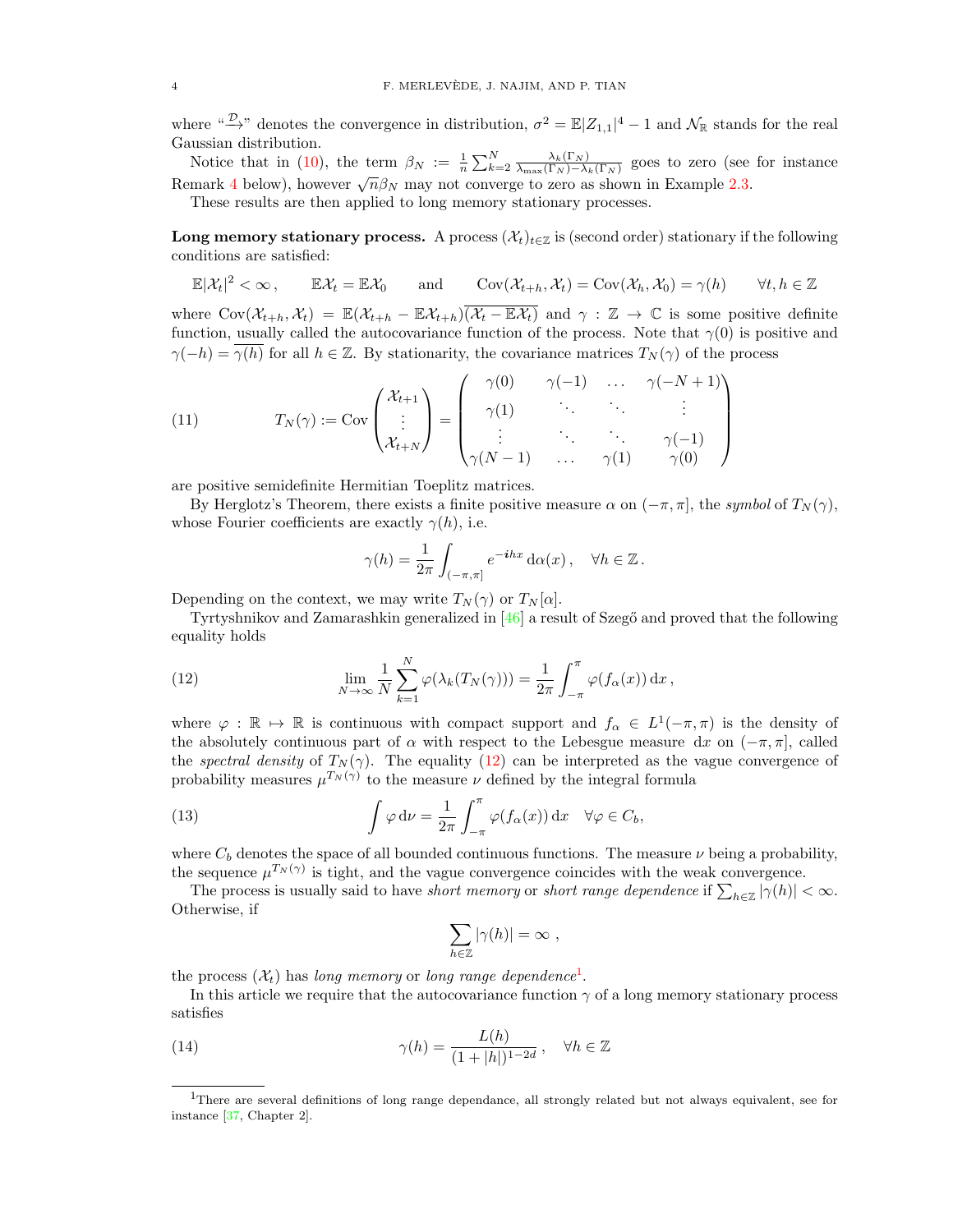for some  $d \in (0, 1/2)$  and a function  $L : \mathbb{R} \to \mathbb{R}$  slowly varying at  $\infty$ , that is, a function satisfying  $L(y) > 0$  for |y| large enough, and

$$
\lim_{y \to \infty} \frac{L(xy)}{L(y)} = 1 \quad \forall x > 0.
$$

In this case  $\gamma$  is real and even and L is an even function as well. Matrix  $T_N(\gamma)$  is real symmetric and  $(\mathcal{X}_t)$  is a long memory process. In addition,  $\lambda_{\max}(\Gamma_N) \xrightarrow[N \to \infty]{} \infty$ , see for instance Theorem 2.3.

The largest eigenvalue associated with a long memory stationary Gaussian processes. Given a centered stationary process  $(\mathcal{X}_t)_{t\in\mathbb{Z}}$  with autocovariance function defined by (14), one can study the spectral properties of the sample covariance matrix

(15) 
$$
Q_N := \frac{1}{n} X_N X_N^* = \frac{1}{n} \sum_{j=1}^n X_{\cdot,j} X_{\cdot,j}^*
$$

where  $X_N$  is a  $N \times n$  random matrix whose columns  $(X_{\cdot,j}, 1 \leq j \leq n)$  are i.i.d copies of the random vector  $\mathcal{X}_{1:N} = (\mathcal{X}_1, \ldots, \mathcal{X}_N)^\top$ .

Let  $T_N(\gamma)$  be the covariance matrix of  $(\mathcal{X}_t)$ , it has been recalled that  $\mu^{T_N(\gamma)}$  weakly converges. Since the process is Gaussian,  $Q_N$  can be written in the form of  $S_N$  in (1) with  $\Gamma_N = T_N(\gamma)$  and the ESD  $\mu^{Q_N}$  weakly converges with probability one to a deterministic probability measure  $\mu$  by [39, Theorem 1.1].

In order to study the behavior of  $\lambda_{\text{max}}(Q_N)$  and to apply the results already presented, note that the process being gaussian, the matrix model (1) has the same spectral properties as a model where  $Γ<sub>N</sub>$  is replaced by the diagonal matrix obtained with  $Γ<sub>N</sub>$ 's eigenvalues. In particular, the blockdiagonal structure condition (9) is automatically satisfied. It remains to verify the spectral gap condition (8) and that  $\lambda_{\max}(T_N(\gamma))$  goes to infinity. In Theorem 2.3, we describe the asymptotic behaviour of the kth largest eigenvalue  $\lambda_k(T_N(\gamma))$  for any fixed k, and prove that there exist positive numbers  $a_1 > a_2 \ge a_3 \ge \cdots > 0$  such that for any  $k \ge 1$ ,

$$
\lambda_k(T_N(\gamma)) \sim a_k N \gamma(N)
$$
 and  $\lim_{N \to \infty} \frac{\lambda_2(T_N(\gamma))}{\lambda_{\max}(T_N(\gamma))} = \frac{a_2}{a_1} < 1$ ,

hence the spectral gap condition  $(8)$  holds. Moreover, standard properties of slowly varying functions [14, Prop. 1.3.6(v)] yield that  $N\gamma(N) \to \infty$  hence  $\lambda_k(T_N(\gamma)) \to \infty$  and in particular  $\lambda_{\max}(T_N(\gamma)) \to \infty$ . As a corollary, we obtain the asymptotics and fluctuations of the largest eigenvalue  $\lambda_{\text{max}}(Q_N)$  for Gaussian long memory stationary processes with autocovariance function defined in (14).

We now point out two references of interest: In the (non-Gaussian) case where the symbol  $\alpha$ is absolutely continuous with respect to the Lebesgue measure and under additional regularity conditions on  $(\mathcal{X}_t)$ , Merlevède and Peligrad [35] have established the convergence of the ESD  $\mu^{Q_N}$ toward a certain deterministic probability distribution. In a context of a stationary Gaussian field, Chakrabarty et al. [18] studied large random matrices associated with long range dependent processes.

Organization. Our paper is organized as follows. In Section 2 we state the assumptions and main results of the article: Proposition 2.1 and Theorem 2.2 are devoted to the limiting behaviour and fluctuations of  $\lambda_{\max}(S_N)$ ; the spectral gap condition for a Toeplitz matrix  $\Gamma_N$  is studied in Theorem 2.3; finally Corollary 2.4 builds upon the previous results and describes the behaviour and fluctuations of covariance matrices based on samples of stationary long memory Gaussian processes. In Section 3, we provide examples, numerical simulations and mention some open questions. Section 4 and Section 5 are dedicated to the proofs of the main theorems.

Acknowledgement. The authors would like to thank Walid Hachem for useful discussions and the two referees for helpful comments which improved the presentation of the paper.

#### 2. Notations and main theorems

#### 2.1. Notations and assumptions.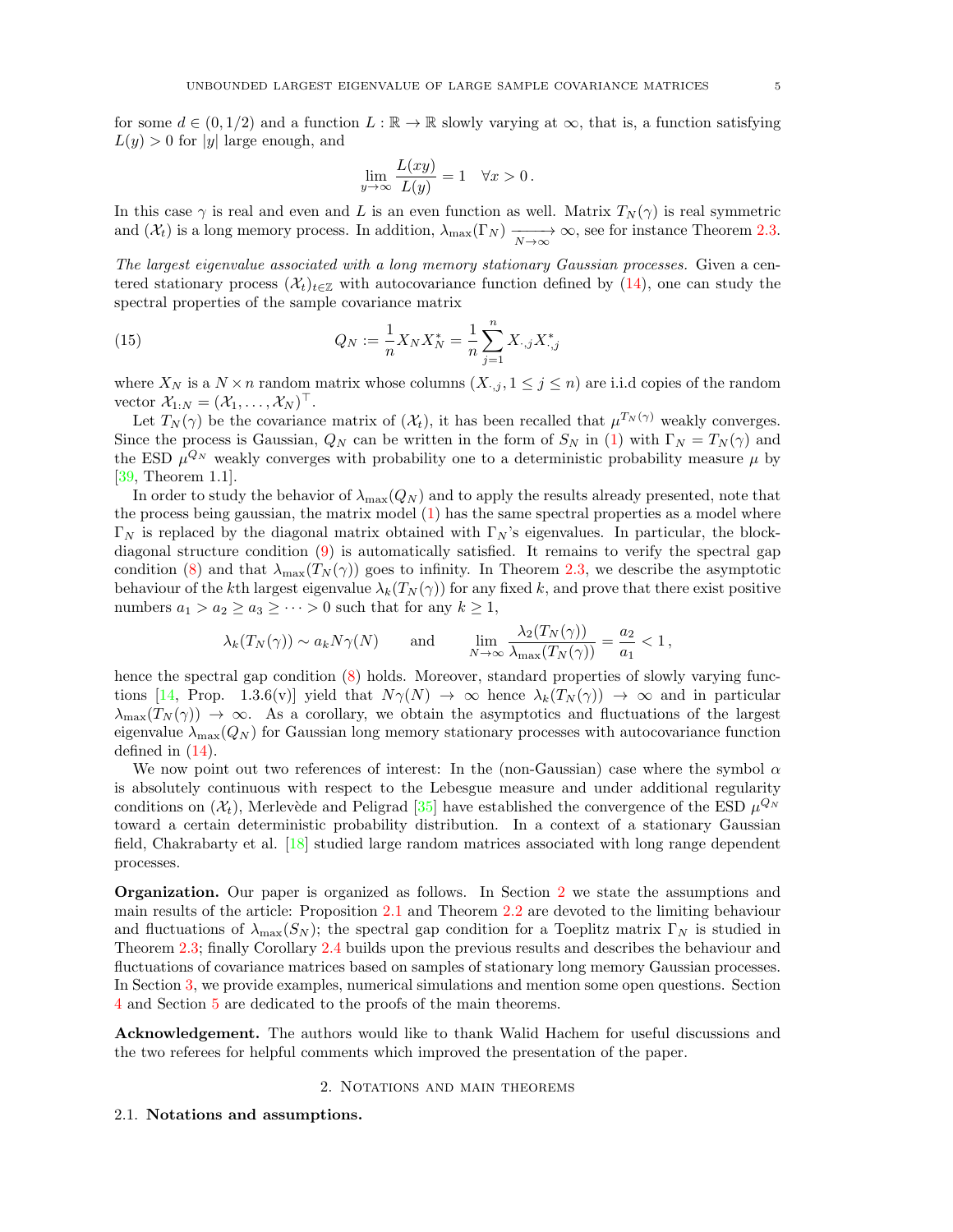*Notations.* Given  $x \in \mathbb{R}$ , denote by  $\lfloor x \rfloor$  the integer satisfying  $\lfloor x \rfloor \leq x < \lfloor x \rfloor + 1$ . For vectors  $u, v$ in  $\mathbb{R}^N$  or  $\mathbb{C}^N$ ,  $\langle u, v \rangle = \sum_{i=1}^N u_i \bar{v}_i$  denotes the scalar product and  $||u||$  the Euclidean norm of u.

For a matrix or a vector A, we use  $A^{\top}$  to denote the transposition of A, and  $A^*$  the conjugate transposition of A; if A is a  $N \times N$  square matrix with real eigenvalues, we use  $\lambda_1(A) \geq \cdots \geq \lambda_N(A)$ to denote its eigenvalues, and sometimes denote  $\lambda_1(A) = \lambda_{\max}(A)$ . The ESD  $\mu^A$  of A is defined as

$$
\mu^A := \frac{1}{N} \sum_{k=1}^N \delta_{\lambda_k(A)},
$$

where  $\delta_{\lambda}$  is the Dirac measure at  $\lambda$ . For a  $N \times n$  matrix M and integers  $a, b \in \{1, \dots, N\}$  and  $c, d \in \{1, \dots, n\}$ , the following notations are used to deal with submatrices of M: (16)

$$
M_{a:b,\cdot} = (M_{i,j})_{a \le i \le b, 1 \le j \le n}, \quad M_{\cdot,c:d} = (M_{i,j})_{1 \le i \le N,c \le j \le d}, \quad M_{a:b,c:d} = (M_{i,j})_{a \le i \le b,c \le j \le d}.
$$

By convention, these subscripts have higher priority than the transposition or conjugate transposition, for example  $M^*_{a:b,c:d} := (M_{a:b,c:d})^*$  is the conjugated transposition of the submatrix  $M_{a:b,c:d}$ . For a matrix A, we write its operator norm as  $||A|| = \sup_{||v||=1} ||Av||$  and its Frobenius norm  $||A||_F = \sqrt{\sum_{i,j} |A_{i,j}|^2}.$ 

If  $c = (c_k)_{k \in \mathbb{Z}}$  is a sequence of complex numbers, the  $N \times N$  Toeplitz matrix  $(c(i-j))$  is denoted by  $T_N(c)$ . If moreover the sequence  $(c_k)$  is a positive-definite function  $c : \mathbb{Z} \to \mathbb{C}$  and admits by Herglotz's theorem the representation

$$
c_k = \frac{1}{2\pi} \int_{(-\pi,\pi]} e^{-ikx} \, \mathrm{d}\alpha(x) \, ,
$$

then  $\alpha$  is called the symbol of  $T_N(c)$  which will sometimes be written  $T_N[\alpha]$ . If moreover  $\alpha$  admits a density with respect to Lebesgue's measure, i.e.  $d\alpha(x) = f(x) dx$ ,  $T_N(c)$  will occasionnally be denoted by  $T_N[f]$ . Notice that if  $T_N(c)$  is the covariance matrix of a stationary process as in (11) then  $f(x)$  (if it exists) is called the spectral density of the process.

Given two complex sequences  $x_n, y_n$  we denote

(17) 
$$
x_n \sim y_n \Leftrightarrow \lim_{n \to \infty} \left( \frac{x_n}{y_n} \right) = 1
$$
 and  $x_n \doteq y_n \Leftrightarrow \lim_{n \to \infty} (x_n - y_n) = 0$ .

The notations  $x_n = o(1)$  and  $x_n = O(1)$  respectively mean  $\lim_{n\to\infty} x_n = 0$  and  $\lim_{n\to\infty} |x_n| < \infty$ . These notations are also applicable to functions with continuous arguments. If  $X_n, X$  are random variables, the notations  $X_n = o(1)$  and  $X_n = o_P(1)$  respectively mean that  $\lim_{n\to\infty} X_n = 0$  almost surely and in probability. The notations  $X_n \stackrel{\mathcal{D}}{\to} X$  and  $X_n \stackrel{\mathcal{P}}{\to} X$  respectively denote convergence in distribution and in probability. If  $\mu$ ,  $\mu_n$  are measures, we denote with a slight abuse of notation  $\mu_n \stackrel{\mathcal{D}}{\rightarrow} \mu$  for the weak convergence of  $\mu_n$  to  $\mu$ .

Given a random variable Y or a sub-algebra  $\mathcal{G}$ , we denote by  $\mathbb{E}_Y(X)$  and  $\mathbb{E}_\mathcal{G}(X)$  the conditional expectation of the random variable X with respect to Y and to  $\mathcal{G}$ .

We denote by  $\mathcal{N}_{\mathbb{R}}(m, \sigma^2)$  the real Gaussian distribution with mean m and variance  $\sigma^2$ ; we refer to  $\mathcal{N}_{\mathbb{R}}(0,1)$  as the standard real Gaussian distribution. A complex random variable Z is distributed according to the standard complex Gaussian distribution if  $Z = U + iV$  where U, V are independent, each with distribution  $\mathcal{N}_{\mathbb{R}}(0,1/2)$ . In this case we denote  $Z \sim \mathcal{N}_{\mathbb{C}}(0,1)$ . For a symmetric semidefinite positive matrix T, denote by  $\mathcal{N}_{\mathbb{R}}(0,T)$  the distribution of a centered Gaussian vector with covariance matrix T.

In the proofs we use  $C$  to denote a constant that may take different values from one place to another.

Assumptions. We state our results under one or several of the following assumptions:

**A1** (Model setting) Let  $S_N$  be  $N \times N$  random matrices defined as

$$
S_N = \frac{1}{n} \Gamma_N^{\frac{1}{2}} Z_N Z_N^* \Gamma_N^{\frac{1}{2}}
$$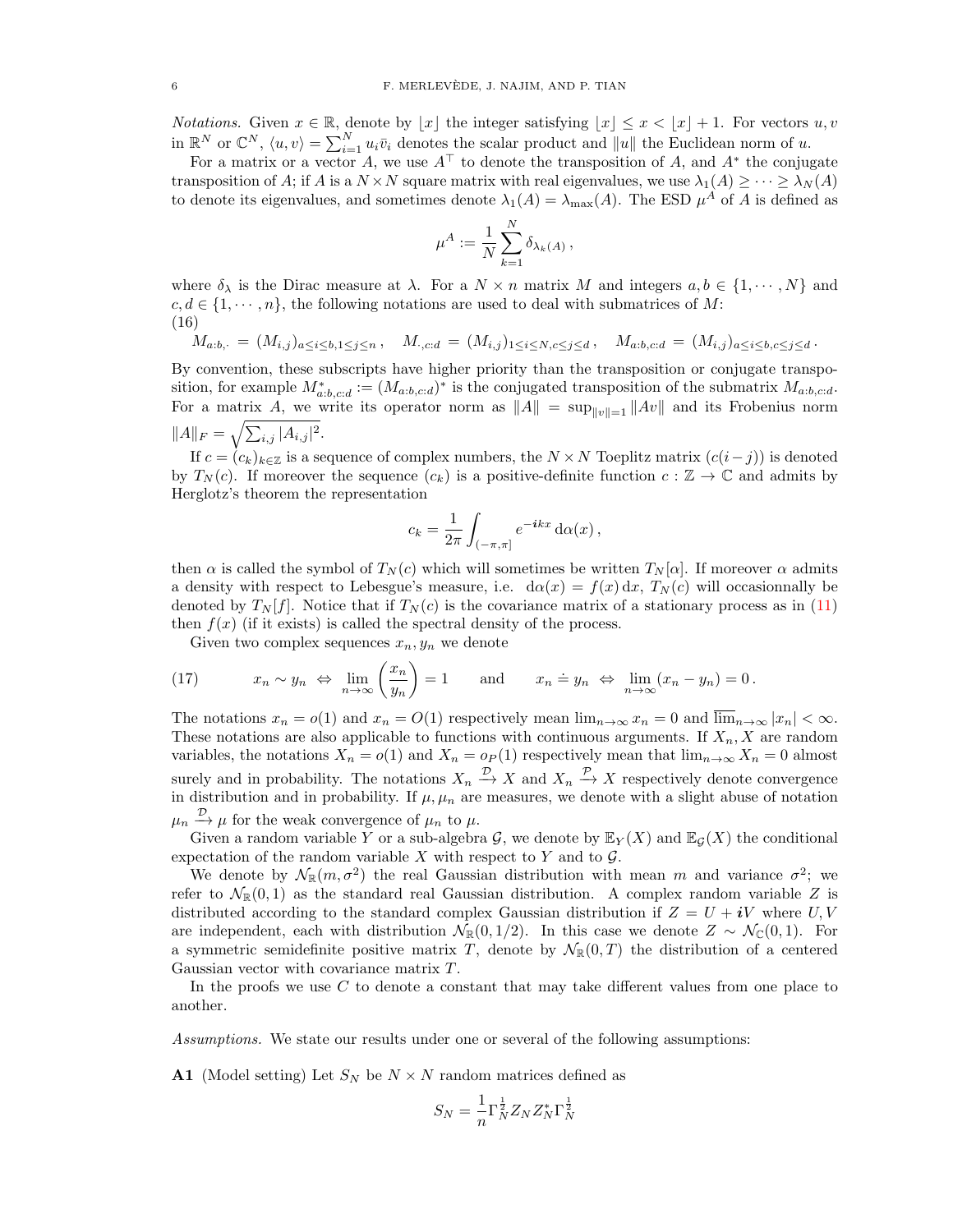where  $Z_N = \left( Z_{i,j}^{(N)} \right)_{1 \leq i \leq N, 1 \leq j \leq n}$  are  $N \times n$  matrix whose entries  $Z_{i,j}^{(N)}$  are real or complex. The  $Z_{i,j}^{(N)}$ 's are i.d. random variables for all  $i, j, N$ , and independent across  $i, j$  for each N, satisfying

$$
\mathbb{E} Z_{i,j}^{(N)}=0,\quad \mathbb{E}|Z_{i,j}^{(N)}|^2=1\quad \ \ \text{and}\quad \ \mathbb{E}|Z_{i,j}^{(N)}|^4<\infty,
$$

and  $\Gamma_N$  are  $N \times N$  positive semidefinite Hermitian deterministic matrices.

Notice that in the assumption above, we do not require that  $\mathbb{E}\left(\frac{Z^{(N)}_{i,j}}{Z^{(N)}}\right)^2=0$  in the case of complex r.v. but this is automatically fulfilled in the case of standard complex gaussian random variables.

**A2** (Asymptotic spectral structure of  $\Gamma_N$ ) Given a sequence of  $N \times N$  positive semidefinite deterministic matrices  $\Gamma_N$ , the empirical spectral distribution

$$
\mu^{\Gamma_N}:=\frac{1}{N}\sum_{k=1}^N\delta_{\lambda_k(\Gamma_N)}
$$

forms a tight sequence on  $\mathbb{R}^+$ , and the largest eigenvalue  $\lambda_{\max}(\Gamma_N)$  tends to  $\infty$  as  $N \to \infty$ .

**Example 2.1.** If  $\mu^{\Gamma_N} \stackrel{\mathcal{D}}{\longrightarrow} \nu$  with  $\nu$  a non-compactly supported probability on  $\mathbb{R}^+$ , then **A2** holds.

**Example 2.2.** Consider  $\Gamma_N = \text{diag}(\ell_1^{(n)}, \cdots, \ell_m^{(n)}, 1, \cdots, 1)$  where  $m = m(n)$  is such that  $\frac{m(n)}{n} \to 0$ and where  $\ell_i^{(n)} \nearrow \infty$   $(1 \leq i \leq m)$ , then **A2** holds. The illustrative and simpler case where  $\Gamma_N = \text{diag}(\ell_1^{(n)}, 1, \dots, 1)$  will be used hereafter.

**A3** (Subarray assumption on  $Z_N$ ) For each N,  $Z_N = Z_{1:N,1:n}$  is the top-left submatrix of an infinite matrix  $Z = (Z_{i,j})_{i,j \geq 1}$ , with  $Z_{i,j}$  i.i.d random variables satisfying

$$
\mathbb{E} Z_{i,j} = 0, \quad \mathbb{E} |Z_{i,j}|^2 = 1 \quad \text{ and } \quad \mathbb{E} |Z_{i,j}|^4 < \infty.
$$

Remark 1. Compared to  $\mathbf{A1}$ , this subarray assumption (where the matrix entries do not depend on  $N, n$ ) is mainly needed to state almost sure convergence results (see Proposition 2.1 below) and to fully exploit Bai and Silverstein's results on spectrum confinement [1]. Notice that under this assumption, interlacing properties of eigenvalues hold true since the realization of the random variables remains the same as  $N, n \to \infty$ .

**A4** (Spectral gap condition on  $\Gamma_N$ ) The two largest eigenvalues  $\lambda_{\text{max}}(\Gamma_N)$  and  $\lambda_2(\Gamma_N)$  satisfy

$$
\overline{\lim}_{N \to \infty} \frac{\lambda_2(\Gamma_N)}{\lambda_{\max}(\Gamma_N)} < 1.
$$

Notice that this spectral gap condition already appears in [38, 48, 17].

**A5** (Block-diagonal structure of  $\Gamma_N$ ) For all N,  $\Gamma_N$  has the block-diagonal form

$$
\Gamma_N = \begin{pmatrix} \lambda_{\max}(\Gamma_N) & 0 \\ 0 & \Gamma_{N-1} \end{pmatrix},
$$

where  $\Gamma_{N-1}$  is a  $(N-1) \times (N-1)$  semidefinite positive Hermitian matrix.

2.2. Main results. We now present the main results of this article. Recall that the asymptotic regime  $N, n \to \infty$  (cf. (3)) stands for

$$
N,n\to\infty\qquad\text{and}\qquad \frac{N}{n}\to r\in(0,\infty)\,.
$$

Proposition 2.1 and Theorem 2.2 describe the limiting behaviour and fluctuations of  $\lambda_{\max}(S_N)$ under generic assumptions. Theorem 2.3 and Corollary 2.4 specialize the previous results to Toeplitz covariance matrices and Gaussian long memory stationary processes.

**Proposition 2.1.** Let  $S_N$  be a  $N \times N$  matrix given by (1) and assume that **A1** and **A2** hold. Then

$$
\frac{\lambda_{\max}(S_N)}{\lambda_{\max}(\Gamma_N)} \xrightarrow[N,n \to \infty]{} 1.
$$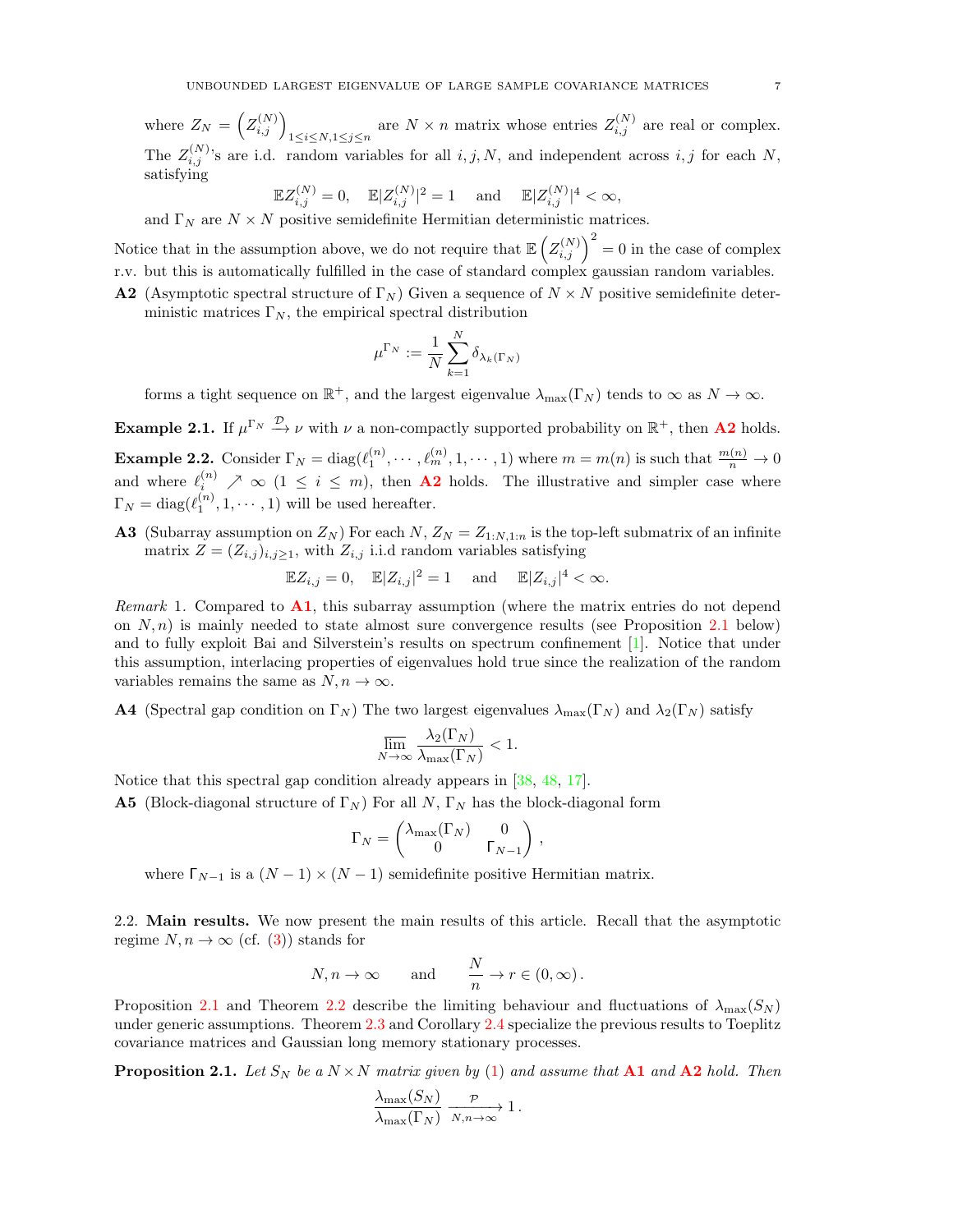If moreover either the random variables  $Z_{ij}^{(N)}$  are standard (real or complex) Gaussian or Assumption  $\mathbf{A3}$  holds, then the above convergence holds almost surely.

This result already appears under different assumptions in [32, Prop. 7.3], [17, Th. 2.1].

Remark 2 (consistency with the bounded case  $\|\Gamma_N\| < \infty$ ). Consider the simple case where  $\Gamma_N =$ *diag*( $\ell_1, 1, \dots, 1$ ), where  $\ell_1 > 1 + \sqrt{r}$  is fixed - see for instance (6). Then it is well known (cf. [10]) that

$$
\lambda_{\max}(S_N) \quad \xrightarrow[N,n\to\infty]{\mathcal{P}} \quad \ell_1 + \frac{r\,\ell_1}{\ell_1 - 1} \, .
$$

Notice in particular that  $\frac{\lambda_{\max}(S_N)}{\ell_1} = 1 + \frac{r}{\ell_1 - 1} + o_P(1)$ , which is heuristically consistent with Proposition 2.1 if one lets  $\ell_1$  go to infinity.

**Theorem 2.2.** Let  $S_N$  be a  $N \times N$  matrix given by (1) and assume that **A1**, **A2** and **A4** hold. Assume moreover that one of the following conditions is satisfied:

- $(i)$  Assumption  $\mathbf{A5}$  holds,
- (ii) The random variables  $Z_{i,j_{\tau}}^{(N)}$  are standard complex Gaussian,

(iii) The random variables  $Z_{ij}^{(N)}$  are standard real Gaussian and matrices  $\Gamma_N$  are real symmetric. Consider the quantities

(18) 
$$
\beta_N := \frac{1}{n} \sum_{k=2}^N \frac{\lambda_k(\Gamma_N)}{\lambda_{\max}(\Gamma_N) - \lambda_k(\Gamma_N)} \quad \text{and} \quad F_N := \sqrt{n} \left( \frac{\lambda_{\max}(S_N)}{\lambda_{\max}(\Gamma_N)} - 1 - \beta_N \right).
$$

Then

(19) 
$$
F_N \xrightarrow[N,n \to \infty]{\mathcal{D}} \mathcal{N}_{\mathbb{R}}(0,\sigma^2),
$$

where  $\sigma^2 = \mathbb{E} |Z_{1,1}^{(1)}|^4 - 1$ .

Counterparts of Theorem 2.2 appear under the assumption that the  $(\lambda_i(\Gamma_N))^s$  are bounded for  $i \geq K$  and  $K = o(N)$ , see [48, Th. 3.1], [17, Th. 2.2]. In this latter case, the quantity  $\beta_N$ above can be replaced by  $n^{-1} \sum_{K+1}^{N} \lambda_i(\Gamma_N) / (\lambda_{\max}(\Gamma_N) - \lambda_i(\Gamma_N))$ . Beware however that under our assumption, the full summation is required because there is no natural threshold  $K$  if one does not assume boundedness on the majority of the population eigenvalues.

Remark 3. Notice that if  $\mathbb{E}|Z_{1,1}^{(1)}|^4 = 1$  then  $\sigma^2 = 0$  in the previous theorem, hence  $F_N \xrightarrow[N,n \to \infty]{} 0$ . Simulation 3 in Section 3.2 (see also Fig.  $3(b)$ ) supports this fact.

Remark 4. Under **A2** and **A4**, we have  $\beta_N \xrightarrow[N,n \to \infty]{} 0$ . Indeed, by the spectral gap condition **A4** and the fact that  $N = O(n)$ 

$$
\beta_N = \frac{1}{n} \sum_{k=2}^N \frac{\lambda_k(\Gamma_N)/\lambda_{\max}(\Gamma_N)}{1 - \lambda_k(\Gamma_N)/\lambda_{\max}(\Gamma_N)} \leq \frac{C}{N} \sum_{k=2}^N \frac{\lambda_k(\Gamma_N)}{\lambda_{\max}(\Gamma_N)}
$$

.

Since  $\mu^{\Gamma_N}$  is tight, for any  $\varepsilon \in (0,1)$  there exists  $M > 0$  s.t.  $|\{k, \Lambda_k(\Gamma_N) > M\}|/N < \varepsilon$  where  $|\{\cdot\}|$  denotes the cardinality of a set. Hence

$$
\overline{\lim}_{N,n\to\infty} \beta_N \leq C \overline{\lim}_{N} \frac{M}{\lambda_{\max}(\Gamma_N)} + C\varepsilon = C\varepsilon,
$$

where we use the fact that  $\lambda_{\max}(\Gamma_N) \to \infty$  as  $N \to \infty$  for the last equality. Notice however that  $\sqrt{n}\beta_N$  may not go to zero as  $N, n \to \infty$ .

Remark 5 (consistency with the bounded case  $\|\Gamma_N\| < \infty$ , continued). Consider again the case where  $\Gamma_N = \text{diag}(\ell_1, 1, \dots, 1)$  with  $\ell_1 > 1 + \sqrt{r}$  then

$$
\beta_N = \frac{N-1}{n} \frac{1}{\ell_1 - 1} = \frac{r_N}{\ell_1 - 1} + O\left(\frac{1}{n}\right).
$$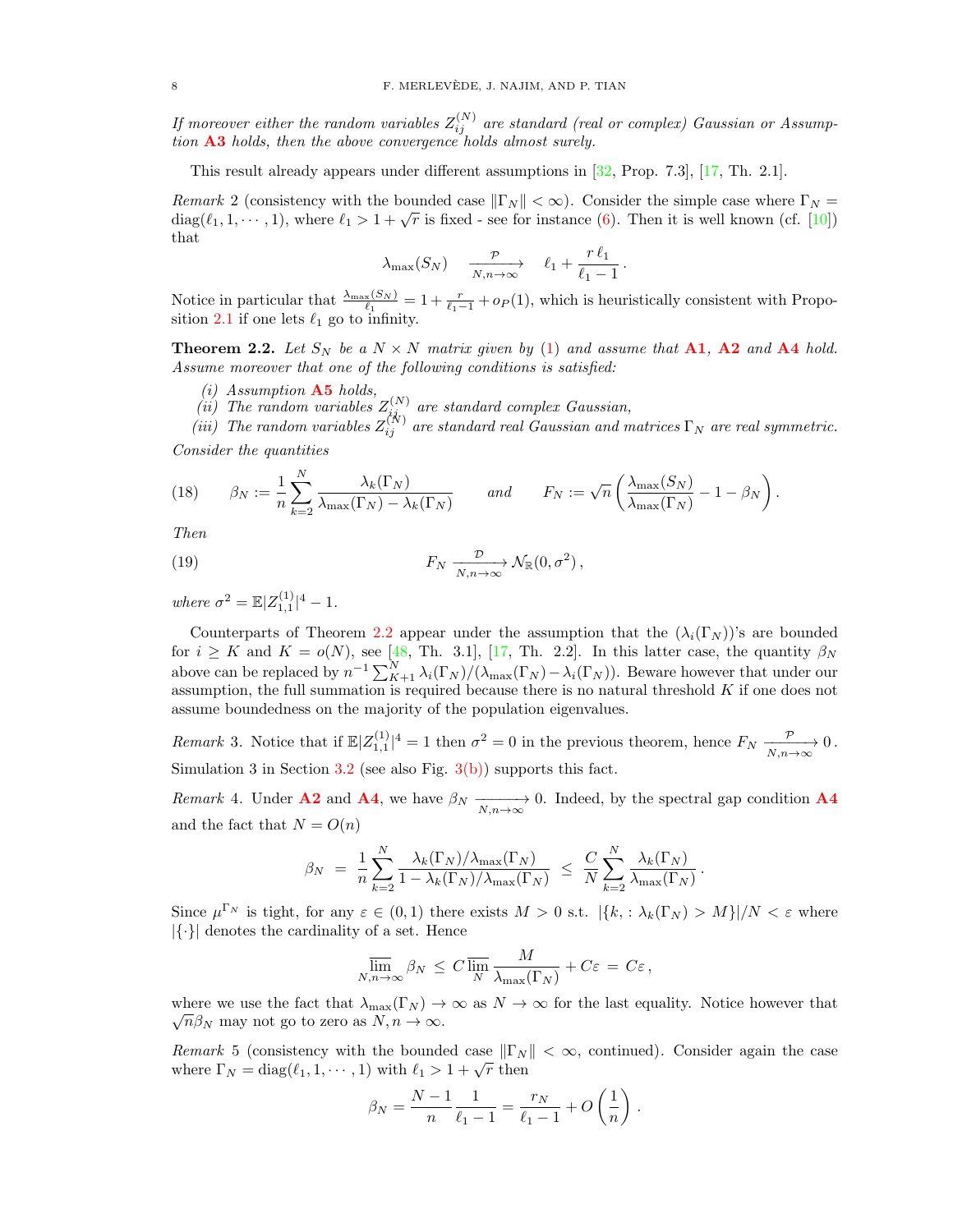In the case where  $\ell_1 \rightarrow \infty$ ,  $F_N$  in (18) writes

$$
F_N = \sqrt{n} \left( \frac{\lambda_{\max}(S_N)}{\ell_1} - \left( 1 + \frac{r_N}{\ell_1 - 1} \right) \right) + O\left(\frac{1}{\sqrt{n}}\right)
$$

and has Gaussian fluctuations. This formula is consistent with  $(6)$  which can be rewritten

$$
\frac{\sqrt{n}}{\sqrt{1+O(\ell_1^{-2})}}\left(\frac{\lambda_{\max}(S_N)}{\ell_1}-\left(1+\frac{r_N}{\ell_1-1}\right)\right).
$$

**Example 2.3** (various behaviours of  $\sqrt{n}\beta_N$ ). Consider  $\Gamma_N = \text{diag}(\ell_1^{(n)}, 1, \dots, 1)$  where  $\ell_1^{(n)} \nearrow \infty$ , then

$$
\sqrt{n}\beta_N=\sqrt{n}\times\left(\frac{N-1}{n}\right)\times\left(\frac{1}{\ell_1-1}\right)\quad\xrightarrow[N,n\to\infty]{\begin{array}{c}\infty\quad \text{if}\quad \ell_1^{(n)}\ll \sqrt{n}\,,\\r/a\quad \text{if}\quad \ell_1^{(n)}=a\sqrt{n}\,,\\0\qquad \text{if}\quad \ell_1^{(n)}\gg \sqrt{n}\,. \end{array}}
$$

2.3. Application to large sample covariance matrices associated with long memory processes. In order to apply the above results to Gaussian stationary processes with long memory, we need to verify the spectral gap condition of their autocovariance matrices. We first recall some definitions.

**Definition 1** (Regularly/Slowly varying functions). A measurable function  $R : \mathbb{R} \to \mathbb{R}$  is regularly varying at infinity if  $R(y) > 0$  for |y| large enough and if there exists a real number  $\rho$  s.t. for any  $x > 0$ ,

$$
\lim_{y \to \infty} \frac{R(xy)}{R(y)} = x^{\rho}.
$$

The number  $\rho$  is called the index of the regular variation. If  $\rho = 0$ , then we say that the function (often denoted by  $L$  in this case) is slowly varying.

A sequence of real numbers  $(c_k)_{k\in\mathbb{Z}}$  is regularly (resp. slowly) varying if  $y \mapsto c_{\lfloor y \rfloor}$  is a regularly (resp. slowly) varying function.

With Definition 1, long memory (long range dependence) stationary processes can be defined as follows.

**Definition 2.** A stationary process  $(\mathcal{X}_t)_{t\in\mathbb{Z}}$  has long memory or long range dependence if its autocovariance function  $\gamma$  is regularly varying with index  $\rho \in (-1, 0)$ .

Remark 6. Notice that this definition is compatible with the definition of the autocovariance function provided in (14). In fact, assume that  $\gamma(h)$  is given by (14) then it is regularly varying with index  $\rho = 2d - 1 \in (-1, 0)$ . Conversely, assume that  $\gamma(h)$  is an even regularly varying sequence with  $\rho \in (-1,0)$ . Set  $d = \frac{\rho+1}{2}$ , then  $L(y) = \gamma(\lfloor y \rfloor)(1+|y|)^{1-2d}$  is a slowly varying function with  $d \in (0,1/2)$  and

$$
\gamma(h) = \frac{L(h)}{(1+|h|)^{1-2d}}.
$$

Remark 7. Notice that definitions 1 and 2 enable to consider complex processes  $(\mathcal{X}_t)$ , however the associated autocovariance function is necessarily real and cannot be complex.

Remark 8. The above definition coincides with Condition II in [37] where the autocovariance function  $\gamma$  satisfies (14).

In this context, the spectral gap condition on autocovariance matrices of a long memory stationary process is ensured by the following theorem:

**Theorem 2.3.** Suppose that  $c = (c_h)_{h \in \mathbb{Z}}$  is an even  $(c_h = c_{-h}$  for all  $h \in \mathbb{Z}$ ) regularly varying sequence of index  $\rho \in (-1,0)$ , then there exist positive numbers  $a_1^{(\rho)} > a_2^{(\rho)} \ge a_3^{(\rho)} \ge \cdots > 0$  such that for any fixed  $k > 1$ ,

$$
\lim_{N \to \infty} \frac{\lambda_k(T_N(c))}{N c_N} = a_k^{(\rho)}.
$$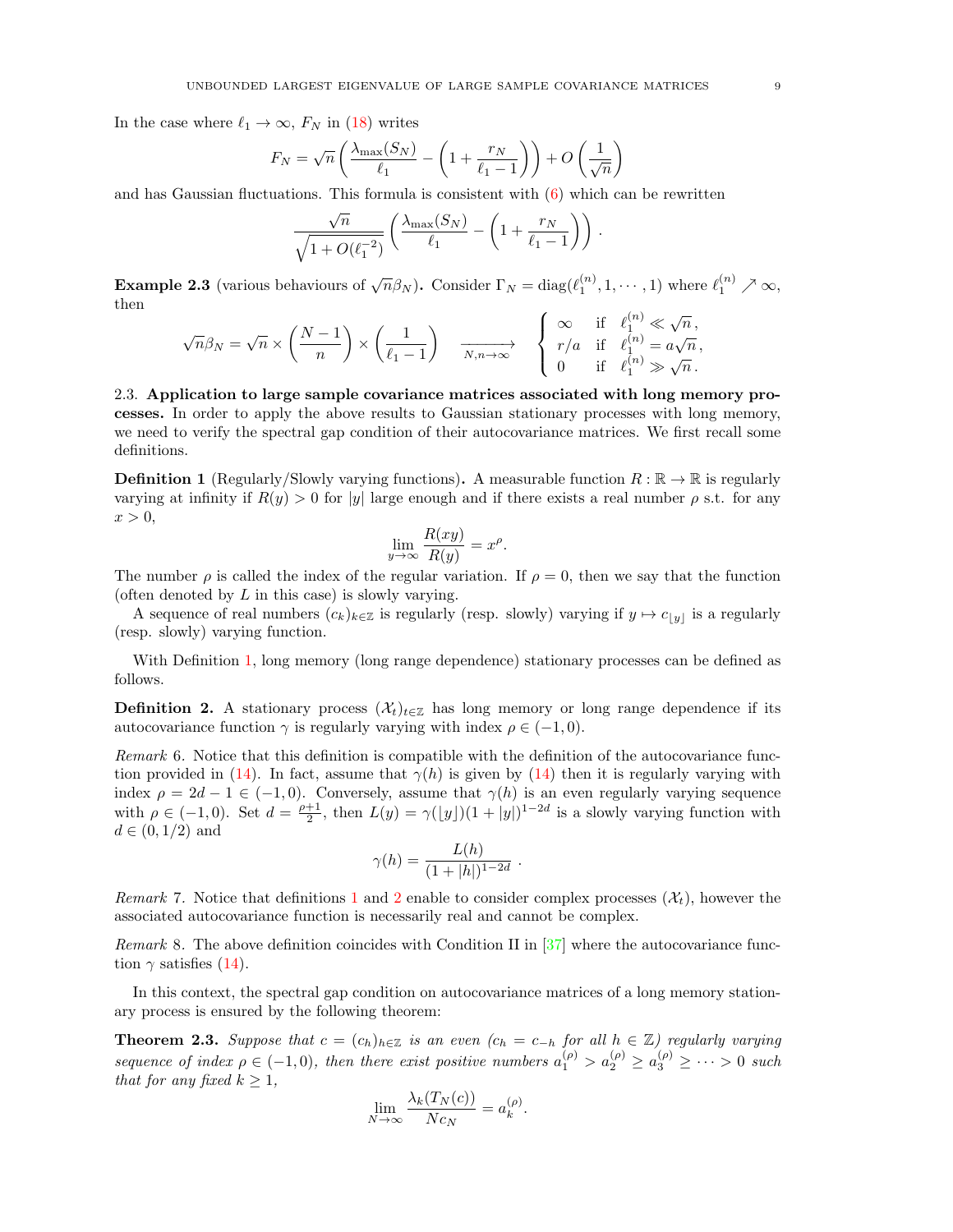In particular,

$$
\lambda_k(T_N(c)) \sim a_k^{(\rho)} N c_N \to \infty \quad \text{and} \quad \lim_{N \to \infty} \frac{\lambda_2(T_N(c))}{\lambda_{\max}(T_N(c))} = \frac{a_2^{(\rho)}}{a_1^{(\rho)}} < 1.
$$

Remark 9. The fact that  $\lambda_k(T_N(c)) \to \infty$  for any fixed  $k \geq 1$  underlines the difference between the model under study and the models studied in  $[6]$ ,  $[7]$  and  $[17]$  where it is always assumed that there is a finite number of eigenvalues of the population covariance matrix that are spiked  $[6, 7]$  or go to infinity [17].

**Definition 3.** We say that a complex Gaussian process  $(\mathcal{X}_t)_{t\in\mathbb{Z}}$  is circularly symmetric if for any  $N \in \mathbb{N}$  the Gaussian vector  $\mathcal{X}_{1:N} := (\mathcal{X}_1, \ldots, \mathcal{X}_N)^\top$  is circularly symmetric, i.e. for any  $\phi \in \mathbb{R}$ , the vector  $e^{i\phi} \mathcal{X}_{1:N}$  has the same distribution as  $\mathcal{X}_{1:N}$ .

Remark 10. Notice in particular that such a process is centered and satisfies that  $\mathbb{E} \mathcal{X}_{1:N} \mathcal{X}_{1:N}^{\top} = 0$ , for all  $N \geq 1$ .

As a canonical example, a standard complex Gaussian vector  $X = (X_1, \dots, X_N)^\top$  where the  $X_i$ 's are i.i.d. and  $\mathcal{N}_{\mathbb{C}}(0,1)$ -distributed is circularly symmetric with

$$
\mathbb{E} X X^* = I_N \quad \text{and} \quad \mathbb{E} X X^\top = 0 \,.
$$

For such a vector X, we will denote  $X \sim \mathcal{N}_{\mathbb{C}}(0, I_N)$ .

As a by-product of the above theorems, we have the following result on the largest eigenvalue of sample covariance matrices of a Gaussian long memory stationary process (recall that such a process admits a real autocovariance function).

**Corollary 2.4.** Suppose that  $(\mathcal{X}_t)_{t \in \mathbb{Z}}$  is a real centered (resp. complex circularly symmetric) Gaussian stationary process with long range dependence in the sense of definition 2. Let

$$
Q_N = \frac{1}{n} X_N X_N^*
$$

where  $X_N$  are  $N \times n$  random matrices whose columns are i.i.d copies of the random vector  $\mathcal{X}_{1:N} =$  $(\mathcal{X}_1,\ldots,\mathcal{X}_N)^\top$ . Then

(20) 
$$
\frac{\lambda_{\max}(Q_N)}{\lambda_{\max}(T_N)} \xrightarrow[n,n \to \infty]{a.s.} 1
$$

and

(21) 
$$
\sqrt{n}\left(\frac{\lambda_{\max}(Q_N)}{\lambda_{\max}(T_N)}-1-\frac{1}{n}\sum_{k=2}^N\frac{\lambda_k(T_N)}{\lambda_{\max}(T_N)-\lambda_k(T_N)}\right)\xrightarrow[N,n\to\infty]{\mathcal{D}}\mathcal{N}_{\mathbb{R}}(0,\sigma^2),
$$

where  $T_N = T_N(\gamma)$  is the autocovariance matrix of the process defined in (11) and where

$$
\sigma^2 = \frac{\mathbb{E}|\mathcal{X}_1^4|}{\gamma^2(0)} - 1 = \begin{cases} 2 & \text{if } \mathcal{X}_1 \text{ is real} \\ 1 & \text{if } \mathcal{X}_1 \text{ is complex} \end{cases}.
$$

Corollary 2.4 being an easy consequence of Proposition 2.1 and Theorems 2.2 and 2.3, we provide its proof hereafter.

Proof. Let X be a centered N-dimensional random vector either real or circularly symmetric complex gaussian with (real) covariance matrix T. Then X writes  $X = T^{1/2}Z$  where  $Z \sim \mathcal{N}_{\mathbb{R}}(0, I_N)$  or  $\mathcal{N}_{\mathbb{C}}(0, I_N)$  depending on whether X is real or complex. In fact, if T is invertible then  $Z = T^{-1/2}X$ has the required properties.

If not,  $T = O \text{ diag}(d_1^2, \dots, d_p^2, 0 \dots) O^{\top}$  with  $O$  orthogonal and  $d_i > 0$ . Let  $Y = (0, \dots, 0, Y_{p+1}, \dots, Y_N)^{\top}$ with  $Y_k$  i.i.d. standard Gaussian random variables, either real or complex (depending on X), and independent from X. Let

$$
Z = O \operatorname{diag}(d_1^{-1}, \cdots, d_p^{-1}, 0 \cdots) O^{\top} X + O Y
$$

then  $Cov(Z) = I_N$  and if X is complex, then  $\mathbb{E} Z Z^{\top} = 0$ . In particular, Z is a standard gaussian random vector and a covariance computation yields

$$
Cov(X - T^{1/2}Z) = 0,
$$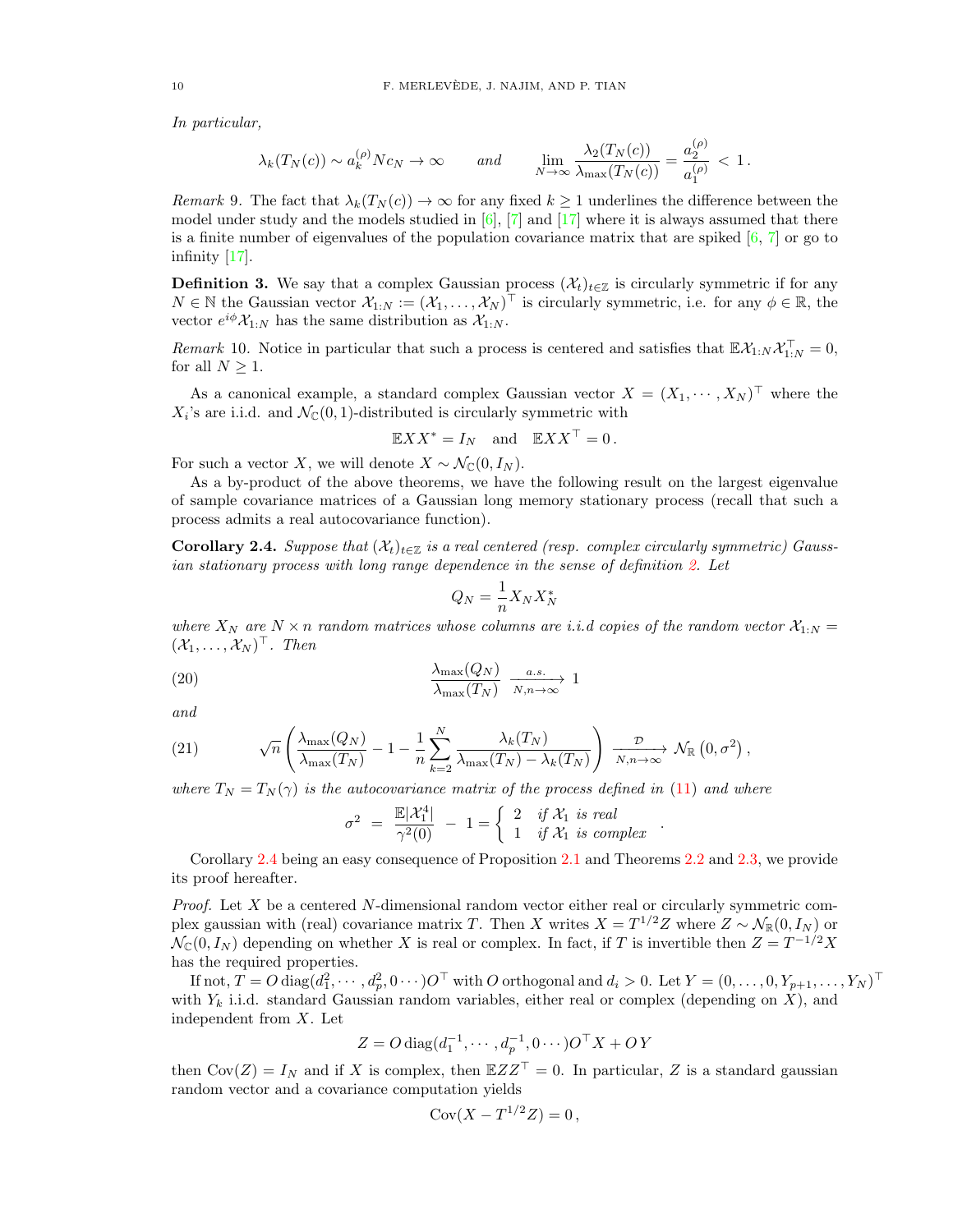which implies that  $X = T^{1/2}Z$  almost surely.

Then for any N and almost surely, the representation  $Q_N = \frac{1}{n} T_N^{1/2} Z_N Z_N^* T_N^{1/2}$  holds with  $(T_N)$ the autocovariance matrices of process  $(\mathcal{X}_t)_{t\in\mathbb{Z}}$ . In Section 1 we have noticed that  $\mu^{T_N}$  converges weakly, and by Theorem 2.3,  $\lambda_{\text{max}}(T_N) \to \infty$  and  $(T_N)$  satisfy the spectral gap condition. By Proposition 2.1 and Theorem 2.2, the results follow.

#### $\Box$

#### 3. Additional applications and simulations

3.1. Additional applications to Gaussian stationary processes. Although Definition 2 is a common definition of long memory, it can seem restrictive as it requires that the autocovariance function has at most a finite number of nonpositive values. In the first example hereafter we consider Gaussian processes with autocovariance functions either complex or with alternate signs. In the two subsequent examples, we relate our results with other definitions of long memory, via linear representation or via the autocovariance density.

Covariance matrices with alternating signs of entries. Let  $(\mathcal{X}_t)_{t\in\mathbb{Z}}$  be a centered Gaussian stationary process with autocovariance function  $\gamma^{\mathcal{X}}$ . Let  $\theta \in (-\pi, \pi]$ ,  $\theta \neq 0$  be fixed and consider the process  $(\mathcal{Y}_t = e^{it\theta} \mathcal{X}_t)_{t \in \mathbb{Z}}$ . This process is a Gaussian stationary process with autocovariance function  $\gamma^{\mathcal{Y}}(t) = e^{it\theta} \gamma^{\mathcal{X}}(t)$  and

$$
\mathcal{Y}_{1:N}=\Sigma^\theta\mathcal{X}_{1:N}
$$

where  $\Sigma^{\theta} = \text{diag}(e^{ik\theta}, 1 \leq k \leq N)$  is a unitary matrix. Notice that if  $(\mathcal{X}_t)$  is complex circularly symmetric, then so is  $(\mathcal{Y}_t)$  but if  $(\mathcal{X}_t)$  is real then  $(\mathcal{Y}_t)$  is either complex Gaussian but not circularly symmetric if  $\theta \neq \pi$  or real Gaussian with alternate signs if  $\theta = \pi$ .

Let  $X_N^{\mathcal{X}}$  (resp.  $X_N^{\mathcal{Y}}$ ) a  $N \times n$  matrix whose columns are i.i.d. copies of the vector  $\mathcal{X}_{1:N}$  (resp.  $\mathcal{Y}_{1:N}$  and assume that the process  $(\mathcal{X}_t)$  fulfills the assumptions of Corollary 2.4. Then

$$
Q_N^{\mathcal{Y}} = \frac{1}{n} X_n^{\mathcal{Y}} (X_n^{\mathcal{Y}})^* = \frac{1}{n} \Sigma^{\theta} X_n^{\mathcal{X}} (X_n^{\mathcal{X}})^* (\Sigma^{\theta})^* = \Sigma^{\theta} Q_N^{\mathcal{X}} (\Sigma^{\theta})^* \quad \text{where} \quad Q_N^{\mathcal{X}} = \frac{1}{n} X_n^{\mathcal{X}} (X_n^{\mathcal{X}})^*.
$$

In particular,  $\lambda_{\max}(Q_N^{\mathcal{Y}}) = \lambda_{\max}(Q_N^{\mathcal{X}})$  satisfies (20) and (21). In this example the positivity constraint of the autocovariance function is relaxed.

Linear processes with long memory. If the process  $(\mathcal{X}_t)_{t\in\mathbb{Z}}$  has a linear representation

$$
\mathcal{X}_t = \sum_{j=0}^{\infty} \psi_j \epsilon_{t-j}
$$

where  $(\epsilon_t)_{t\in\mathbb{Z}}$  is a sequence of i.i.d real valued standard Gaussian r.v.'s and  $\psi_j\sim j^{d-1}L(j)$  as  $j\to\infty$ with  $d \in (0, 1/2)$  and L a slowly varying function at  $\infty$ , then it is well known (c.f. for example [37, Corollary 2.2.10) that its autocovariance function  $\gamma$  is regularly varying with index  $\rho = 2d-1$ , and more precisely we have

$$
\gamma(h) \sim h^{2d-1} L^2(h) B(1 - 2d, d)
$$

where  $B(1-2d, d) = \int_0^1 x^{-2d}(1-x)^{d-1} dx$  is the beta-function. Corollary 2.4 can be applied in this case.

Long range dependence defined through spectral density. Among the various definitions of long range dependence, there is an important one which defines the long range dependence through the spectral density, that is, if the symbol of the autocovariance matrices  $T_N$  has a density  $f: (-\pi, \pi] \to \mathbb{R}^+$ satisfying

(22) 
$$
f(x) = |x|^{-2d} L\left(\frac{1}{|x|}\right), \quad x \in (-\pi, 0) \cup (0, \pi],
$$

with  $d \in (0, 1/2)$ , and L a slowly varying function defined on  $[1/\pi, +\infty)$ . (cf. Condition IV in [37]). If a (real centered or complex circularly) Gaussian stationary process  $(\mathcal{X}_t)_{t\in\mathbb{Z}}$  has long memory in this sense, then the LSD of the covariance matrices  $T_N[f]$  is not compactly supported and in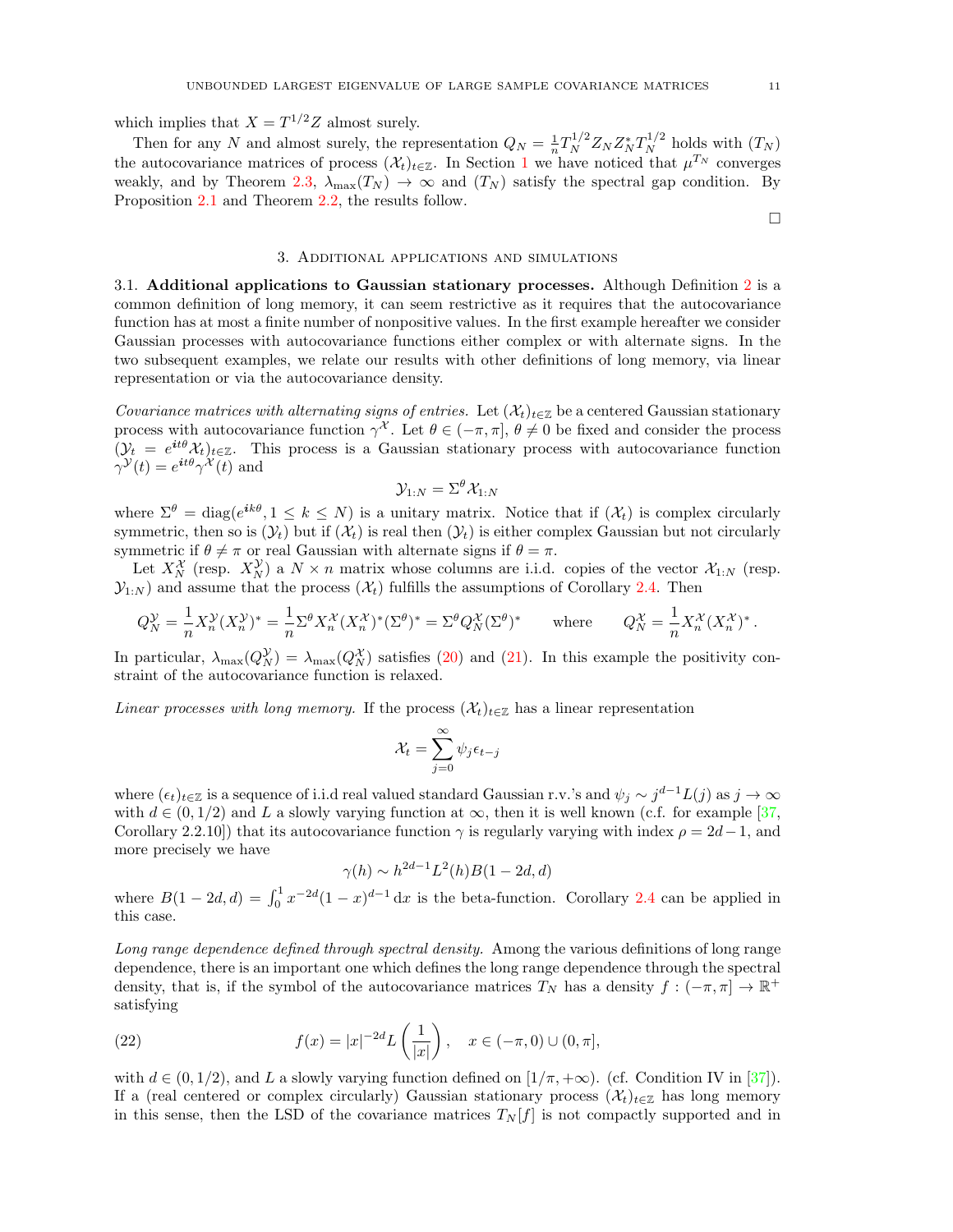particular  $\lambda_{\max}(T_N[f]) \to \infty$  and (20) in Corollary 2.4 holds. Moreover if L in (22) is quasimonotone, then the process is also a long memory process in the sense of Definition 2 (see for instance [37, Corollary 2.2.17]) with index  $\rho = 2d - 1$ . More precisely we have

$$
\gamma(h) \sim 2h^{2d-1}L(h)\Gamma(1-2d)\sin(d\pi)
$$
 as  $h \to \infty$ 

where  $\Gamma(t) := \int_0^\infty x^{t-1} e^{-x} dx$  denotes the gamma-function. Hence by Theorem 2.3,  $T_N$  satisfies the spectral gap condition, and applying Theorem 2.2 we get the same result as Corollary 2.4.

#### 3.2. Numerical simulations.

Simulation 1: Limiting behaviour of  $\lambda_{\max}(S_N)$ . To illustrate Proposition 2.1, we take

$$
S_N = \frac{1}{n} \Gamma_N^{\frac{1}{2}} Z_N Z_N^\top \Gamma_N^{\frac{1}{2}}
$$

with  $Z_N$  a  $N \times n$  matrix having i.i.d standard real Gaussian entries, and  $\Gamma_N = T_N(\gamma)$  is the Toeplitz matrix dertermined by  $\gamma(h) = \frac{1}{(1+|h|)^{3/4}}$ . Let N take all the values in the finite sequence  $\{100, 150, 200, \ldots, 3000\}$ , and let  $n = \lfloor 5N/4 \rfloor$ . We plot the simulation results in Figure 1.



FIGURE 1. Convergence of  $\lambda_{\max}(S_N)/\lambda_{\max}(\Gamma_N)$  to 1. In  $1(a)$ , the values  $\lambda_{\max}(S_N)$ and  $\lambda_{\max}(\Gamma_N)$  are plotted as crosses and solid points respectively; in 1(b) the values of the ratio  $\lambda_{\max}(S_N)/\lambda_{\max}(\Gamma_N)$  are plotted as crosses, compared with the constant 1.

Simulation 2: Fluctuations of  $\lambda_{\max}(S_N)$ . To illustrate the fluctuations of  $\lambda_{\max}(S_N)$ , we fix  $N =$ 1000 and  $n = 1250$  and let  $\Gamma_N = \text{diag}(\lambda_k(T_{1000}(\gamma)))$  with  $\gamma$  as in the previous simulation. We take 900 independant samples of  $S_{1000}$ , plot the histogram of  $F_{1000}$  defined in (18) and compare with the density of the theoretical limiting law. In Figure  $2(a)$  we simulate the model  $S_{1000}$  with  $Z_{1000}$ having i.i.d. real Gaussian entries, the limiting law, according to Theorem 2.2, is  $\mathcal{N}_{\mathbb{R}}(0, 2)$ ; while in Figure 2(b),  $Z_{1000}$  has i.i.d. standardized exponential entries, i.e.  $Z_{i,j}^{(1000)} \sim \mathcal{E}(1) - 1$ . The limiting law is  $\mathcal{N}_{\mathbb{R}}(0,8)$ .

Simulation 3: Concentration. We now address the case  $\mathbb{E}|Z_{1,1}^{(N)}|^4 = 1$ . Consider a matrix  $Z_N$ with i.i.d. symmetric Bernoulli variables taking values in  $\{-1,1\}$ . As previously we take  $\Gamma_N =$  $diag(\lambda_k(T_N(\gamma)))$  with  $\gamma(h) = \frac{1}{(1+|h|)^{3/4}}$ . In this case, Theorem 2.2 asserts that

$$
\sqrt{n}\left(\frac{\lambda_{\max}(S_N)}{\lambda_{\max}(\Gamma_N)}-1-\frac{1}{n}\sum_{k=2}^N\frac{\lambda_k(\Gamma_N)}{\lambda_{\max}(\Gamma_N)-\lambda_k(\Gamma_N)}\right)\xrightarrow[N,n\to\infty]{}0.
$$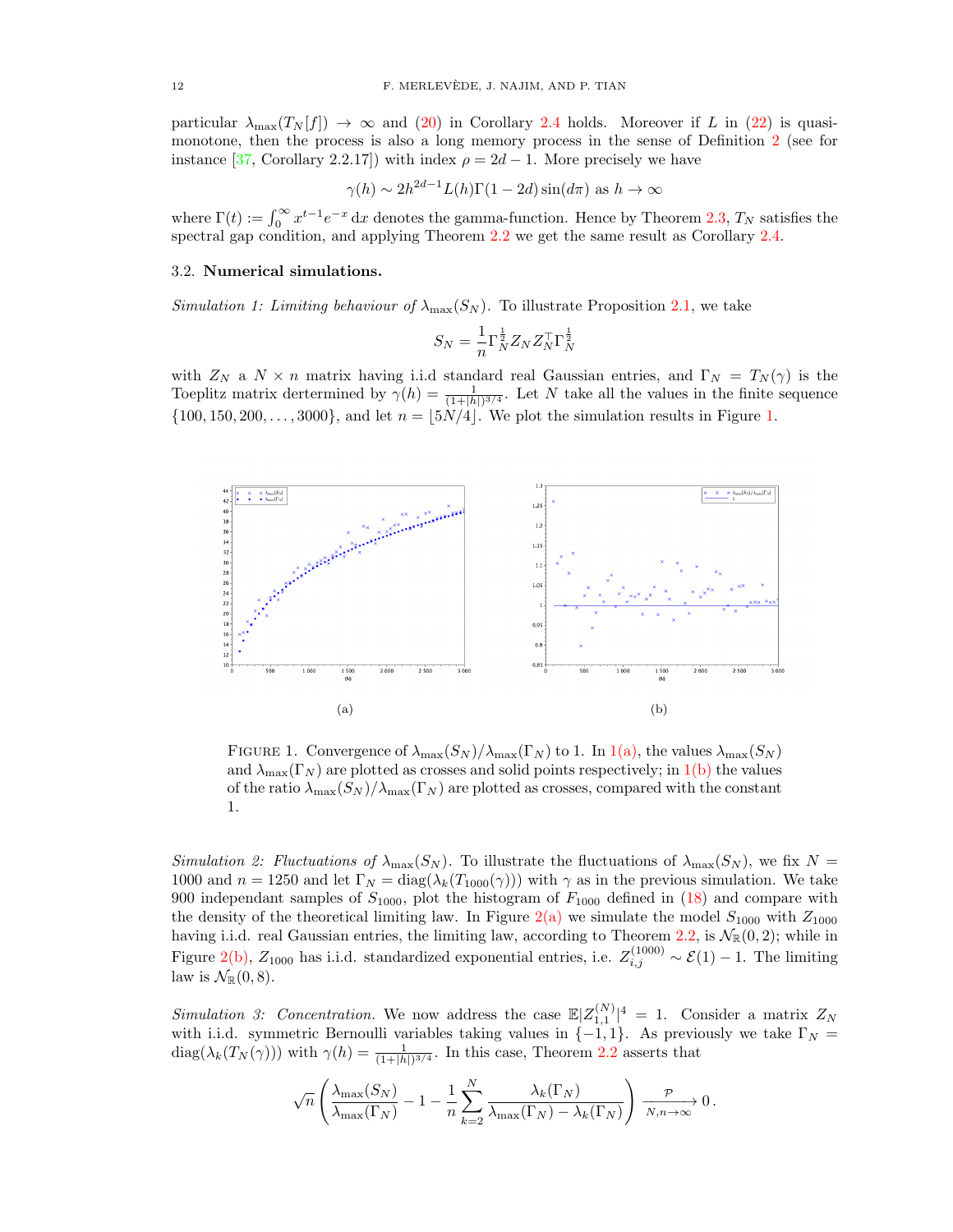

FIGURE 2. Fluctuations of  $\lambda_{\text{max}}(S_{1000})$ , with  $Z_{1000}$  having Gaussian entries in  $2(a)$ and standardized exponential entries in  $2(b)$ . Simulation with 900 samples.

In Figure 3(a) we plot the fluctuations of  $\lambda_{\text{max}}(S_{1000})$  with  $n = 1250$  and notice that the corresponding  $F_{1000}$  are far more concentrated around 0 than the previous simulations, as predicted by the theorem.

An interesting phenomenon occurs in Figure  $3(b)$ , where the same matrix  $Z_{1000}$  is considered while we do not diagonalize  $\Gamma_{1000}$  and just take  $\Gamma_{1000} = T_{1000}(\gamma)$ . In this case, the concentration phenomenon disappears, and the obtained histogram is very close to that in Figure 2(a). This simulation suggests that some universality holds in the fluctuations of  $\lambda_{\text{max}}(S_N)$  if the  $(\Gamma_N)$ 's are Toeplitz matrices. This will be explored in a forthcoming work.



FIGURE 3. Fluctuations of  $\lambda_{\text{max}}(S_N)$  in the case of symmetric Bernoulli entries.  $\Gamma_N$  is diagonal in 3(a) and nondiagonal in 3(b).

#### 3.3. Open questions.

At the border between long memory and short memory. An interesting regime is when  $\rho = -1$ . In this case, the autocovariance function  $\gamma(h) = (1 + |h|)^{-1} L(h)$  can be summable or not depending on the slowly varying function L. For example if  $L(h) = \log^{-1-\epsilon}(2+|h|)$  with  $\varepsilon > 0$  then  $\gamma$ is absolutely summable and the process has short memory. If  $L(\cdot) = 1$  then one can prove that  $\lambda_{\max}(T_N(\gamma)) = O(\log N)$ , and that the spectral gap condition no longer holds. In this case, the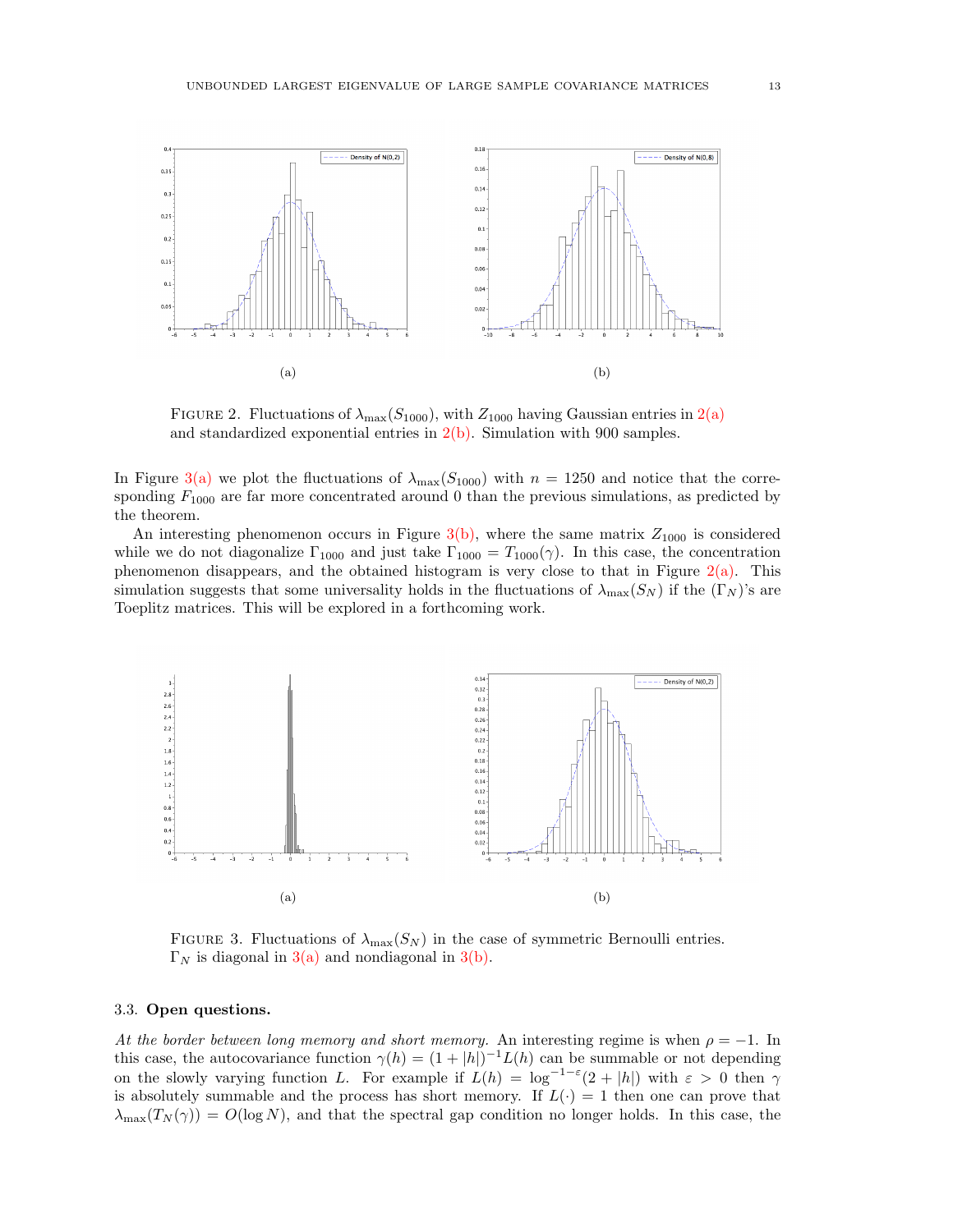asymptotics (20) remains true as Proposition 2.1 does not rely on the spectral gap condition but only on the condition  $\lambda_{\max}(T_N(\gamma)) \to \infty$ . The question whether the fluctuations (21) together with their normalization and the limiting distribution hold remains open.

Non-Gaussian long memory stationary processes. A Gaussian long memory stationary process admits a linear representation  $\mathcal{X}_{1:N} = T_N^{1/2}(\gamma)Z_{1:N}$ , where  $T_N(\gamma)$  is a hermitian Toeplitz matrix and  $Z_{1:N}$  is a standard Gaussian vector. This representation is key in the analysis of the top eigenvalue of the corresponding large covariance matrix of samples of the process but does not hold anymore if the process is not Gaussian. The question whether it is possible to perform the same eigenvalue analysis in the case of non-Gaussian long memory stationary process is open.

Correlation structure of the top eigenvalues. Beyond the top eigenvalue  $\lambda_{\text{max}}(S_N)$ , it would be interesting to understand the asymptotic correlation structure and the fluctuations of the (many) largest eigenvalues  $(\lambda_{\max}(S_N), \lambda_2(S_N), \cdots, \lambda_k(S_N))$  for a fixed  $k \geq 1$ . This question will be addressed in a forthcoming work [43].

Behaviour of the eigenvectors associated to the top eigenvalues. For bounded spiked models (by bounded we mean  $\sup_N \| \Gamma_N \| < \infty$ ) the structure of the eigenvectors associated to the top eigenvalues has been studied and carries interesting information, see for example [13]. A similar study would be interesting in the general context of unbounded population covariance matrices where  $\lambda_{\max}(\Gamma_N) \to \infty$  and of (Gaussian) long memory stationary processes. In this latter case, one needs to have a good understanding of the Toeplitz matrix'  $T_N(\gamma)$  eigenvectors.

Universality for non-Gaussian linear stationary processes with long memory. In the case where  $\Gamma_N$ is required to be (block-)diagonal, the variance of the limiting distribution depends on the fourth moment of the entries  $Z_{i,j}^N$  and may be equal to zero if  $\mathbb{E}|Z_{1,1}^{(1)}|^4=1$ . However when  $\Gamma_N$  is a Toeplitz matrix (11) with  $\gamma$  satisfying (14), this dependence is weakened and Simulation 3 in Section 3.2 strongly suggests that some universality occurs depending on the population covariance matrix  $\Gamma_N$ , see in particular Figures  $3(a)$  and  $3(b)$ . This question will be addressed in [43].

### 4. Proofs of Proposition 2.1 and Theorem 2.2

4.1. A short reminder of results related to large covariance matrices. Given a probability measure  $\mu$  on  $\mathbb R,$  define its Cauchy-Stieltjes transform as

$$
m_{\mu}(z) := \int \frac{\mathrm{d}\mu(s)}{z - s}, \quad \forall z \in \mathbb{C}^+ := \{ z \in \mathbb{C} : \Im z > 0 \}
$$

Notice that  $m_{\mu}(z)$  is the opposite of the Stieltjes transform  $g_{\mu}(z) = \int \frac{d\mu(s)}{s-z}$ .

For a random matrix  $S_N$  given by (1), we will often consider its companion matrix

(23) 
$$
\underline{S}_N = \frac{1}{n} Z_N^* \Gamma_N Z_N,
$$

which shares the same non-zero eigenvalues with  $S_N$ . In particular,  $\lambda_{\max}(\underline{S}_N) = \lambda_{\max}(S_N)$ . Recall that  $r_N := \frac{N}{n}$  and let  $\mu^{S_N}, \mu^{S_N}$  be the ESD of  $S_N$  and  $S_N$  respectively, then the following relation holds:

(24) 
$$
\mu^{S_N} = (1 - r_N)\delta_0 + r_N \mu^{S_N}.
$$

*Limiting spectral distribution.* We recall results from [39, Theorem 1.1]. For any probability  $\nu$  in  $\mathbb{R}^+$ and any  $r \in (0, +\infty)$ , there exists a unique probability measure  $\mu = \mu(r, \nu)$  whose Cauchy-Stieltjes transform  $m_{\mu}$  satisfies the equation:

$$
m_{\mu}(z) = \int \frac{\mathrm{d}\nu(s)}{z - s(1 - r + r \, z m_{\mu}(z))} \qquad \text{for any } z \in \mathbb{C}^+ \, .
$$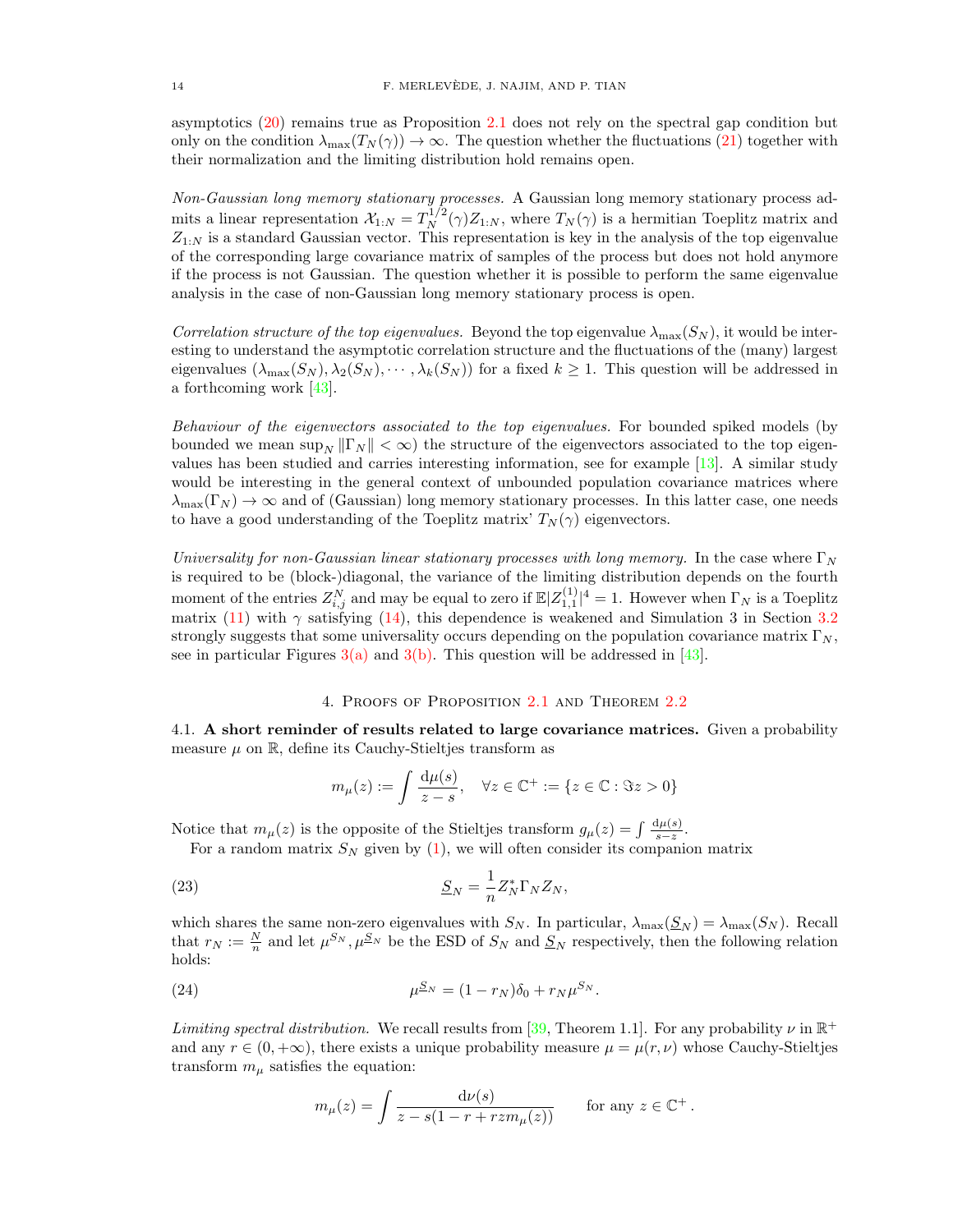If the probability measure  $\nu$  is the ESD  $\mu^A$  associated with a matrix A, we simply write  $\mu = \mu(r, A)$ instead of  $\mu = \mu(r, \mu^A)$ . Similarly, there exists a unique probability measure  $\underline{\mu} = \underline{\mu}(r, \nu)$  with Cauchy-Stieltjes transform  $m_{\mu}$  satisfying

(25) 
$$
z = \frac{1}{m_{\underline{\mu}}(z)} + r \int \frac{s \, d\nu(s)}{1 - s m_{\underline{\mu}}(z)} \quad \text{for any } z \in \mathbb{C}^+.
$$

As previously, we will write  $\underline{\mu}(r, A)$  instead of  $\underline{\mu}(r, \mu^A)$ . If moreover  $\mu^{\Gamma_N}$   $\xrightarrow{\mathcal{D}} \nu$ , then

(26) 
$$
\mu^{S_N} \xrightarrow[N,n \to \infty]{\mathcal{D}} \mu
$$
 a.s. and  $\mu^{S_N} \xrightarrow[N,n \to \infty]{\mathcal{D}} \underline{\mu}$  a.s.

Spectrum confinement. By "spectrum confinement", we refer to the phenomenon where the empirical spectrum of the eigenvalues "concentrates" near the support of the limiting spectral distribution. In the specific case of model (1) under assumption  $\sup_N ||\Gamma_N|| < \infty$  and the convergence (26), spectrum confinement can be roughly expressed (in the absence of spikes) as: for every  $\varepsilon > 0$ , almost surely,

$$
supp(\mu^{S_N}) \subset supp(\mu) + (-\varepsilon, \varepsilon)
$$

for  $N$  large enough.

A more accurate description of spectrum confinement relies on the deterministic equivalent of  $\mu_{N}^{S_{N}}$  defined as  $\underline{\mu}_{N} := \underline{\mu}(r_{N}, \Gamma_{N})$  (cf. (25) with  $\nu = \mu^{\Gamma_{N}}$ ). Assume that **A3** holds. By [1, Theorem 1.1], if there exists  $\varepsilon > 0$  and an interval [a, b] such that

$$
[a, b] \cap \left(\text{supp}(\underline{\mu}_N) + (-\varepsilon, \varepsilon)\right) = \emptyset
$$

for N large enough, then almost surely

$$
\text{supp}(\mu^{\underline{S}_N}) \ \cap \ [a, b] = \emptyset
$$

for N large enough. In particular, if  $a > 0$  there is no eigenvalue of  $S<sub>N</sub>$  in [a, b] for N large enough.

The description of the support of a probability distribution defined via a fixed-point equation (25) is given in [41, Theorems 4.1 and 4.2]. Based on these results, we now state a necessary and sufficient condition for which a real number x lies outside the support of  $\underline{\mu}_N = \underline{\mu}(r_N, \Gamma_N)$ . Let

(28) 
$$
B_N := \{ y \in \mathbb{R} : y \neq 0, \ y^{-1} \neq \lambda_k(\Gamma_N), \ \forall k = 1, ..., N \},
$$

and define

(29) 
$$
x_N(y) := \frac{1}{y} + r_N \int \frac{s \ d\mu^{\Gamma_N}(s)}{1 - sy} \quad \text{for} \quad y \in B_N.
$$

A real number  $x\in\mathbb{R}$  lies outside the support of  $\underline{\mu}_N$  if and only if

$$
\exists y \in B_N
$$
,  $x = x_N(y)$  and  $x'_N(y) = -\frac{1}{y^2} + r_N \int \frac{s^2 d\mu^{\Gamma_N}(s)}{(1 - sy)^2} < 0$ .

*Exact separation.* Let [a, b] be an interval eventually outside the support of  $\underline{\mu}_N = \underline{\mu}(r_N, \Gamma_N)$ , assume that  $\mu^{\Gamma_N} \to \nu$  and let  $\mu = \mu(r, \nu)$ . "Exact separation" is a phenomenon that expresses the fact that (almost surely and eventually) the interval  $[a, b]$  separates the empirical eigenvalues of matrix  $S_N$  exactly in the same proportions as  $[1/m_\mu(a), 1/m_\mu(b)]$  separates those of matrix  $\Gamma_N$ .

This expression has been coined in the article  $[2]$  by Bai and Silverstein, from which we recall the result of interest to us, that is mainly  $[2,$  Theorem 1.2(2)]: Assume in addition to the assumptions of [1, Theorem 1.1] (and in particular to assumption **A3**) that the conditions  $m_{\mu}(b) > 0$  and  $r(1 - \nu({0}) \le 1$  hold. For N large enough, let  $i_N$  be an integer such that

$$
\lambda_{i_N}(\Gamma_N) > \frac{1}{m_{\underline{\mu}}(b)} \qquad \text{and} \qquad \lambda_{i_N+1}(\Gamma_N) < \frac{1}{m_{\underline{\mu}}(a)}\,.
$$

Then almost surely,  $\lambda_{i_N}(S_N) > b$  and  $\lambda_{i_N+1}(S_N) < a$  for N large enough. This result will be used in the particular case where  $\nu = \delta_0$ . In this case,  $m_{\mu}(x) = \frac{1}{x}$  and  $r(1 - \delta_0(0)) = 0$ .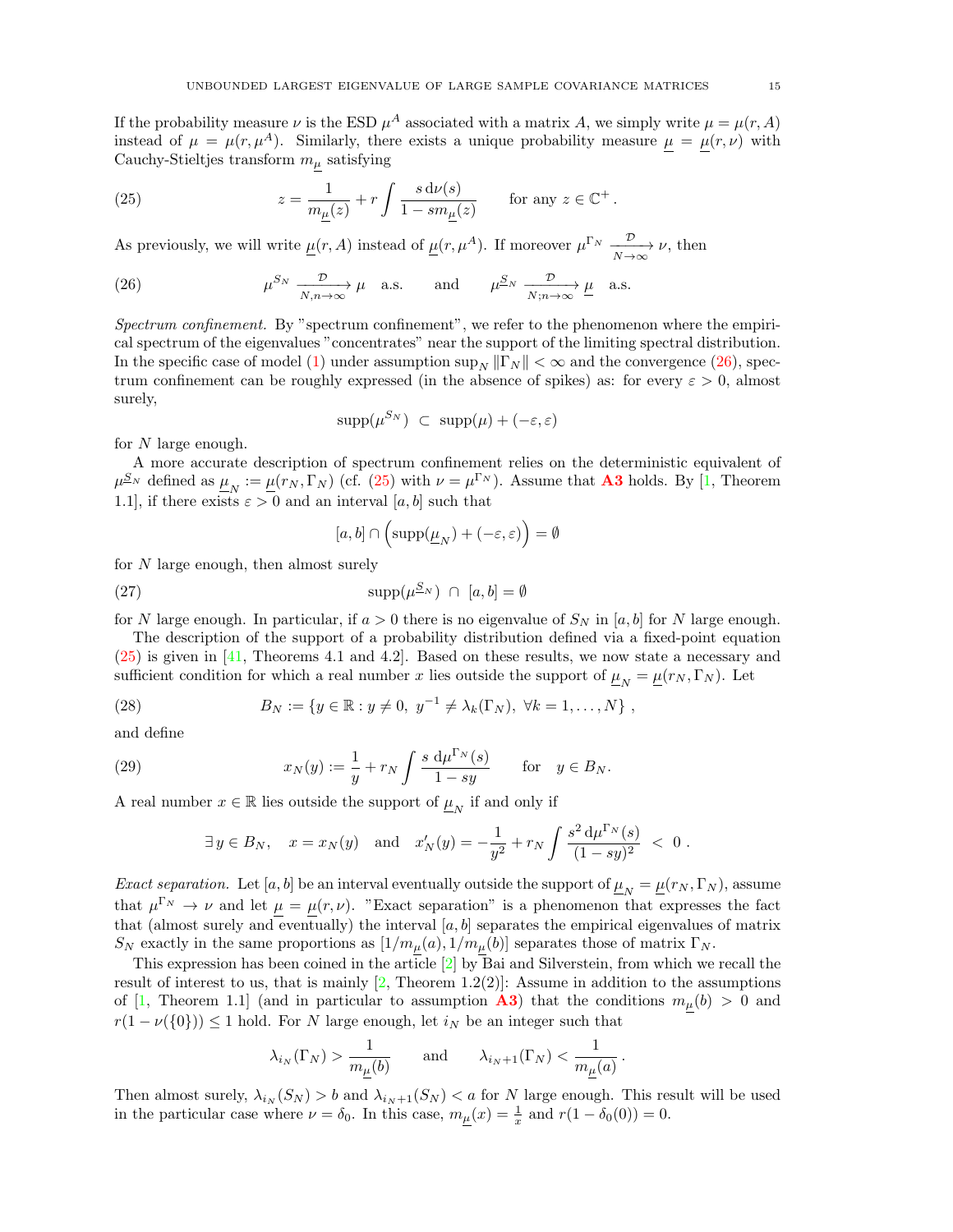4.2. Reduction to the bounded model. When studying  $\lambda_{\max}(S_N)$  under  $\mathbf{A2}$ , the main difficulty is to handle the unboundedness of  $\lambda_{\max}(\Gamma_N)$ . In order to circumvent this issue, we define

$$
\tilde{S}_N = \frac{1}{n} \tilde{\Gamma}_N^{1/2} Z_N Z_N^* \tilde{\Gamma}_N^{1/2} \qquad \text{where} \quad \tilde{\Gamma}_N := \frac{\Gamma_N}{\lambda_{\max}(\Gamma_N)} \ .
$$

In particular, notice that  $\lambda_{\max}(\tilde{S}_N) = \frac{\lambda_{\max}(S_N)}{\lambda_{\max}(\Gamma_N)}$ . Thus, in order to establish the results stated in Proposition 2.1 and Theorem 2.2, we only need to prove the corresponding results for  $\tilde{S}_N$ .

Using the definition of  $\tilde{\Gamma}_N$ , the tightness of  $(\mu^{\Gamma_N})$  and the fact that  $\lambda_{\max}(\Gamma_N) \to \infty$ , we immediatly deduce the following properties for  $\tilde{\Gamma}_N$ :

$$
\lambda_{\max}(\tilde{\Gamma}_N) = 1
$$
 and  $\mu^{\tilde{\Gamma}_N} \xrightarrow[N \to \infty]{\mathcal{D}} \delta_0$ .

In particular, the spectral norm of  $\tilde{\Gamma}_N$  is bounded and many classical results, for instance those of Bai and Silverstein [39, 1] can be applied to  $\tilde{S}_N$ . Considering this fact, we state and prove below Proposition 4.1 and Theorem 4.2 which are the counterparts of Proposition 2.1 and Theorem 2.2.

**A2(b)** Given a sequence of  $N \times N$  positive semidefinite deterministic matrices  $\Gamma_N$ , the following properties hold:

$$
\lambda_{\max}(\Gamma_N) = 1 \quad \forall N \ge 1 \quad \text{and} \quad \mu^{\Gamma_N} \xrightarrow[N \to \infty]{\mathcal{D}} \delta_0.
$$

**Proposition 4.1.** Let  $S_N$  be a  $N \times N$  matrix given by (1) and assume that **A1** and **A2(b)** hold. Then

(30) 
$$
\lambda_{\max}(S_N) \xrightarrow[N,n \to \infty]{\mathcal{P}} 1.
$$

If moreover either the random variables  $Z_{ij}^{(N)}$  are standard (real or complex) Gaussian or Assumption  $\mathbf{A3}$  holds, then the above convergence holds almost surely.

Although the spectral norm of  $\Gamma_N$  is assumed to be bounded while the limiting spectral measure is  $\delta_0$ , we cannot directly apply the results of [7] since we do not assume a clear separation between the spikes and non-spiked eigenvalues. Note that, as quoted in Remark 9, all the non-normalized eigenvalues of a Toeplitz matrix converge to infinity at the same rate. Consequently, there is an infinite number of normalized eigenvalues of a Toeplitz matrix which are generalized spikes in the sense of [7].

**Theorem 4.2.** Let  $S_N$  be a  $N \times N$  matrix given by (1) and assume that **A1**, **A2(b)** and **A4** hold. Assume moreover that one of the following conditions is satisfied:

- $(i)$  Assumption **A5** holds,
- (ii) The random variables  $Z_{j_{j_{\alpha}}}^{(N)}$  are standard complex Gaussian,
- (iii) The random variables  $Z_{ij}^{(N)}$  are standard real Gaussian and matrices  $\Gamma_N$  are real symmetric,

then

(31) 
$$
\sqrt{n}\left(\lambda_{\max}(S_N)-1-\frac{1}{n}\sum_{k=2}^N\frac{\lambda_k(\Gamma_N)}{1-\lambda_k(\Gamma_N)}\right) \xrightarrow[N,n\to\infty]{\mathcal{D}} \mathcal{N}_{\mathbb{R}}(0,\sigma^2),
$$

where  $\sigma^2 = \mathbb{E} |Z_{1,1}^{(1)}|^4 - 1$ .

In order to prove Proposition 2.1 and Theorem 2.2, we only need to apply the above results to  $\tilde{S}_N$  .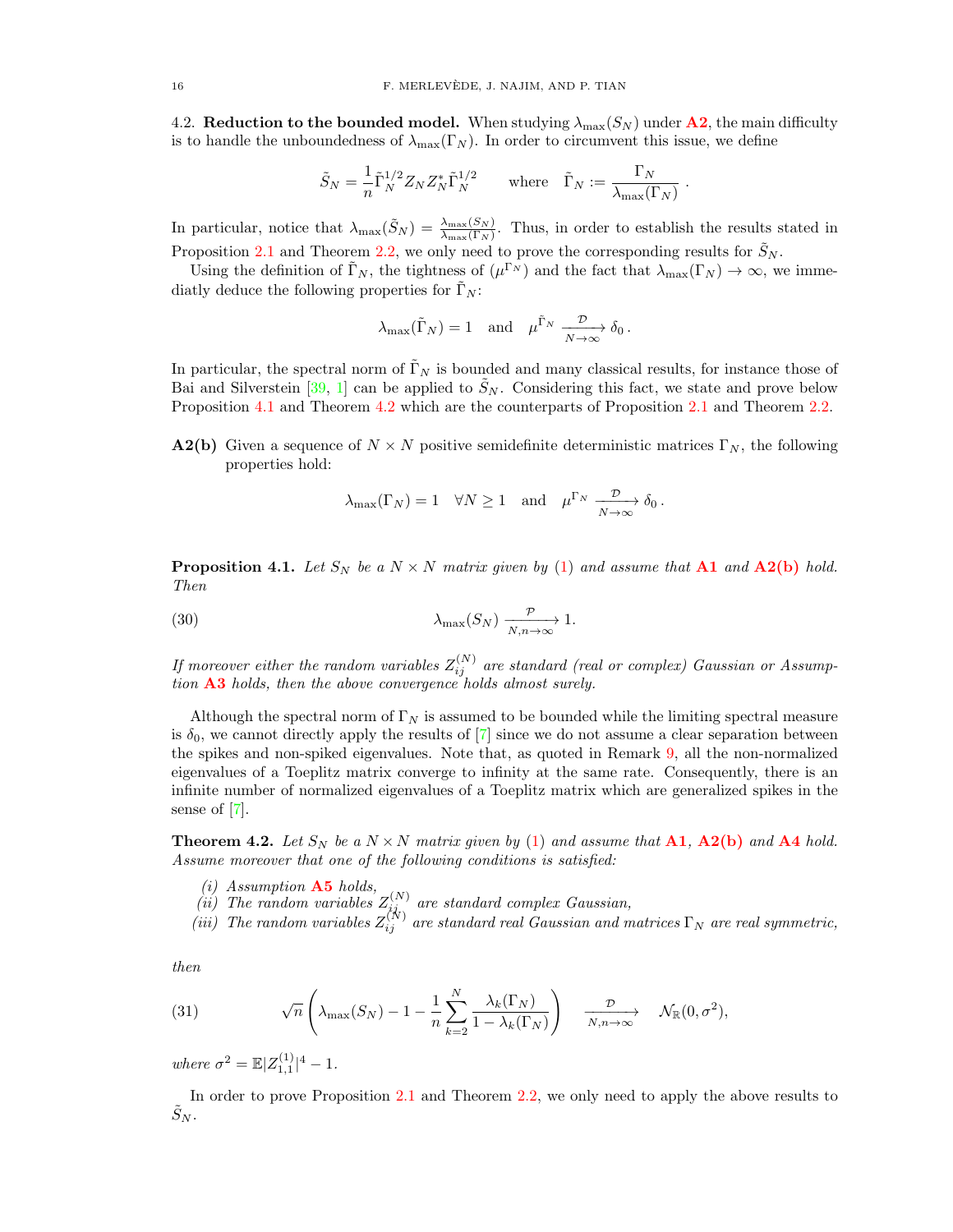4.3. Proof of Proposition 4.1. We first prove the theorem under assumption  $\mathbf{A3}$ . We first establish that

(32) 
$$
\overline{\lim}_{N,n \to \infty} \lambda_{\max}(\underline{S}_N) \le 1 \quad \text{a.s.}
$$

Recall the definition of the set  $B_N$  in (28). Due to the spectrum confinement property (27), we only need to prove that for any  $\varepsilon > 0$ , the interval  $[1 + \varepsilon, +\infty)$  eventually stays outside the support of  $\underline{\mu}_N = \underline{\mu}(r_N, \Gamma_N)$ . Relying on the caracterization of a point x outside supp $(\underline{\mu}_N)$ , this will be the consequence of the following property

$$
\forall x \in [1 + \varepsilon, \infty), \quad \exists y \in B_N, \ x = x_N(y) \quad \text{and} \quad x'_N(y) < 0
$$

that we now prove.

Since  $\lambda_{\max}(\Gamma_N) = 1$  under  $\mathbf{A2(b)}$ , notice that  $(0,1) \subset B_N$ . Consider a real number  $\eta$  such that

$$
\eta \in \left(\frac{1}{1+\varepsilon},1\right) .
$$

For  $s \le 1$ , we have  $|1 - s\eta| \ge 1 - \eta > 0$ , therefore by the definition (29) of  $x_N$ , and by the fact that  $\mu^{\Gamma_N} \longrightarrow \delta_0$ , we have

$$
x_N(\eta) \xrightarrow[N,n \to \infty]{} \frac{1}{\eta} < 1 + \varepsilon \quad \text{and} \quad x_N'(\eta) \xrightarrow[N,n \to \infty]{} -\frac{1}{\eta^2} < 0 \; .
$$

So for N large enough, we have  $x_N(\eta) < 1 + \varepsilon$ , and  $x'_N(\eta) < 0$ . For such N's, note that  $x_N$  is continuous on  $(0, \eta)$  and that  $x_N(y) \to +\infty$  as  $y \to 0^+$ . We have proved so far that  $[1+\varepsilon, \infty)$  $x_N((0, \eta))$ . Notice finally that  $x'_N$  is increasing on  $(0, \eta)$ , in particular  $x'_N(y) \le x'_N(\eta) < 0$  for all  $y \in (0, \eta)$ . Therefore  $x_N((0, \eta))$  and thus  $[1 + \varepsilon, \infty)$  eventually lie outside the support of  $\underline{\mu}_N$ . Equation (32) is established.

We now prove that

(33) 
$$
\lim_{N,n \to \infty} \lambda_{\max}(\underline{S}_N) \ge 1, \quad \text{a.s.}
$$

by an exact separation argument.

As  $\mu = \delta_0$ , we have  $1/m_{\mu}(a) = a$ ,  $1/m_{\mu}(b) = b$  for any  $a, b > 0$ . We intend to find some constant interval of the form  $[a, 1-\varepsilon]$ , for small  $\varepsilon > 0$  which separates the eigenvalues of matrix  $\Gamma_N$  into two non-empty parts. This is not always possible because even if  $\lambda_{\max}(\Gamma_N) = 1$  and  $\mu^{\Gamma_N} \to \delta_0$ , there might be some intermediate eigenvalues among the  $(\lambda_i(\Gamma_N))^s$  for  $i \geq 2$  eventually lying in  $(0,1)$ . In order to circumvent this issue, we introduce the auxiliary matrices

$$
\hat{\underline{S}}_N := \frac{1}{n} Z_N^* \Theta_N Z_N \quad \text{and} \quad \hat{S}_N := \frac{1}{n} \Theta_N^{\frac{1}{2}} Z_N Z_N^* \Theta_N^{\frac{1}{2}} \;,
$$

where  $\Theta_N$  is obtained from the spectral decomposition of  $\Gamma_N$  as:

$$
\Theta_N := U_N \operatorname{diag}(1, 0, \cdots) U_N^* \quad \text{where} \quad \Gamma_N = U_N \operatorname{diag}(1, \lambda_2(\Gamma_N), \cdots) U_N^* \; .
$$

Using [41, Theorems 4.1 and 4.2], we conclude that for any  $0 < \varepsilon < 1/2$ , the interval  $[\varepsilon, 1 - \varepsilon]$  is eventually outside the support of probability  $\mu(r_N, \Theta_N)$ , obtained from (25) with parameters  $r_N$ and  $\Theta_N$ . Notice in particular that

$$
\lambda_{\max}(\Theta_N) = 1
$$
 and  $\lambda_i(\Theta_N) = 0$  for  $i = 2 : N$ .

Applying [2, Theorem 1.2] to  $\hat{\underline{S}}_N$  with separating interval  $[\varepsilon, 1-\varepsilon]$  for arbitrary  $\varepsilon \in (0, 1/2)$ , we conclude that almost surely,  $\lambda_{\max}(\hat{S}_N) > 1 - \varepsilon$  for N large enough. We have proved so far that

$$
\lim_{N,n\to\infty}\lambda_{\max}(\hat{S}_N) \ge 1
$$

almost surely. Now, since

$$
\underline{S}_N - \hat{\underline{S}}_N = \frac{1}{n} Z_N^* U_N \operatorname{diag}(0, \lambda_2(\underline{S}_N), \cdots, \lambda_N(\underline{S}_N)) U_N^* Z_N
$$

is nonnegative definite, we have  $\underline{\lim}_{N,n\to\infty}\lambda_{\max}(\underline{S}_N)\geq \underline{\lim}_{N,n\to\infty}\lambda_{\max}(\hat{S}_N)\geq 1$ . Therefore Proposition 4.1 with assumption  $\mathbf{A3}$  is proved.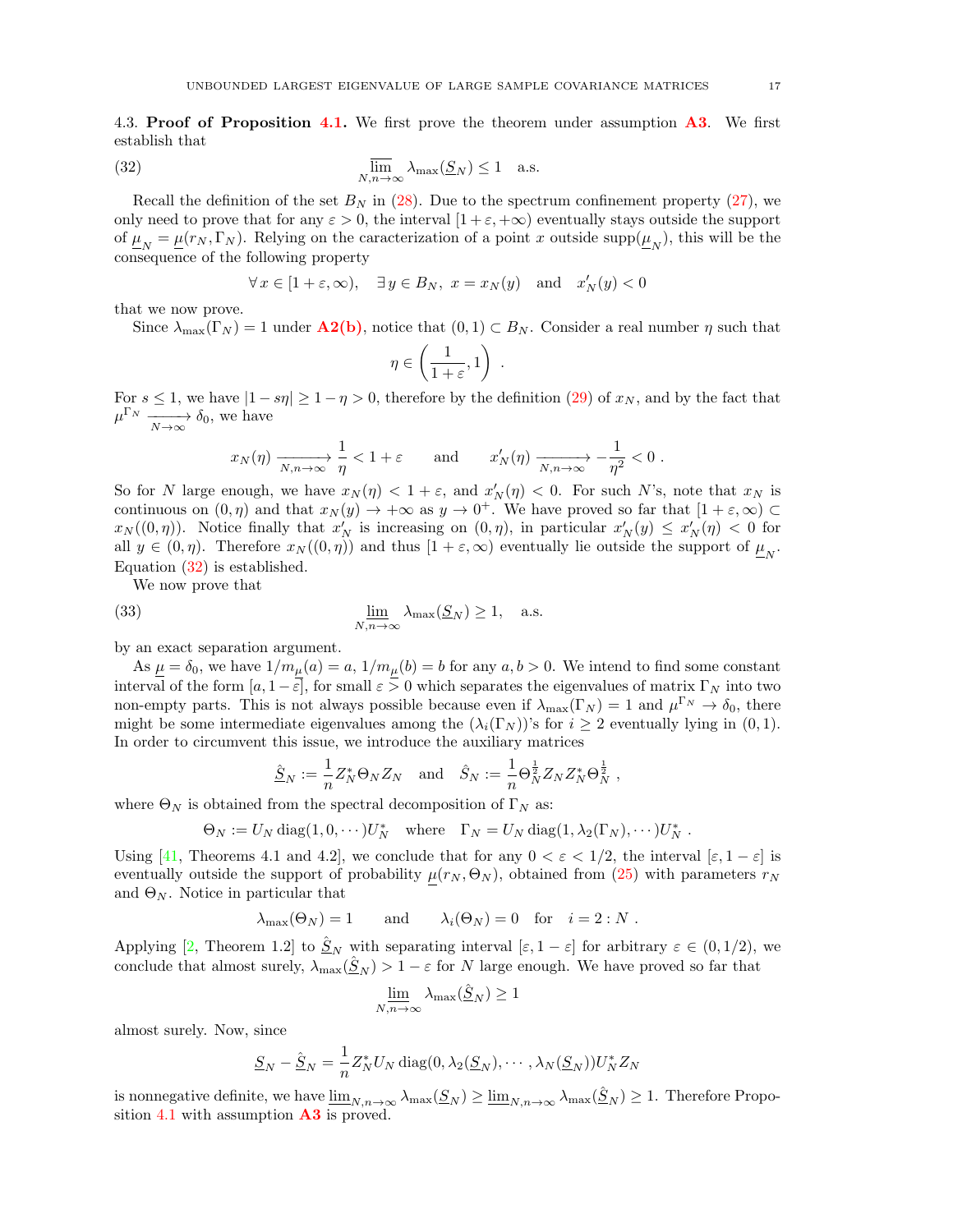As a byproduct of the above proof, we can easily prove  $\lambda_{\max}(S_N) \stackrel{\mathcal{P}}{\rightarrow} 1$  without imposing **A3**. Suppose that  $S_N = \frac{1}{n} \Gamma_N^{1/2} Z_N Z_N^* \Gamma_N^{1/2}$  satisfies **A1** and **A2(b)** and construct  $\check{Z} = (\check{Z}_{i,j})_{i,j \ge 1}$  with  $\tilde{Z}_{i,j}$  i.i.d random variables identically distributed as the entries of  $Z_N$ . Let  $S'_N = \frac{1}{n} \Gamma_N^{1/2} Z'_N Z'^*_{N} \Gamma_N^{1/2}$ N with  $Z'_N$  the top-left  $N \times n$  submatrix of  $\check{Z}$ . Then according to the above proof,  $\lambda_{\max}(S'_N)$  converges to 1 almost surely, hence in probability. Since  $\lambda_{\max}(S_N)$  and  $\lambda_{\max}(S'_N)$  have the same distribution, we have also  $\lambda_{\max}(S_N) \stackrel{\mathcal{P}}{\rightarrow} 1$ .

Finally, we prove that if the entries  $Z_{i,j}^{(N)}$  are i.d standard Gaussian variables, and i.i.d for all  $1 \le i, j \le N$ , the convergence (30) holds almost surely without the need of assumption **A3**. This mainly relies on a concentration argument. Recall that we already have  $\lambda_{\max}(S_N) \stackrel{\mathcal{P}}{\rightarrow} 1$ . Using [16, Theorem 5.6], we prove the following concentration inequality: for all  $N \geq 1$  and all  $\varepsilon > 0$ ,

(34) 
$$
\mathbb{P}(|\sqrt{\lambda_{\max}(S_N)} - \mathbb{E}\sqrt{\lambda_{\max}(S_N)}| > \varepsilon) < 2e^{-CN\varepsilon^2}
$$

where  $C > 0$  is a proper fixed constant. Indeed it suffices to show that the function s defined by

$$
s: Z_N \mapsto \sqrt{\lambda_{\max}(S_N)} = \sqrt{\lambda_{\max}\left(\frac{1}{n}\Gamma_N^{\frac{1}{2}}Z_NZ_N^*\Gamma_N^{\frac{1}{2}}\right)}
$$

is  $\frac{1}{\sqrt{CN}}$ -lipschitz, where we consider the  $N \times n$  matrix  $Z_N$  as a vector in Euclidean space  $\mathbb{R}^{Nn}$ when  $Z_{i,j}^{(N)}$  are real Gaussian, and in  $\mathbb{R}^{2Nn}$  when the entries are complex Gaussian. Note that the Euclidean norm of the vector  $Z_N$  is the same as the Frobenius norm  $||Z_N||_F$  of the matrix  $Z_N$ . So for any two matrices  $Z_N$  and  $\hat{Z}_N$ , we have

$$
|s(Z_N) - s(\hat{Z}_N)| = \frac{1}{\sqrt{n}} \left| \|\Gamma_N^{1/2} Z_N\| - \|\Gamma_N^{1/2} \hat{Z}_N\| \right| \le \frac{1}{\sqrt{n}} \|\Gamma_N^{1/2} (Z_N - \hat{Z}_N)\|
$$
  

$$
\le \frac{1}{\sqrt{n}} \|\Gamma_N^{1/2} (Z_N - \hat{Z}_N)\|_F \le \frac{a}{\sqrt{n}} \|\Gamma_N^{1/2}\| \|Z_N - \hat{Z}_N\|_F \stackrel{(b)}{=} \frac{1}{\sqrt{n}} \|Z_N - \hat{Z}_N\|_F,
$$

where (a) follows from the Frobenius norm inequality  $||AB||_F \le ||A|| ||B||_F$ , and (b) from the fact that  $\|\Gamma_N^{1/2}\| = \sqrt{\lambda_{\max}(\Gamma_N)} = 1$ . Thus s is  $1/\sqrt{n}$ -lipschitz, and the concentration inequality (34) is proved. Using Borel-Cantelli lemma, we have

(35) 
$$
\sqrt{\lambda_{\max}(S_N)} - \mathbb{E}\sqrt{\lambda_{\max}(S_N)} \to 0 \quad \text{a.s.}
$$

Together with  $\sqrt{\lambda_{\max}(S_N)} \stackrel{\mathcal{P}}{\rightarrow} 1$ , we then obtain that  $\mathbb{E}\sqrt{\lambda_{\max}(S_N)} \rightarrow 1$ . By (35) again, it follows that

$$
\lambda_{\max}(S_N) \xrightarrow[N,n \to \infty]{} 1
$$
 a.s.

The proof of Proposition 4.1 is complete.

4.4. Proof of Theorem 4.2. We first prove the fluctuation of  $\lambda_{\max}(S_N)$  under A1, A2(b), A4 and **A5**. Under these assumptions,  $\Gamma_N$  is of the form

$$
\Gamma_N = \begin{pmatrix} 1 & 0 \\ 0 & \Gamma_{N-1} \end{pmatrix},
$$

where  $(\Gamma_{N-1})$  is a sequence of semidefinite positive Hermitian matrices satisfying  $\mu^{\Gamma_{N-1}} \stackrel{\mathcal{D}}{\rightarrow} \delta_0$ , and

$$
\overline{\lim}_{N \to \infty} \lambda_{\max}(\Gamma_{N-1}) = \overline{\lim}_{N \to \infty} \lambda_2(\Gamma_N) = \overline{\lim}_{N \to \infty} \frac{\lambda_2(\Gamma_N)}{\lambda_1(\Gamma_N)} < 1
$$

by assumption **A4**. We set  $d = \overline{\lim}_{N \to \infty} \lambda_{\max}(\Gamma_{N-1})$ . For convenience, in this section we omit all the subscript N of matrices, for example we write  $S = n^{-1} \Gamma^{\frac{1}{2}} Z Z^* \Gamma^{\frac{1}{2}}$ . In the following of this section we write  $\lambda_{\text{max}}(S_N)$  as  $\lambda_{\text{max}}$  if it does not cause any ambiguity.

Recall the submatrix notations introduced in (16) and consider the following block decomposition of matrix S:

(36) 
$$
S = \begin{pmatrix} S_{1,1} & S_{1,2:N} \\ S_{2:N,1} & S_{2:N,2:N} \end{pmatrix} = \frac{1}{n} \begin{pmatrix} Z_{1,2}Z_{1,2}^* & Z_{1,2}Z_{2:N,2}^* & \overline{\Gamma}_{2}^{\frac{1}{2}} \\ \overline{\Gamma}_{2}^{\frac{1}{2}}Z_{2:N,2}Z_{1,2}^* & \overline{\Gamma}_{2}^{\frac{1}{2}}Z_{2:N,2}Z_{2:N,2}^* & \overline{\Gamma}_{2}^{\frac{1}{2}} \end{pmatrix}.
$$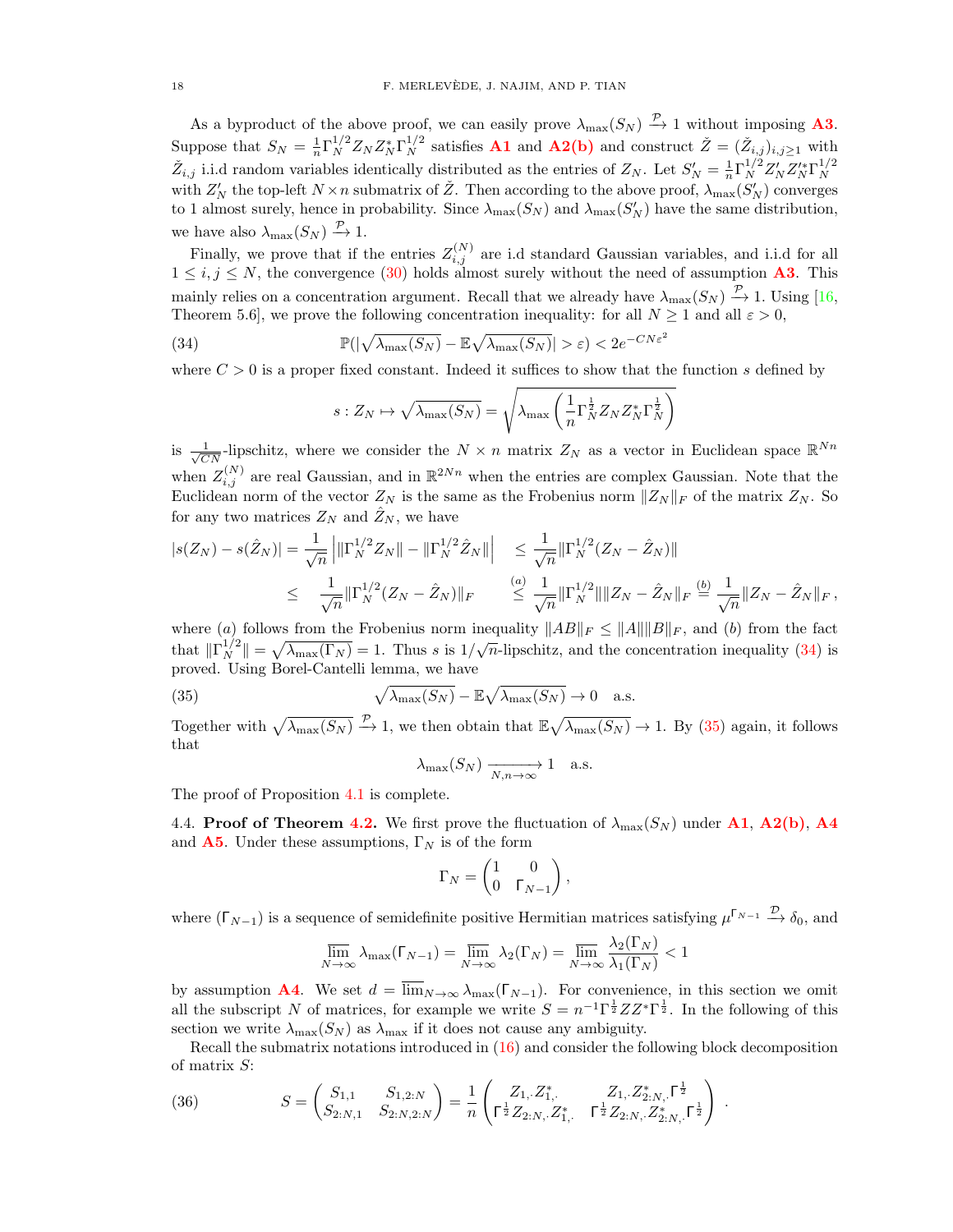Denote

$$
\underline{S}_{2:N,2:N} := \frac{1}{n} Z_{2:N,\cdot}^* \Gamma Z_{2:N,\cdot} \quad \text{and} \quad \mathsf{r}_N = \frac{N-1}{n} \ .
$$

Analog to  $\mu(r_N, \Gamma_N)$  defined in (25), we define the probability measure  $\mu(r_N, \Gamma_{N-1})$  whose Cauchy-Stieltjes transform  $\underline{m}$  satisfies the equation

$$
z = \frac{1}{\underline{\mathbf{m}}(z)} + \frac{1}{n} \sum_{k=2}^{N} \frac{\lambda_k(\Gamma_N)}{1 - \lambda_k(\Gamma_N)\underline{\mathbf{m}}(z)}, \quad \forall z \in \mathbb{C}^+.
$$

Also, for all  $y \in B_N := \{y \in \mathbb{R} : y \neq 0, y^{-1} \neq \lambda_k(\Gamma_N), \forall k = 2, ..., N\}$ , we define

(37) 
$$
x_N(y) := \frac{1}{y} + \frac{1}{n} \sum_{k=2}^N \frac{\lambda_k(\Gamma_N)}{1 - \lambda_k(\Gamma_N)y} = \frac{1}{y} + r_N \int \frac{s}{1 - sy} d\mu^{\Gamma_{N-1}}(s).
$$

Consider in particular

(38) 
$$
\theta_N = \mathsf{x}_N(1) = 1 + \frac{1}{n} \sum_{k=2}^N \frac{\lambda_k(\Gamma_N)}{1 - \lambda_k(\Gamma_N)}
$$

Let  $\varepsilon > 0$  be small enough. Thanks to the assumption  $\mu^{\lceil N-1 \rceil} \xrightarrow{\mathcal{D}} \delta_0$  and  $d = \overline{\lim} \lambda_{\max}(\lceil N-1 \rceil) < 1$ , one can adapt the first part of the proof of Proposition 4.1 to obtain that eventually

.

 $\sup \sup \mu(r_N, \Gamma_{N-1}) < d+\varepsilon$ .

Let  $\varepsilon < \frac{1-d}{2}$  so that  $d + \varepsilon < 1 - \varepsilon$  and consider the family of events  $\Omega_N$  defined as

(39) 
$$
\Omega_N := \{ \lambda_{\max}(S_{2:N,2:N}) < d + \varepsilon < 1 - \varepsilon < \lambda_{\max} \}.
$$

According to the spectrum confinement property  $[1,$  Theorem 1.1] and to Proposition 4.1, one has

$$
\mathbb{P}(\Omega_N) \xrightarrow[N,n \to \infty]{} 1.
$$

In particular, for any sequence of events  $A_N$ , we have  $\mathbb{P}(A_N) - \mathbb{P}(A_N \cap \Omega_N) \to_{N \to \infty} 0$ , which can be written

$$
\mathbb{P}(A_N) \doteq \mathbb{P}_{\Omega}(A_N)
$$

if one writes  $\mathbb{P}_{\Omega}(\cdot)$  for  $\mathbb{P}(\cdot \cap \Omega_N)$  and recall the notation  $x \doteq y$  for  $x - y \to 0$ . Hence, with no loss of generality, we will assume below that  $\Omega_N$  holds.

Let  $\lambda_{\text{max}} \in \Omega_N$ . Using the block decomposition (36) of S together with the determinantal formula based on Schur complements (see for instance [24, Section 0.8.5]), the eigenvalue  $\lambda_{\text{max}}$ satisfies the equation:

(40) 
$$
\det(\lambda_{\max}I - S) = (\lambda_{\max}I - S_{1,1} - S_{1,2:N}(\lambda_{\max}I - S_{2:N,2:N})^{-1}S_{2:N,1})\det(\lambda_{\max}I - S_{2:N,2:N}) = 0.
$$

Since  $\det(\lambda_{\max}I - S_{2:N,2:N}) \neq 0$  on  $\Omega_N$ , we have

(41)

$$
\lambda_{\max} = S_{1,1} + S_{1,2:N} (\lambda_{\max} I - S_{2:N,2:N})^{-1} S_{2:N,1} ,
$$
  
\n
$$
= \frac{Z_{1,2} Z_{1,1}^*}{n} + \frac{Z_{1,2} Z_{2:N,1}^* \Gamma^{\frac{1}{2}}}{n} \left( \lambda_{\max} I - \frac{1}{n} \Gamma^{\frac{1}{2}} Z_{2:N,2} Z_{2:N,1}^* \Gamma^{\frac{1}{2}} \right)^{-1} \frac{\Gamma^{\frac{1}{2}} Z_{2:N,2} Z_{1,1}^*}{n} ,
$$
  
\n
$$
= \frac{Z_{1,1}}{n} \left( I + A^* (\lambda_{\max} I - A A^*)^{-1} A \right) Z_{1,1}^* . \qquad \left( A = n^{-1/2} \Gamma^{\frac{1}{2}} Z_{2:N,1} \right)
$$

Using the equality  $I + A^* (\lambda I - AA^*)^{-1} A = \lambda (\lambda I - A^* A)^{-1}$  for all scalar  $\lambda$  and all matrix A such that  $\lambda I - AA^*$  and  $\lambda I - A^*A$  are invertible, the equation (41) is equivalent to

(42) 
$$
1 = \frac{1}{n} Z_{1,\cdot} (\lambda_{\max} I - \underline{S}_{2:N,2:N})^{-1} Z_{1,\cdot}^*.
$$

As  $\theta_N = x_N(1) \ge 1$  lies outside the support of  $\mu(r_N, \Gamma_{N-1})$  for large N, [41, Theorem 4.2] yields

$$
\underline{\mathbf{m}}(\theta_N) = \underline{\mathbf{m}}(\mathsf{x}_N(1)) = 1.
$$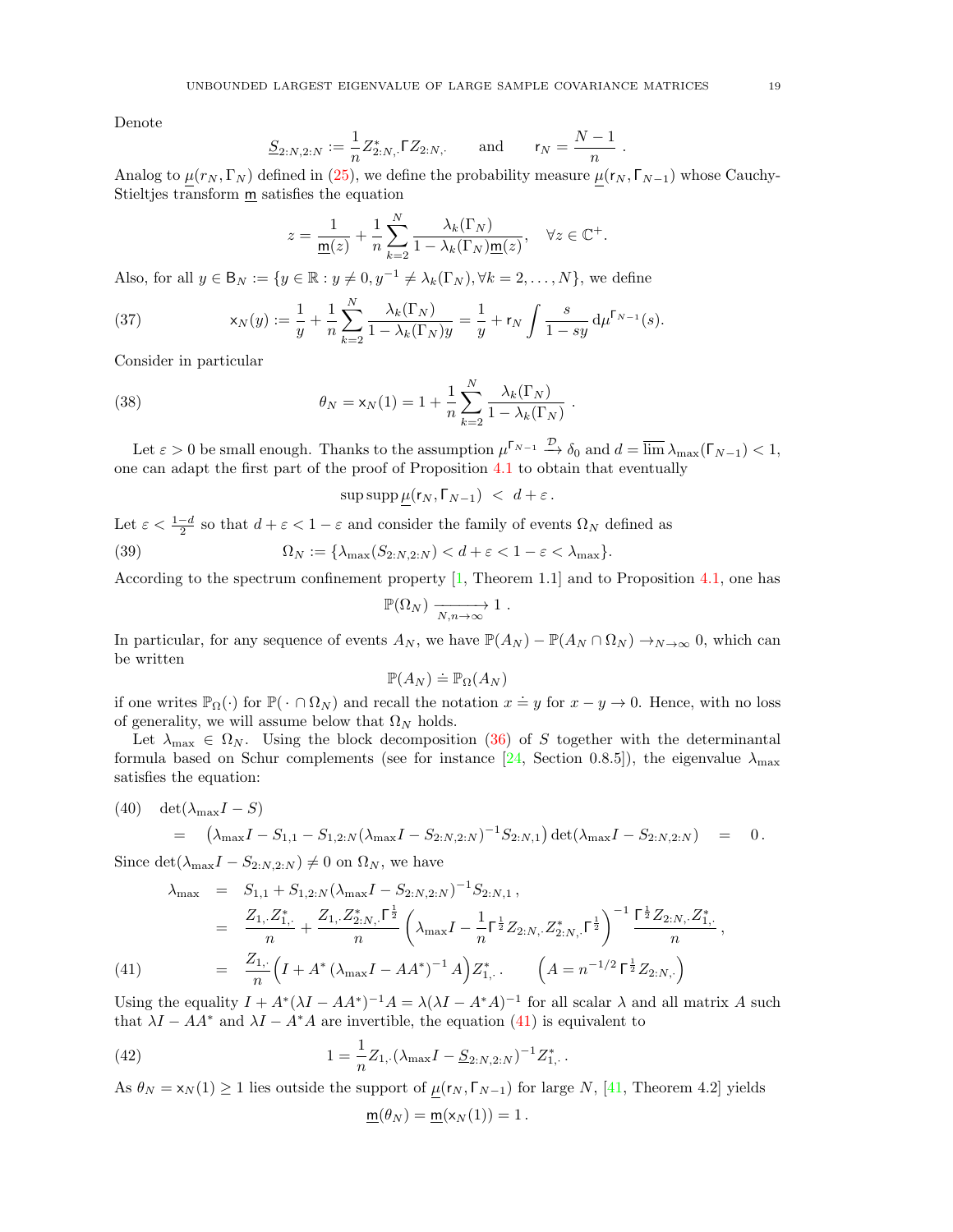This can be regarded as a "deterministic" version of (42), which indicates that  $\lambda_{\text{max}}$  and  $\theta_N$  are comparable.

In order to prove the Gaussian fluctuations of  $\lambda_{\text{max}}$ , we need to prove that for all  $b \in \mathbb{R}$ 

(43) 
$$
\mathbb{P}(\lambda_{\max} \leq \eta_N) \xrightarrow[N,n \to \infty]{} \Phi(b,\sigma)
$$

where

$$
\eta_N := \theta_N + \frac{b}{\sqrt{n}}, \qquad \Phi(x, \sigma) := \frac{1}{\sigma \sqrt{2\pi}} \int_{-\infty}^x e^{-\frac{t^2}{2\sigma^2}} dt \qquad \text{and} \qquad \sigma^2 = \mathbb{E} \left| Z_{1,1}^{(1)} \right|^4 - 1.
$$

Note that on  $\Omega_N$  the function

$$
\Upsilon(\lambda) := \frac{1}{n} Z_{1,\cdot} (\lambda I - \underline{S}_{2:N,2:N})^{-1} Z_{1,\cdot}^*
$$

is decreasing on  $(d + \varepsilon, +\infty)$ . Let N large enough so that  $\eta_N > d + \varepsilon$ .

Taking into account the fact that  $\Upsilon(\lambda_{\text{max}}) = 1$  due to (42), we have

(44) 
$$
\mathbb{P}_{\Omega}(\lambda_{\max} \leq \eta_N) = \mathbb{P}_{\Omega}(\Upsilon(\eta_N) \leq 1) = \mathbb{P}_{\Omega}(\sqrt{n}(\Upsilon(\eta_N) - \underline{m}(\eta_N)) \leq \sqrt{n}(1 - \underline{m}(\eta_N)))
$$
  
We first prove that

st prove that

(45) 
$$
\sqrt{n}(1 - \underline{m}(\eta_N)) = b + o(1) .
$$

Taking into account the fact that  $\underline{m}(\theta_N) = 1$  and performing a Taylor expansion on  $\underline{m}$  around  $\theta_N$ yields

$$
\sqrt{n}(1 - \underline{m}(\eta_N)) = \sqrt{n}(\underline{m}(\theta_N) - \underline{m}(\eta_N)) = -b \underline{m}'(\theta_N) - \underline{m}''(\xi_N) \frac{b^2}{\sqrt{n}}
$$

where  $\xi_N$  is between  $\theta_N = x_N(1)$  and  $\eta_N$ . The assumptions  $\mu^{\Gamma_{N-1}} \xrightarrow{\mathcal{D}} \delta_0$  and  $d = \overline{\lim} \lambda_{\max}(\Gamma_{N-1})$ 1 yield

$$
\theta_N, \eta_N \xrightarrow[N,n \to \infty]{} 1
$$
.

Similarly, one proves that  $x'_N(1) \xrightarrow[N,n\to\infty]{} -1$ . By [41, Theorem 4.2], equality  $\underline{m}(x_N(y)) = y$  holds for any  $y \notin \text{supp }\mu^{r_N,\lceil_{N-1}\rceil}$ . Differentiating, we get

$$
\underline{\mathsf{m}}'(\mathsf{x}_N(y))\mathsf{x}_N'(y) = 1 \quad \text{and} \quad \underline{\mathsf{m}}'(\mathsf{x}_N(1)) = \frac{1}{\mathsf{x}_N'(1)} \xrightarrow[N,n \to \infty]{} -1.
$$

Finally, for large N, we have  $\sup_N \sup_p \mu(r_N, \Gamma_{N-1}) < d + \varepsilon < 1 - \varepsilon < \min(\eta_N, \theta_N)$  which implies

$$
|\underline{\mathsf{m}}''(\xi_N)| = 2 \left| \int \frac{\mathrm{d}\mu(\mathsf{r}_N, \Gamma_{N-1})(s)}{(\xi_N - s)^3} \right| \le \frac{2}{(1 - d - 2\varepsilon)^3}
$$

.

Plugging this into the Taylor expansion finally yields (45).

gging this into the Taylor expansion many yields  $(45)$ .<br>We now go back to  $(44)$  and handle the quantity  $\sqrt{n}(\Upsilon(\eta_N) - \underline{m}(\eta_N))$ . More precisely, we prove in the sequel that

(46) 
$$
\sqrt{n}(\Upsilon(\eta_N) - \underline{m}(\eta_N)) = \sqrt{n} \left( \frac{1}{n} Z_{1, \cdot} Z_{1, \cdot}^* - 1 \right) + o_P(1) .
$$

In order to proceed, we need the following estimates, valid under the assumptions of Theorem 4.2.

Proposition 4.3. Assume that  $A1$ ,  $A2(b)$ ,  $A4$  and  $A5$  hold, then

(a) 
$$
\sqrt{n} \left( \frac{1}{n} \text{tr} \left( \eta_N I - \underline{S}_{2:N,2:N} \right)^{-1} - \underline{m}(\eta_N) \right)
$$
  $\xrightarrow[N,n \to \infty]{\mathcal{P}} 0$ ,  
(b)  $\frac{\sqrt{n}}{\eta_N} \left( \frac{1}{n} Z_{1, \cdot} (\eta_N I - \underline{S}_{2:N,2:N})^{-1} \underline{S}_{2:N,2:N} Z_{1, \cdot}^* - \frac{1}{n} \text{tr}(\eta_N I - \underline{S}_{2:N,2:N})^{-1} \underline{S}_{2:N,2:N} \right)$   $\xrightarrow[N,n \to \infty]{\mathcal{P}} 0$ .

Proof of Proposition 4.3 is postponed to Section 4.4.1. We have √

$$
\sqrt{n}(\Upsilon(\eta_N) - \underline{m}(\eta_N))
$$
\n
$$
= \sqrt{n} \left( \Upsilon(\eta_N) - \frac{1}{n} \operatorname{tr} (\eta_N I - \underline{S}_{2:N,2:N})^{-1} + \frac{1}{n} \operatorname{tr} (\eta_N I - \underline{S}_{2:N,2:N})^{-1} - \underline{m}(\eta_N) \right) ,
$$
\n(47)\n
$$
= \sqrt{n} \left( \Upsilon(\eta_N) - \frac{1}{n} \operatorname{tr} (\eta_N I - \underline{S}_{2:N,2:N})^{-1} \right) + o_P(1)
$$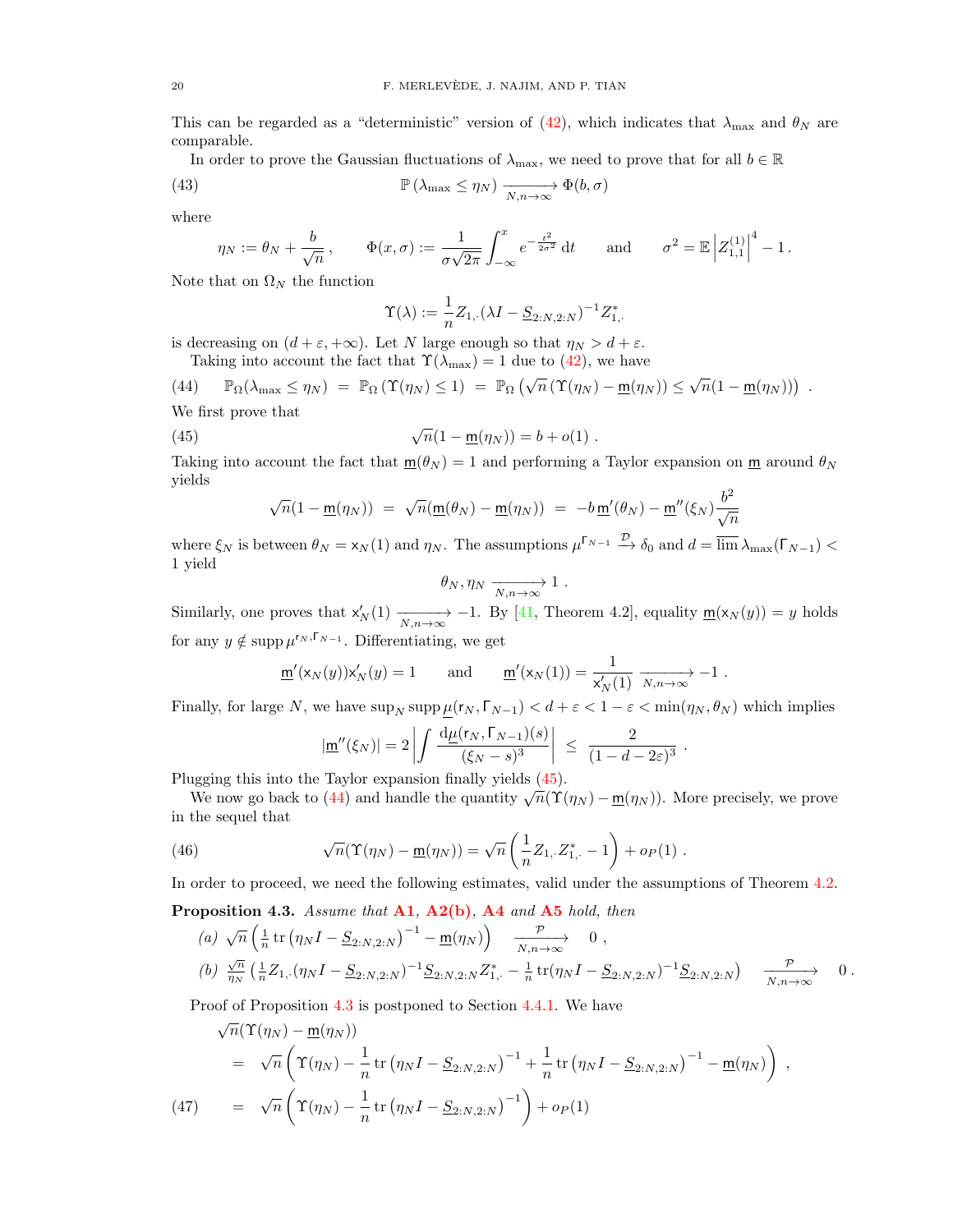by the first part of Proposition 4.3. We now apply the resolvent identity  $A^{-1} - B^{-1} = A^{-1}(B A)B^{-1}$  to  $A = \eta_N I - \underline{S}_{2:N,2:N}$  and  $B = \eta_N I$  and obtain

$$
\sqrt{n}\left(\Upsilon(\eta_N) - \frac{1}{n}\operatorname{tr}\left(\eta_N I - \underline{S}_{2:N,2:N}\right)^{-1}\right)
$$
\n
$$
= \frac{\sqrt{n}}{\eta_N} \left(\frac{1}{n} Z_{1, \cdot} (\eta_N I - \underline{S}_{2:N,2:N})^{-1} \underline{S}_{2:N,2:N} Z_{1, \cdot}^* - \frac{1}{n} \operatorname{tr}(\eta_N I - \underline{S}_{2:N,2:N})^{-1} \underline{S}_{2:N,2:N}\right)
$$
\n
$$
+ \frac{\sqrt{n}}{\eta_N} \left(\frac{1}{n} Z_{1, \cdot} Z_{1, \cdot}^* - 1\right),
$$
\n(48) 
$$
= \frac{\sqrt{n}}{\eta_N} \left(\frac{1}{n} Z_{1, \cdot} Z_{1, \cdot}^* - 1\right) + o_P(1)
$$

where the last equality follows from the second estimate of Proposition 4.3. Notice that by the standard Central Limit theorem,

$$
\sqrt{n}\left(\frac{1}{n}Z_{1,\cdot}Z_{1,\cdot}^{*}-1\right)=\sqrt{n}\left(\frac{1}{n}\sum_{j=1}^{n}|Z_{1,j}|^{2}-1\right)\frac{\mathcal{D}}{n\rightarrow\infty}\mathcal{N}_{\mathbb{R}}(0,\text{Var}\,|Z_{1,1}|^{2})
$$

where  $\text{Var } |Z_{1,1}|^2 = \mathbb{E}|Z_{1,1}|^4 - 1$ . Since  $\eta_N \to 1$ , one has

$$
\frac{\sqrt{n}}{\eta_N}\left(\frac{1}{n}Z_{1,\cdot}Z_{1,\cdot}^*-1\right)=\sqrt{n}\left(\frac{1}{n}Z_{1,\cdot}Z_{1,\cdot}^*-1\right)+o_P(1)\,.
$$

Plugging this last estimate into (48) and (47) finally yields (46). We can now conclude the proof of the CLT:

$$
\mathbb{P}(\lambda_{\max} \leq \eta_N) \quad \doteq \quad \mathbb{P}_{\Omega}(\lambda_{\max} \leq \eta_N),
$$
\n
$$
\stackrel{(a)}{=} \quad \mathbb{P}_{\Omega}(\sqrt{n} \left( \Upsilon(\eta_N) - \underline{m}(\eta_N) \right) \leq b + o(1)),
$$
\n
$$
\stackrel{(b)}{=} \quad \mathbb{P}_{\Omega} \left( \sqrt{n} \left( \frac{1}{n} Z_{1, \cdot} Z_{1, \cdot}^* - 1 \right) + o_P(1) \leq b \right),
$$
\n
$$
\qquad \qquad \doteq \quad \mathbb{P} \left( \sqrt{n} \left( \frac{1}{n} Z_{1, \cdot} Z_{1, \cdot}^* - 1 \right) + o_P(1) \leq b \right)
$$

where (a) follows from  $(44)$  and  $(45)$  and (b) follows from  $(46)$ . We can now get rid of the term  $o_P(1)$  in (49) by Slutsky's theorem and finally obtain the desired result:

$$
\mathbb{P}(\sqrt{n}(\lambda_{\max} - \theta_N) \le b) = \mathbb{P}(\lambda_{\max} \le \eta_N) \quad \xrightarrow[N,n \to \infty]{} \quad \Phi(b,\sigma), \qquad \sigma^2 = \mathbb{E}|Z_{1,1}|^4 - 1.
$$

This completes the proof of Theorem 4.2 under condition (i).

Assume now that  $Z_{ij}^{(N)} \sim \mathcal{N}_{\mathbb{C}}(0,1)$  and consider the eigen-decomposition  $\Gamma_N = U_N D_N U_N^*$ , where  $U_N$  is unitary and  $D_N = \text{diag}(\lambda_1(\Gamma_N), \dots, \lambda_N(\Gamma_N))$ . Then  $S_N$  can be written as

$$
S_N = \frac{1}{n} U_N D_N^{\frac{1}{2}} \left( U_N^* Z_N \right) \left( Z_N^* U_N \right) D_N^{\frac{1}{2}} U_N^* = \frac{1}{n} U_N D_N^{\frac{1}{2}} \tilde{Z}_N \tilde{Z}_N^* D_N^{\frac{1}{2}} U_N^* \quad \text{where} \quad \tilde{Z}_N = U_N^* Z_N
$$

and has the same eigenvalues as the matrix  $R_N = n^{-1}D_N^{\frac{1}{2}} \tilde{Z}_N \tilde{Z}_N^* D_N^{\frac{1}{2}}$ . It remains to notice that  $\tilde{Z}_N$ has i.i.d.  $\mathcal{N}_{\mathbb{C}}(0,1)$  entries. In particular,  $R_N$  satisfies **A1**, **A2(b)**, **A4** and **A5**, and the desired result follow for  $S_N$ . Theorem 4.2 is established under condition (ii).

Assume now that  $Z_{ij}^{(N)} \sim \mathcal{N}_{\mathbb{R}}(0,1)$  and that  $\Gamma_N$  is real symmetric. In this case,  $\Gamma_N$ 's eigendecomposition writes  $\Gamma_N = O_N D_N O_N^{\top}$ , where matrix  $O_N$  is orthogonal. It remains to notice that  $O_N^{\top}Z_N$  has i.i.d  $\mathcal{N}_{\mathbb{R}}(0,1)$  entries and to proceed as in the complex case to prove Theorem 4.2 under condition (iii).

Proof of Theorem 4.2 is completed.

(49)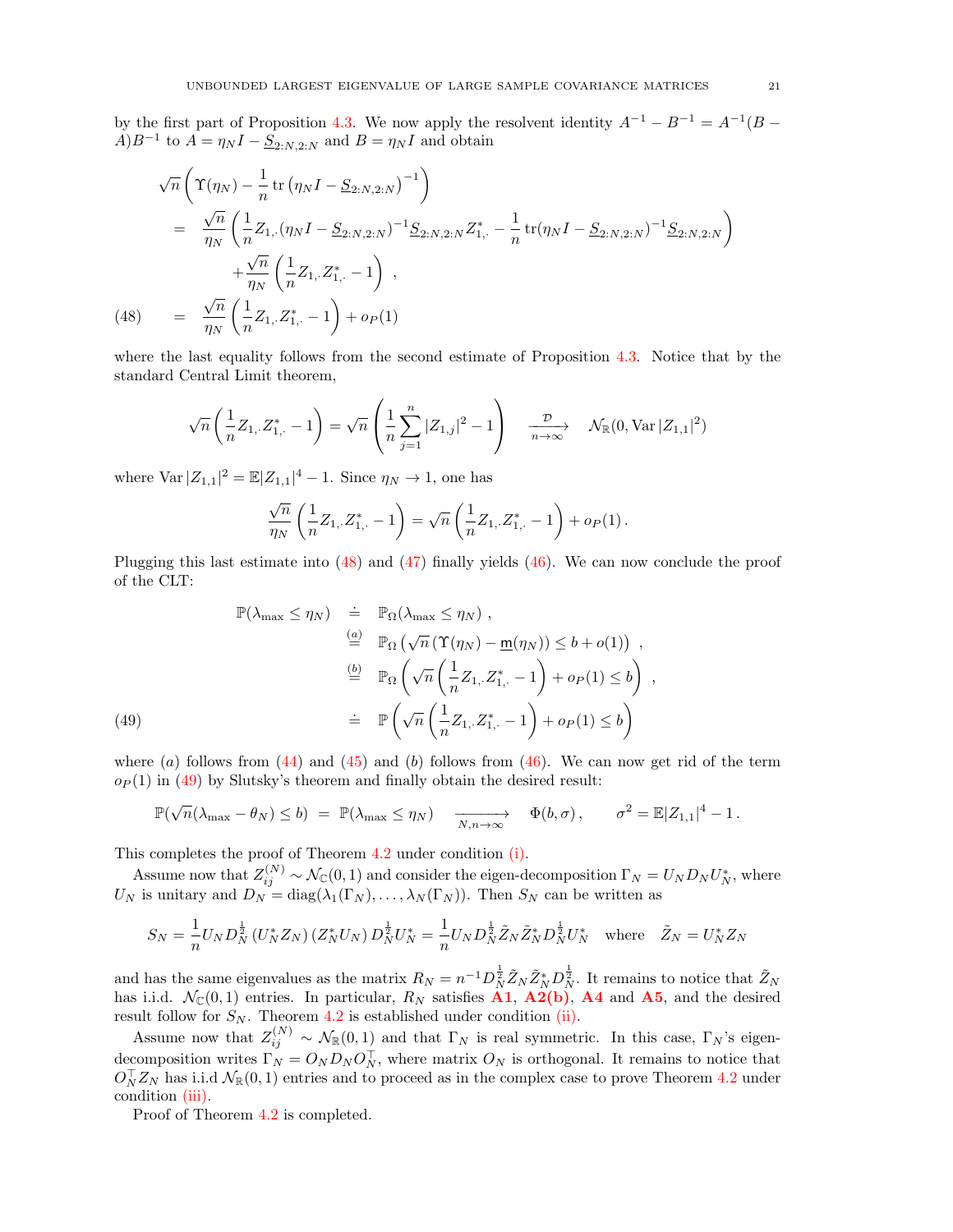4.4.1. Proof of Proposition 4.3. We first establish item (a). Denote by

$$
\Delta_N(x) = \frac{1}{n} \text{tr} (xI - \underline{S}_{2:N,2:N})^{-1} - \underline{m}(x) .
$$

We will first establish that  $n\Delta_n(\eta_N)$  is tight and then, as an easy consequence, we will deduce the desired convergence:  $\sqrt{n}\Delta_N(\eta_N) \xrightarrow[N,n\to\infty]{\mathcal{P}} 0$ .

If  $x \ge 1 - \varepsilon$  is fixed with  $1 - \varepsilon > d + \varepsilon$ , then the tightness of  $n\Delta_N(x)$  is a consequence of Bai and Silverstein's peripheral results of their CLT paper  $[3]$ , see also  $[4]$ , Chapter 9. In fact,

$$
\Delta_N(x) = \int f(x,\lambda) \mu^{\underline{S}_{2:N,2:N}}(d\lambda) - \int f(x,\lambda) \underline{\mu}(\mathsf{r}_N,\Gamma_{N-1})(d\lambda) \quad \text{where} \quad f(x,\lambda) = \frac{1}{x-\lambda}.
$$

Notice that for any  $x \geq 1-\varepsilon$ ,  $\lambda \mapsto f(x,\lambda)$  is analytic in a neighbourhood of  $[0, d+\varepsilon]$  which contains the support of  $\mu(r_N, \Gamma_{N-1})$ . According to [4, Theorem 9.10(1)] and to the remark at the end of page 265 in [4] which tightens the interval where the function  $f(x, \cdot)$  needs to be analytic, we immediatly obtain the tightness of  $(n\Delta_N(x))$ .

The case where  $x = \eta_N \ge 1 - \varepsilon$  for N large necessitates some adaptation. We closely follow [4, Chapter 9]. Denote by

$$
M_N(z) = n \left( m^{\underline{S}_{2:N,2:N}}(z) - \underline{m}(z) \right)
$$

and by  $C^+$  the contour defined by  $(\delta, u > 0$  fixed)

$$
\mathcal{C}^+ = \mathcal{C}_{\ell} \cup \mathcal{C}_{\text{up}} \cup \mathcal{C}_r \quad \text{where} \quad \left\{ \begin{array}{rcl} \mathcal{C}_{\ell} & = & \{z = (-\delta, y) \, , \, y \in [0, u]\} \\ \mathcal{C}_{\text{up}} & = & \{z = (x, u) \, , \, x \in [-\delta, d + \varepsilon]\} \\ \mathcal{C}_r & = & \{z = (d + \varepsilon, y) \, , \, y \in [0, u]\} \end{array} \right.
$$

.

Consider the truncated version  $\hat{M}_N(z)$  of  $M_N(z)$  as defined in [4, (9.8.2)] then

$$
\int_{\mathcal{C}} \frac{1}{\eta_N - z} \left( \hat{M}_N(z) - M_N(z) \right) dz \xrightarrow[N,n \to \infty]{\text{a.s.}} 0 \quad \text{where} \quad \mathcal{C} = \mathcal{C}^+ \cup \overline{\mathcal{C}^+}
$$

and  $\{\hat{M}_N(\cdot)\}\$ forms a tight sequence on C. Consider now the mapping

$$
\Gamma_N: \hat{M}_N(\cdot) \quad \longmapsto \quad \frac{1}{2i\pi}\int_{\mathcal{C}}\frac{1}{\eta_N-z}\,\hat{M}_N(z)\;\mathrm{d} z\;.
$$

 $\Gamma_N$  is a continuous mapping from  $C(\mathcal{C}, \mathbb{R}^2)$  to  $\mathbb{C}$ . Applying Prohorov's theorem (see for instance [30, Theorem 16.3]) and the continuous mapping theorem [30, Theorem 4.27], we conclude that  $\Gamma_N(\hat{M}_N)$  is tight. It remains to notice that

$$
n\Delta_N(\eta_N) = \Gamma_N(\hat{M}_N) + \underbrace{\left(\Gamma_N(\hat{M}_N) - \Gamma_N(M_N)\right)}_{\to 0 \text{ a.s.}}
$$

to conclude that  $n\Delta_N(\eta_N)$  is tight. Now let  $\delta > 0$  be fixed, then

$$
\mathbb{P}(|\sqrt{n}\Delta_N(\eta_N)| > \delta) = \mathbb{P}(|n\Delta_N(\eta_N)| > \sqrt{n}\delta) \xrightarrow[N,n \to \infty]{} 0
$$

by tightness, hence the convergence of  $\sqrt{n}\Delta_N(\eta_N)$  to zero in probability. Part (*a*) of Proposition 4.3 is proved.

We now prove part  $(b)$  of Proposition 4.3 and rely on the lemma on quadratic forms [4, Lemma B.26]. Denote by

$$
P_N = \sqrt{n} \left( \frac{1}{n} Z_{1,\cdot} (\eta_N I - \underline{S}_{2:N,2:N})^{-1} \underline{S}_{2:N,2:N} Z_{1,\cdot}^* - \frac{1}{n} \operatorname{tr} \left\{ (\eta_N I - \underline{S}_{2:N,2:N})^{-1} \underline{S}_{2:N,2:N} \right\} \right)
$$

and apply the lemma on quadratic forms with  $p = 2$ : There exists a constant C such that

$$
\mathbb{E}_{\mathsf{Z}_{2:N,\cdot}}(|P_N|^2) \leq \frac{C}{n} \mathbb{E}(|Z_{1,1}^{(1)}|^4) \operatorname{tr} \{ (\eta_N I - \underline{S}_{2:N,2:N})^{-2} \underline{S}_{2:N,2:N}^2 \} .
$$

Taking into account the facts that

$$
\lim_{n \to \infty} \eta_N = 1 \; , \quad \overline{\lim}_{N} \lambda_{\max}(\underline{S}_{2:N,2:N}) \stackrel{\mathcal{P}}{\leq} d \qquad \text{and} \qquad \mu^{\underline{S}_{2:N,2:N}} \xrightarrow[N,n \to \infty]{\mathcal{D}} \delta_0 \quad \text{a.s.} \; ,
$$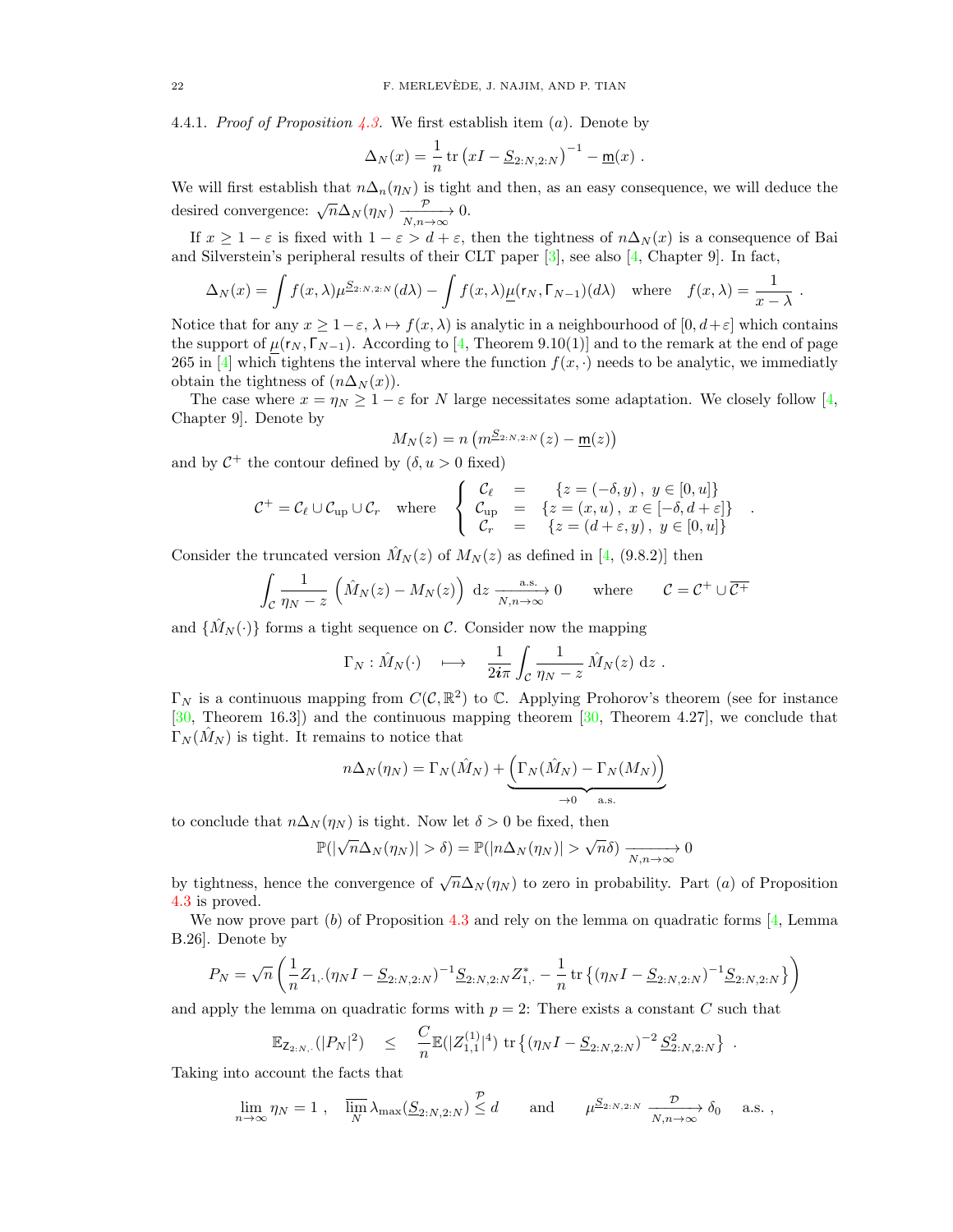we obtain that

$$
\frac{1}{n} \operatorname{tr} \left\{ (\eta_N - \underline{S}_{2:N,2:N})^{-2} \underline{S}_{2:N,2:N}^2 \right\} = \int \frac{s^2}{(\eta_N - s)^2} \, \mu^{\underline{S}_{2:N,2:N}}(\, \mathrm{d}s) \, \xrightarrow[N,n \to \infty]{\mathcal{P}} \, 0 \, .
$$

Thus  $\mathbb{E}_{Z_{2:N,\cdot}}(|P_N|^2)$  converges to zero in probability, from which we deduce that for  $\delta > 0$ ,

$$
\mathbb{E}_{Z_{2:N,\cdot}}(\mathbb{1}_{|P_N|^2 > \delta}) \, \leq \, \frac{1}{\delta} \mathbb{E}_{Z_{2:N,\cdot}}\left(|P_N|^2 \, \mathbb{1}_{|P_N|^2 > \delta}\right) \xrightarrow[N,n \to \infty]{\mathcal{P}} 0 \, .
$$

Finally

$$
\mathbb{P}(|P_N|^2 > \delta) = \mathbb{E} \mathbb{E}_{Z_{2:N,\cdot}} (\mathbb{1}_{|P_N|^2 > \delta}) \xrightarrow[N,n \to \infty]{} 0,
$$

which completes the proof of Proposition 4.3.

#### 5. Proof of Theorem 2.3

In order to study the spectral gap associated to the family of Toeplitz matrices and to prove Theorem 2.3, we follow the method used in [15]. The main idea is to interpret the eigenvalues of the Toeplitz matrix  $T_N$  as eigenvalues of an operator  $\mathcal{K}_N$  using Widom-Shampine's Lemma, and then analyse the convergence of this operator, correctly normalized.

In this section, for  $p \in [1,\infty]$ , the  $L^p$  norm of a function f is denoted by  $||f||_p$ , and the  $L^p \to L^p$ norm of an operator K is denoted by  $||K||_p$ . Recall that  $||K||_p := \sup_{||f||_p=1} ||Kf||_p$ .

5.1. Widom-Shampine's Lemma and convergence of operators. We first recall Widom-Shampine's Lemma, see [15] for a proof.

**Lemma 5.1** (Widom-Shampine). Let  $A = (a_{i,j})_{i,j=0}^{N-1}$  be a matrix with complex entries  $a_{i,j}$ , and let G be the integral operator on  $L^2(0,1)$  defined by

$$
(Gf)(x) = \int_0^1 a_{\lfloor Nx\rfloor\lfloor Ny\rfloor} f(y) \, dy, \quad x \in (0,1).
$$

Then a nonzero complex number  $\lambda$  is an eigenvalue of A of a certain algebraic multiplicity if and only if  $\lambda/N$  is an eigenvalue of G of the same algebraic multiplicity.

Let  $c = (c_k)_{k \in \mathbb{Z}}$  be the sequence in Theorem 2.3, and  $\rho \in (-1, 0)$  be the index, then the function  $R(h) := c_{\vert h \vert}$  is even and regularly varying and  $R(k) = c_k$ . By Definition 1,  $R(N) \neq 0$  for large enough  $N \in \mathbb{N}$ , for convenience we can suppose that  $R(N) \neq 0$  for all  $N \in \mathbb{N}$  without loss of generality. By Widom-Shampine's Lemma, for each N, the matrix  $T_N(c)/(NR(N))$  has the same nonzero eigenvalues (with the same multiplicities) as the integral operator  $\mathcal{K}_N^{(\rho)}$  defined on  $L^2(0,1)$ by

(50) 
$$
(\mathcal{K}_N^{(\rho)}f)(x) = \int_0^1 \frac{R(\lfloor Nx \rfloor - \lfloor Ny \rfloor)}{R(N)} f(y) \, dy.
$$

We will prove that the operators  $\mathcal{K}_N^{(\rho)}$  converge in the operator norm to the operator  $\mathcal{K}^{(\rho)}$  defined on  $L^2(0,1)$  by

(51) 
$$
(\mathcal{K}^{(\rho)}f)(x) = \int_0^1 |x-y|^\rho f(y) \, \mathrm{d}y.
$$

For this we need the following Lemma 5.2 which is a special case of the uniform convergence theorem of regularly varying functions.

**Lemma 5.2** ([14, Theorem 1.5.2]). If R is regularly varying with index  $\rho < 0$ , then for every  $a > 0$ 

$$
\sup_{x>a} \left| \frac{R(xy)}{R(y)} - x^{\rho} \right| \xrightarrow[y \to \infty]{} 0.
$$

The following description of the asymptotic integral of regularly varying functions will also be useful in the sequel.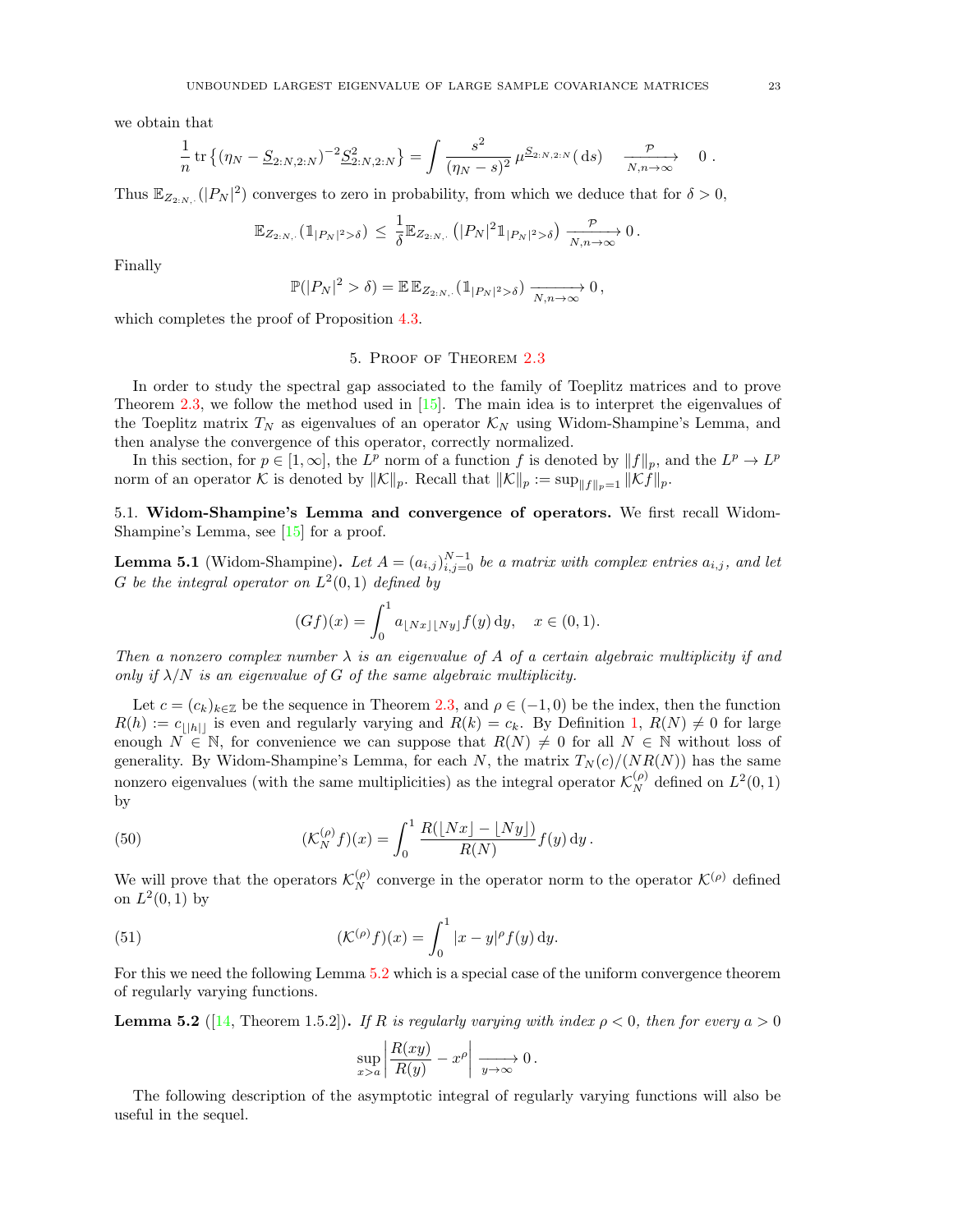**Lemma 5.3** ([14, Proposition 1.5.8]). If R is regularly varying with index  $\rho > -1$ , and suppose that  $R$  is locally bounded, then

$$
\int_0^y R(x) dx \sim \frac{yR(y)}{1+\rho} \quad (y \to +\infty).
$$

Recall that for an operator defined by  $(Kf)(x) = \int_0^1 K(x, y) f(y) dy$ , we have

$$
\|\mathcal{K}\|_1 \le M_1 \quad \text{and} \quad \|\mathcal{K}\|_{\infty} \le M_{\infty} \,,
$$

where

(52) 
$$
M_1 := \underset{y \in [0,1]}{\text{ess sup}} \int_0^1 |K(x,y)| dx, \quad M_\infty := \underset{x \in [0,1]}{\text{ess sup}} \int_0^1 |K(x,y)| dy.
$$

If the kernel K is symmetric for x and y, then  $M_1 = M_\infty$ . In this case and if  $M_1 = M_\infty < \infty$ , then by the Riesz–Thorin interpolation theorem (cf. [20, Theorem 2.2.14], taking  $p_0 = q_0 = 1, p_1 = q_1 = \infty$ ), for all  $p \in [1, +\infty]$ , we have

(53) 
$$
\|\mathcal{K}\|_p \le M_1 = M_\infty.
$$

We are now ready to prove the theorem. As mentioned above, we first prove the following convergence of operators.

**Lemma 5.4.** Let  $\rho \in (-1, 0)$ , then for any  $p \in [1, \infty]$  and any  $N \in \mathbb{N}$ , the fomulas (50) and (51) define bounded operators  $\mathcal{K}_N^{(\rho)}$  and  $\mathcal{K}^{(\rho)}$  on  $L^p(0,1)$ . Moreover we have

(54) 
$$
\lim_{N \to \infty} ||\mathcal{K}_N^{(\rho)} - \mathcal{K}^{(\rho)}||_p = 0
$$

for any  $p \in [1, \infty]$ .

*Proof.* Let  $K_N^{(\rho)} : [0,1]^2 \to \mathbb{R}$  and  $K_\rho : [0,1]^2 \to \mathbb{R}$  be the integral kernels defining respectively  $\mathcal{K}_N^{(\rho)}$ N and  $\mathcal{K}^{(\rho)}$ , that is,

$$
K_N^{(\rho)}(x,y) = \frac{R(\lfloor Nx \rfloor - \lfloor Ny \rfloor)}{R(N)}, \quad K^{(\rho)}(x,y) = |x - y|^\rho.
$$

Recall that since  $R$  is even, the considered kernels are symmetric and the two essential supremums in (52) of each kernel are equal. Moreover, for each N,  $K_N^{(\rho)}$  is bounded on  $[0,1]^2$  as it takes only a finite number of values, hence

ess sup 
$$
\int_0^1 |K_N^{(\rho)}(x, y)| dy = \operatorname{ess} \sup_{y \in [0, 1]} \int_0^1 |K_N^{(\rho)}(x, y)| dx < \infty
$$
.

For  $\rho \in (-1,0)$ , easy calculations yield

ess sup 
$$
\int_0^1 |x - y|^\rho dy = \operatorname{ess} \sup_{y \in [0,1]} \int_0^1 |x - y|^\rho dx = \frac{2^{-\rho}}{(1+\rho)} < \infty
$$
.

So by (53), for all  $p \in [1, +\infty]$  we have

$$
\|\mathcal{K}_N^{(\rho)}\|_p < \infty \quad \text{and} \quad \|\mathcal{K}^{(\rho)}\|_p \leq \frac{2^{-\rho}}{(1+\rho)}\,.
$$

Also by  $(53)$ , we have

(55) 
$$
\|K_N^{(\rho)} - K^{(\rho)}\|_p \le \operatorname{ess} \sup_{y \in [0,1]} \int_0^1 \left| \frac{R(\lfloor Nx \rfloor - \lfloor Ny \rfloor)}{R(N)} - |x - y|^\rho \right| dx.
$$

We now prove that  $\|\mathcal{K}_{N}^{(\rho)} - \mathcal{K}^{(\rho)}\|_{p} \to 0$  by showing that the RHS of (55) goes to 0 as  $N \to \infty$ . Taking an arbitrary  $\varepsilon \in (0,1)$ , we set  $A_{\varepsilon} := \{(x,y) \in [0,1]^2 : |x-y| > \varepsilon\}$  and for  $y \in [0,1]$ , we set  $A_{\varepsilon}(y) := \{x \in [0,1] : (x,y) \in A_{\varepsilon}\} = \{x \in [0,1] : |x-y| > \varepsilon\}.$ 

By the inequality

(56) 
$$
|x - y| - \frac{1}{N} \le \frac{|[Nx] - [Ny]|}{N} \le |x - y| + \frac{1}{N}
$$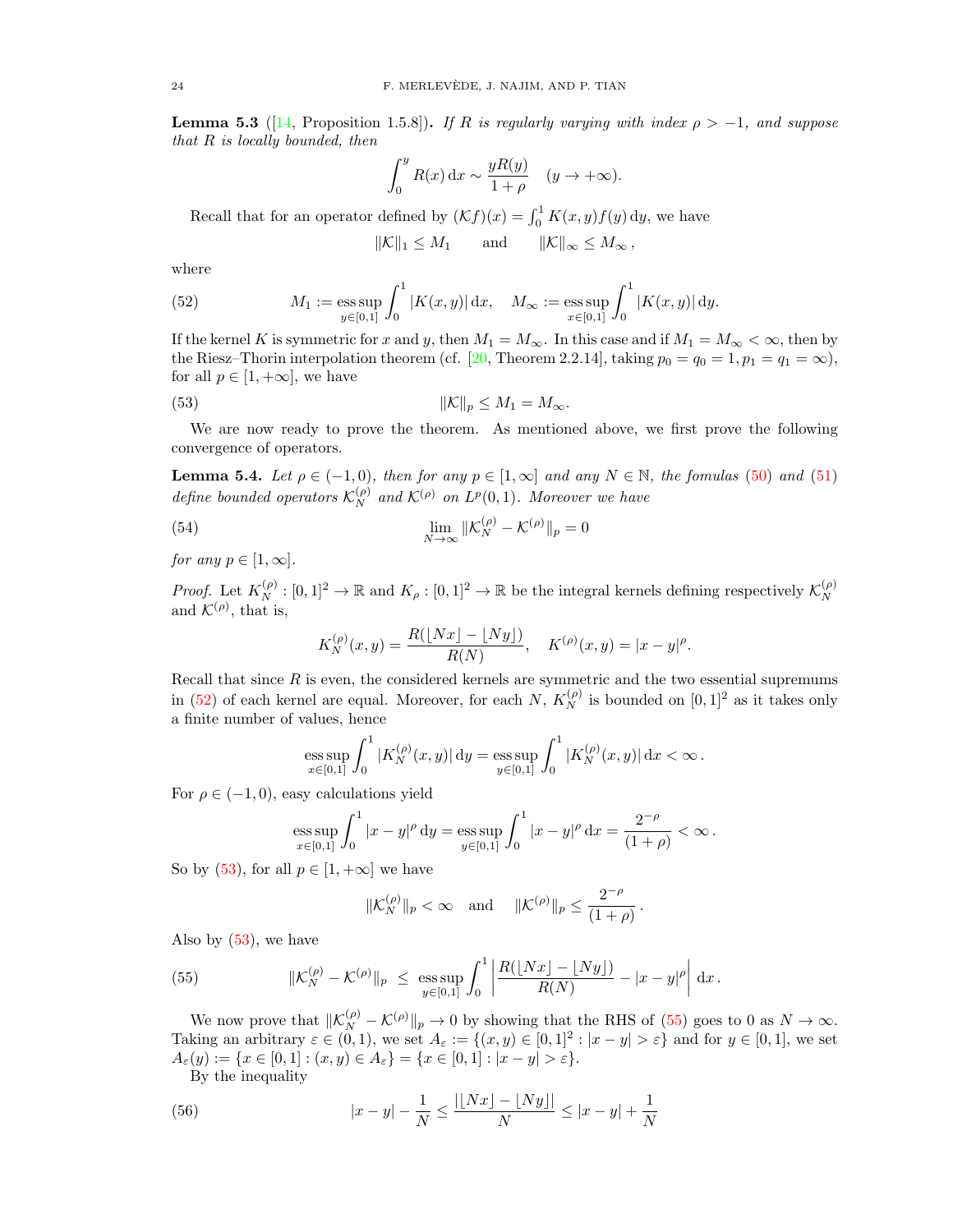and the uniform continuity of the function  $x \mapsto x^{\rho}$  on  $\left[\frac{\varepsilon}{2}, +\infty\right)$ , we can take  $N_1 = N_1(\varepsilon) \in \mathbb{N}$  such that for  $N > N_1$  and  $(x, y) \in A_\varepsilon$  we have

(57) 
$$
\frac{|[Nx]-[Ny]|}{N} > \frac{\varepsilon}{2}
$$

and

(63)

(58) 
$$
\left| \frac{|[Nx] - [Ny]|^{\rho}}{N^{\rho}} - |x - y|^{\rho} \right| < \frac{\varepsilon}{2}.
$$

Then applying Lemma 5.2 with  $a = \varepsilon/2$ , we can find  $N_2 = N_2(\varepsilon) \in \mathbb{N}$  such that for  $N > N_2$  and for all c satisfying  $|c| \geq \varepsilon/2$ , we have

(59) 
$$
\left|\frac{R(cN)}{R(N)}-|c|^\rho\right|<\frac{\varepsilon}{2}.
$$

For all  $N > \max(N_1, N_2)$  and  $(x, y) \in A_\varepsilon$ , let  $c = \frac{\lfloor Nx\rfloor - \lfloor Ny\rfloor}{N}$  $\frac{-\lfloor Ny \rfloor}{N}$  then by (57) we have  $|c| > \varepsilon/2$ . Moreover

(60) 
$$
\left| \frac{R(\lfloor Nx \rfloor - \lfloor Ny \rfloor)}{R(N)} - \frac{\lfloor \lfloor Nx \rfloor - \lfloor Ny \rfloor|^{\rho}}{N^{\rho}} \right| < \frac{\varepsilon}{2}
$$

by (59). Combining (58), (60) and the triangle inequality, we have

$$
\left| \frac{R(\lfloor Nx \rfloor - \lfloor Ny \rfloor)}{R(N)} - |x - y|^\rho \right| < \varepsilon
$$

for all  $N > \max(N_1, N_2)$  and  $(x, y) \in A_{\varepsilon}$ . Then for N large enough, we have

(61) 
$$
\underset{y\in[0,1]}{\mathrm{ess\,sup}}\int_{A_{\varepsilon}(y)}\left|\frac{R(\lfloor Nx\rfloor - \lfloor Ny\rfloor)}{R(N)} - |x-y|^{\rho}\right|\,\mathrm{d}x < \varepsilon.
$$

On the other hand, for all  $y \in [0, 1]$ , we have

(62) 
$$
\int_{[0,1]\setminus A_{\varepsilon}(y)} |x-y|^{\rho} dx \le \int_{-\varepsilon}^{\varepsilon} |x|^{\rho} dx = \frac{2\varepsilon^{1+\rho}}{1+\rho}.
$$

Hence we just need to control the integral

$$
\int_{[0,1]\setminus A_{\varepsilon}(y)} \left| \frac{R(\lfloor Nx \rfloor - \lfloor Ny \rfloor)}{R(N)} \right| dx.
$$

Notice that both R and  $|R|$  are even, locally bounded and regularly varying with index  $\rho$ . By Lemma 5.3, we have

$$
\int_{[0,1]\setminus A_{\varepsilon}(y)} \left| \frac{R(\lfloor Nx \rfloor - \lfloor Ny \rfloor)}{R(N)} \right| dx \leq \int_{y-\varepsilon}^{y+\varepsilon} \left| \frac{R(\lfloor Nx \rfloor - \lfloor Ny \rfloor)}{R(N)} \right| dx
$$
  
\n
$$
\stackrel{(a)}{=} \int_{-\varepsilon}^{\varepsilon} \left| \frac{R(\lfloor Nx + (Ny - \lfloor Ny \rfloor)) \rfloor)}{R(N)} \right| dx
$$
  
\n
$$
= \int_{-N\varepsilon}^{N\varepsilon} \left| \frac{R(\lfloor x + (Ny - \lfloor Ny \rfloor)) \rfloor)}{NR(N)} \right| dx
$$
  
\n
$$
\leq \int_{-N\varepsilon-1}^{N\varepsilon+1} \left| \frac{R(\lfloor x \rfloor)}{NR(N)} \right| dx
$$
  
\n
$$
\stackrel{(b)}{\sim} 2 \left| \frac{R(N\varepsilon+1)}{R(N)} \right| \frac{\varepsilon}{1+\rho} \approx \frac{c}{1+\rho}
$$

as  $N \to \infty$ , where (a) follows from a change of variable and the fact that  $|x| + h = |x + h|$  for every  $h \in \mathbb{Z}$ , (b) follows from Lemma 5.3 and (c) from Lemma 5.2. Notice that the controls (62) and  $(63)$  are independent of y, hence for N large enough, we have

(64) 
$$
\underset{y\in[0,1]}{\mathrm{ess\,sup}}\int_{[0,1]\setminus A_{\varepsilon}(y)}\left|\frac{R(\lfloor Nx\rfloor - \lfloor Ny\rfloor)}{R(N)} - |x-y|^{\rho}\right|\,\mathrm{d}x < \frac{5\varepsilon^{1+\rho}}{1+\rho}.
$$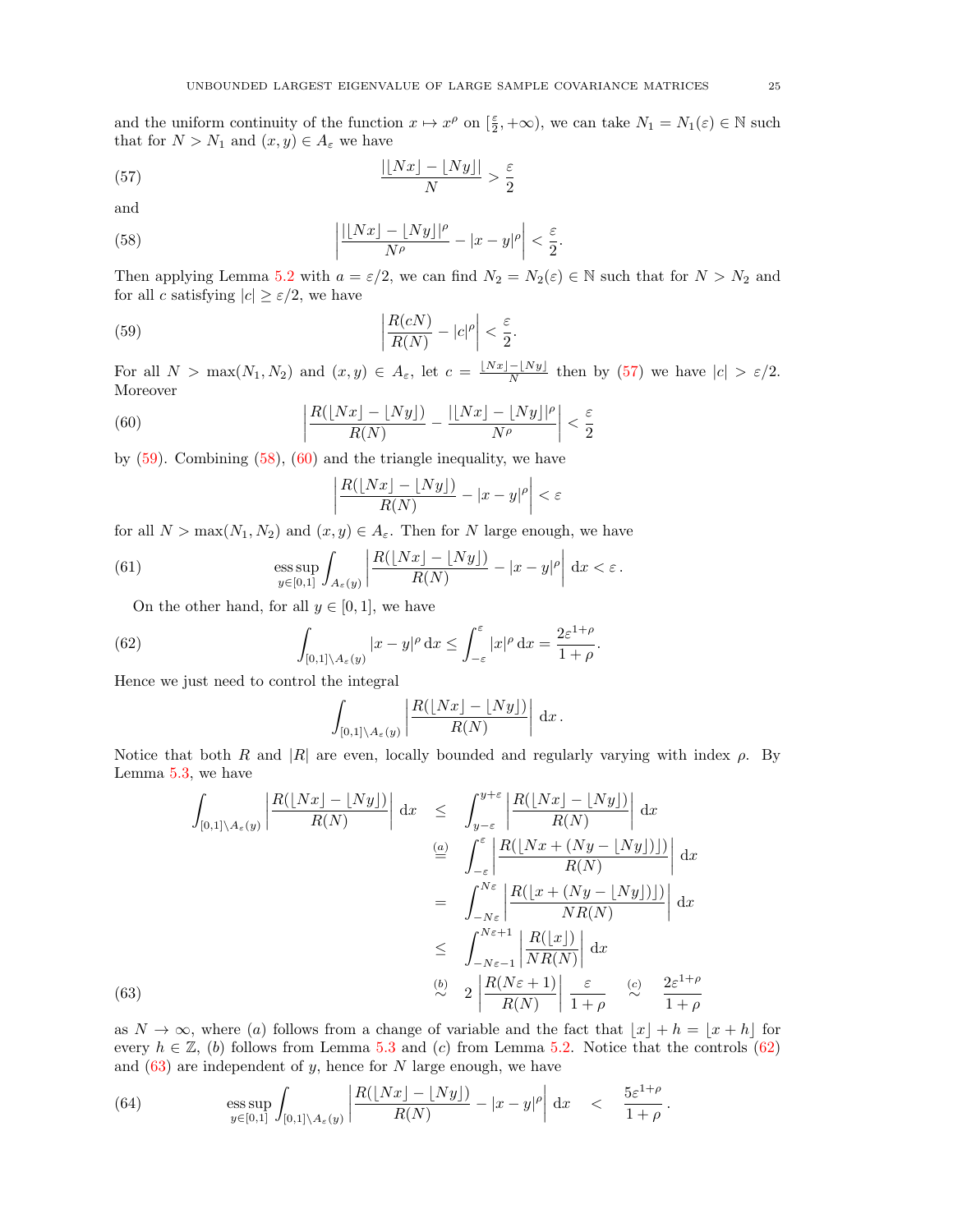Combining (61) and (64), and taking  $\varepsilon \to 0$ , we finally obtain

$$
\|\mathcal{K}_N^{(\rho)} - \mathcal{K}^{(\rho)}\|_p \xrightarrow[N \to \infty]{} 0
$$
 for all  $p \in [1, \infty]$ .

As a consequence of Lemma 5.4, we conclude that  $\mathcal{K}^{(\rho)}$  is compact on  $L^p(0,1)$  for all  $p \in [1,\infty]$ ,

because it is the limit in operator norm of finite dimensional operators  $\mathcal{K}_{N}^{(\rho)}$ .

We will complete the proof of Theorem 2.3 in the next section.

5.2. Convergence of eigenvalues and simplicity of the largest eigenvalue. First we note that  $\mathcal{K}^{(\rho)}$ , as an operator on  $L^2(0,1)$ , is self-adjoint and nonnegative definite. The definite nonnegativity can be concluded from the convergence (54). Indeed, taking the slowly varying function  $L \equiv 1$  in the definition (14) of  $T_N$ , by Polya's Theorem (see for example Theorem 3.5.22 of [25]), the Toeplitz matrices  $T_N$  are positive definite for all N. Thus by Widom-Shampine Lemma 5.1,  $\mathcal{K}_N^{(\rho)}$  does not have negative eigenvalues, since it has the same nonzero eigenvalues as  $T_N/(N\gamma(N)).$ Then for any  $f \in L^2(0,1)$ , we have

$$
\langle \mathcal{K}_N^{(\rho)} f, f \rangle \ge 0.
$$

Let  $N \to \infty$ , from (54) we have

$$
\langle \mathcal{K}^{(\rho)}f, f \rangle \ge 0.
$$

For  $k = 1, 2, ...,$  let  $a_k^{(\rho)}$  $\kappa_k^{(\rho)}$  be the k-th largest eigenvalue of  $\mathcal{K}^{(\rho)}$ . The asymptotic formula of  $a_k^{(\rho)}$ k as  $k \to \infty$  has been obtained by Kac and Widom. See for example eq. (2) of [49]. Thus  $a_k^{(\rho)} > 0$ for all  $k \geq 1$ .

Let  $a_{N,k}^{(\rho)} = \lambda_k(T_N(c))/(NR(N))$  be the k-th largest eigenvalue of  $\mathcal{K}_N^{(\rho)}$ . From the convergence  $||\mathcal{K}_N^{(\rho)} - \mathcal{K}^{(\rho)}||_2 \to 0$  we deduce that  $a_{N,k}^{(\rho)} \to a_k^{(\rho)}$  $\binom{\rho}{k}$  as  $N \to \infty$ . In fact, as  $\mathcal{K}_N^{(\rho)}$  and  $\mathcal{K}^{(\rho)}$  are compact and self-adjoint, by the Min-Max Formula (see also  $[42,$  Theorem 4.12]) we have

$$
a_{N,k}^{(\rho)} = \min_{\substack{\text{dim } U = k-1 \\ \|u\|_2 = 1}} \max_{\substack{u \in U^{\perp} \\ \|u\|_2 = 1}} \langle u, \mathcal{K}_N^{(\rho)} u \rangle + \|\mathcal{K}_N^{(\rho)} - \mathcal{K}^{(\rho)}\|_2 = a_k^{(\rho)} + \|\mathcal{K}_N^{(\rho)} - \mathcal{K}^{(\rho)}\|_2.
$$
  

$$
\leq \min_{\substack{\text{dim } U = k-1 \\ \|u\|_2 = 1}} \max_{\substack{u \in U^{\perp} \\ \|u\|_2 = 1}} \langle u, \mathcal{K}^{(\rho)} u \rangle + \|\mathcal{K}_N^{(\rho)} - \mathcal{K}^{(\rho)}\|_2 = a_k^{(\rho)} + \|\mathcal{K}_N^{(\rho)} - \mathcal{K}^{(\rho)}\|_2.
$$

Symmetrically, we also have  $a_k^{(\rho)} \le a_{N,k}^{(\rho)} + ||\mathcal{K}_N^{(\rho)} - \mathcal{K}^{(\rho)}||_2$ , from which we deduce

$$
|a_{N,k}^{(\rho)} - a_k^{(\rho)}| \le ||\mathcal{K}_N^{(\rho)} - \mathcal{K}^{(\rho)}||_2
$$

for all N and k. This implies the convergence of each eigenvalue  $a_{N,k}^{(\rho)}$  toward  $a_k^{(\rho)}$  $\binom{\rho}{k}$ .

We now prove that  $a_1^{(\rho)}$  is a simple eigenvalue of  $\mathcal{K}^{(\rho)}$ . Let  $u \in L^2(0,1)$  be an eigenfunction of  $a_1^{(\rho)}$ , then by the mini-max formula  $a_1^{(\rho)} = \max_{f \in L^2, ||f||_2 = 1} \langle f, \mathcal{K}^{(\rho)} f \rangle$ , we have

$$
a_1^{(\rho)} = \int_0^1 \int_0^1 |x - y|^{\rho} u(x) \overline{u(y)} \, dx \, dy \le \int_0^1 \int_0^1 |x - y|^{\rho} |u(x)u(y)| \, dx \, dy \le a_1^{(\rho)}
$$

which implies

$$
\int_0^1 \int_0^1 |x - y|^{\rho} (|u(x)u(y)| - u(x)\overline{u(y)}) \,dx \,dy = 0.
$$

Hence  $|u(x)u(y)| = u(x)\overline{u(y)}$  for  $(x, y) \in [0, 1]^2$  dx dy-a.e. This implies that for almost all  $y \in [0, 1]$ , the equality  $|u(x)u(y)| = u(x)\overline{u(y)}$  holds for almost all  $x \in [0,1]$ . Let  $y_0$  be such that  $u(y_0) \neq 0$ and  $c = u(y_0)/|u(y_0)| = e^{i\varphi_0}$ . Then for almost every  $x \in [0,1]$ , we have

$$
u(x) = \frac{|u(x)u(y_0)|}{\overline{u(y_0)}} = c|u(x)|.
$$

So up to a nonzero constant multiplier we can suppose that  $u \geq 0$  on [0, 1]. Therefore

$$
a_1^{(\rho)}u(x) = \int_0^1 |x - y|^{\rho}u(y) \, \mathrm{d}y \ge \int_0^1 u(y) \, \mathrm{d}y > 0 \, .
$$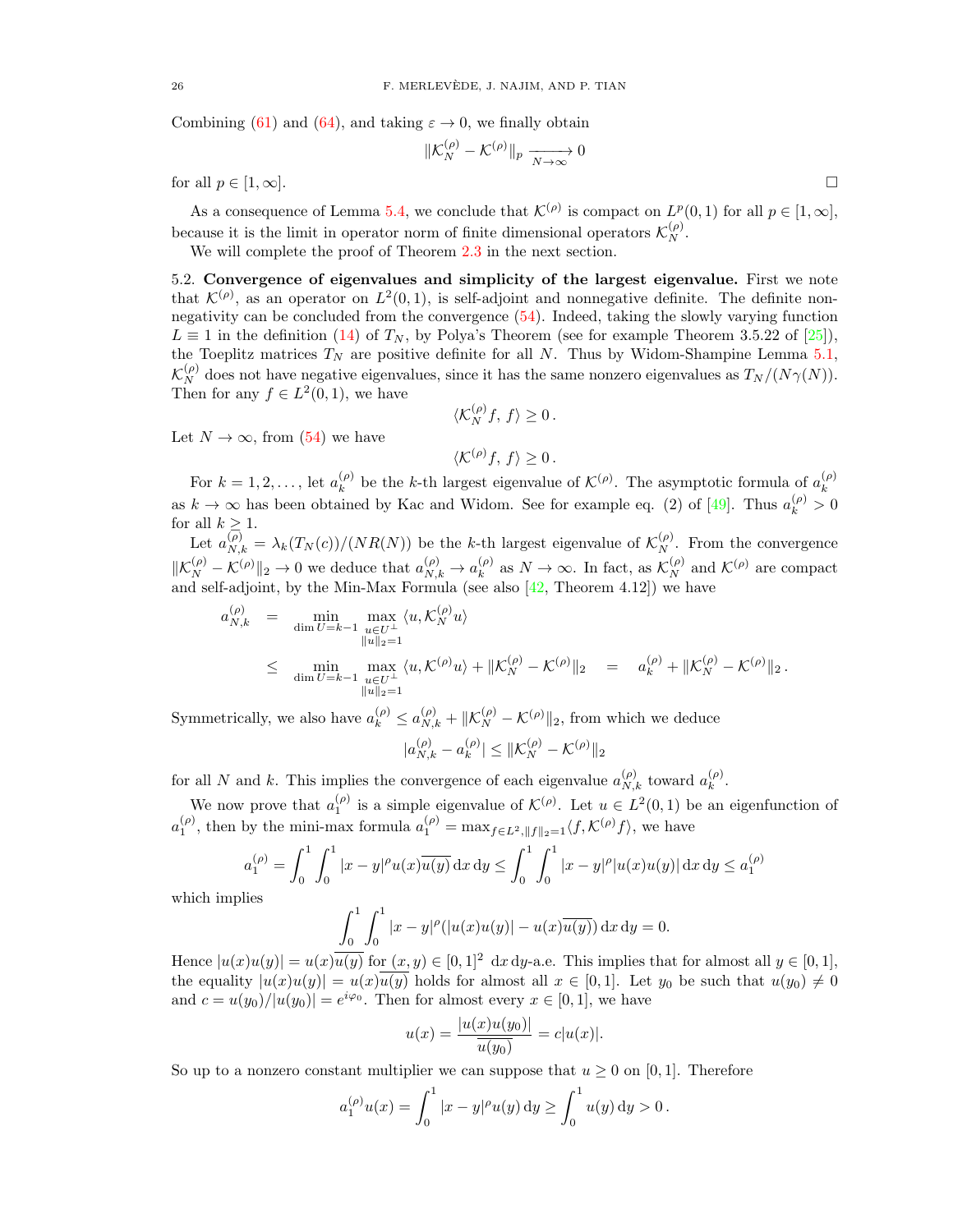This implies that  $a_1^{(\rho)} > 0$  and  $u(x) > 0$  for all  $x \in [0,1]$ . Then for any other function  $v \in L^2(0,1)$ s.t.  $\langle u, v \rangle = 0$ , v cannot be an eigenfunction of the eigenvalue  $a_1^{(\rho)}$ . Otherwise following the same line of reasoning as previously we may write  $v = |v|e^{i\tilde{\varphi}_0}$  where  $|v|$  is also an eigenfunction associated to  $a_1^{(\rho)}, |v| > 0$  on  $[0, 1]$  and  $\langle u, |v| \rangle = e^{-i\tilde{\varphi}_0} \langle u, v \rangle = 0$ . But  $u, |v| > 0$  contradict the orthogonality

$$
\langle u, |v| \rangle = \int_0^1 u(x) |v(x)| \, \mathrm{d}x = 0 \, .
$$

Finally recall that if R is regularly varying of index  $\rho \in (-1,0)$ , then  $NR(N) \to \infty$  as  $N \to \infty$ by  $[14, \text{Prop. } 1.3.6(\text{v})]$ . Combining Widom-Shampine's lemma and the convergence of eigenvalues, we obtain

$$
a_{N,k}^{(\rho)} = \frac{\lambda_k(T_N(c))}{NR(N)} \xrightarrow[N \to \infty]{} a_k^{(\rho)}.
$$

Hence  $\lambda_k(T_N(c)) \sim a_k^{(\rho)} NR(N) \to \infty$  as  $N \to \infty$  and

$$
\frac{\lambda_2(T_N(c))}{\lambda_{\max}(T_N(c))} \xrightarrow[N \to \infty]{} \frac{a_2^{(\rho)}}{a_1^{(\rho)}} < 1.
$$

Proof of Theorem 2.3 is now completed.

#### **REFERENCES**

- [1] Z.D. Bai and J.W. Silverstein. No eigenvalues outside the support of the limiting spectral distribution of largedimensional sample covariance matrices. Annals of probability, pages 316–345, 1998.
- [2] Z.D. Bai and J.W. Silverstein. Exact separation of eigenvalues of large dimensional sample covariance matrices. Annals of probability, pages 1536–1555, 1999.
- [3] Z.D. Bai and J.W. Silverstein. CLT for linear spectral statistics of large-dimensional sample covariance matrices. The Annals of Probability, 32(1A):553–605, 2004.
- [4] Z.D. Bai and J.W. Silverstein. Spectral analysis of large dimensional random matrices, volume 20. Springer, 2010.
- [5] Z.D. Bai, J.W. Silverstein, and Y.Q. Yin. A note on the largest eigenvalue of a large dimensional sample covariance matrix. Journal of Multivariate Analysis, 26(2):166–168, 1988.
- [6] Z.D. Bai and J.F. Yao. Central limit theorems for eigenvalues in a spiked population model. In Annales de l'IHP Probabilités et statistiques, volume 44, pages 447–474, 2008.
- [7] Z.D. Bai and J.F. Yao. On sample eigenvalues in a generalized spiked population model. Journal of Multivariate Analysis, 106:167–177, 2012.
- [8] Z.D. Bai and Y.Q. Yin. Limit of the smallest eigenvalue of a large dimensional sample covariance matrix. The annals of Probability, pages 1275–1294, 1993.
- [9] J. Baik, G. Ben Arous, and S. Péché. Phase transition of the largest eigenvalue for nonnull complex sample covariance matrices. Annals of Probability, pages 1643–1697, 2005.
- [10] J. Baik and J.W. Silverstein. Eigenvalues of large sample covariance matrices of spiked population models. Journal of Multivariate Analysis, 97(6):1382–1408, 2006.
- [11] Z.G. Bao, G.M. Pan, and W. Zhou. Universality for the largest eigenvalue of sample covariance matrices with general population. The Annals of Statistics, 43(1):382–421, 2015.
- [12] F. Benaych-Georges, A. Guionnet, and M. Maida. Fluctuations of the extreme eigenvalues of finite rank deformations of random matrices. Electronic Journal of Probability, 16:1621–1662, 2011.
- [13] F. Benaych-Georges and R. R. Nadakuditi. The singular values and vectors of low rank perturbations of large rectangular random matrices. Journal of Multivariate Analysis, 111:120–135, 2012.
- [14] N.H. Bingham, C.M. Goldie, and J.L. Teugels. Regular variation, volume 27. Cambridge university press, 1989. [15] J.M. Bogoya, A. Böttcher, and S.M. Grudsky. Eigenvalues of hermitian toeplitz matrices with polynomially
- increasing entries. Journal of Spectral Theory, 2(3):267–292, 2012.
- [16] S. Boucheron, G. Lugosi, and P. Massart. Concentration inequalities: A nonasymptotic theory of independence. Oxford university press, 2013.
- [17] T. Cai, X. Han, and G. Pan. Limiting laws for divergent spiked eigenvalues and largest non-spiked eigenvalue of sample covariance matrices. arXiv preprint arXiv:1711.00217, 2017.
- [18] A. Chakrabarty, R. S. Hazra, and D. Sarkar. From random matrices to long range dependence. Random Matrices: Theory and Applications, 5(02):1650008, 2016.
- [19] R. Couillet and W. Hachem. Fluctuations of spiked random matrix models and failure diagnosis in sensor networks. IEEE Transactions on Information Theory, 59(1):509–525, 2013.
- [20] E.B. Davies. Linear operators and their spectra, volume 106. Cambridge University Press, 2007.
- [21] N. El Karoui. Tracy-widom limit for the largest eigenvalue of a large class of complex sample covariance matrices. The Annals of Probability, pages 663–714, 2007.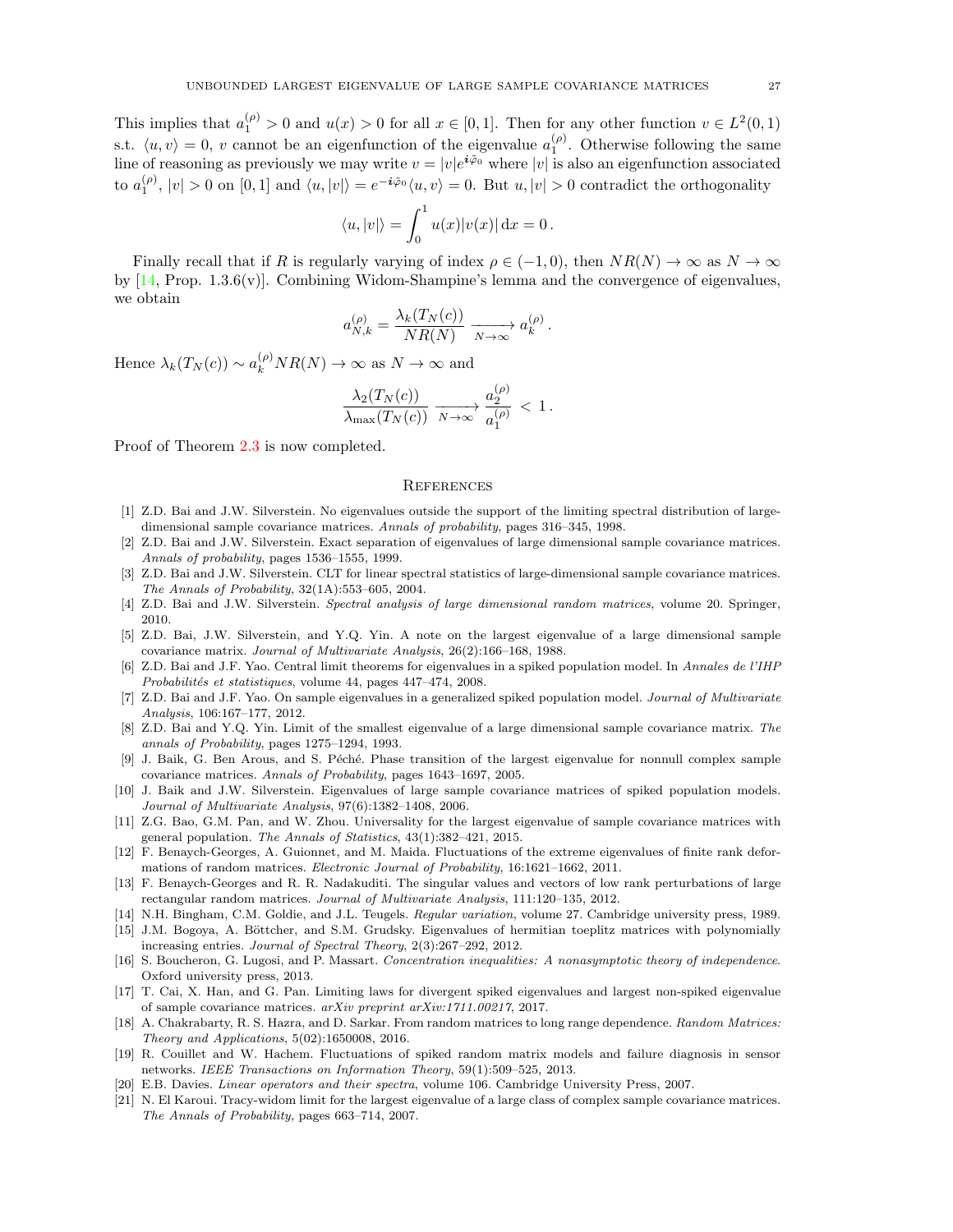- [22] M. Forni, M. Hallin, M. Lippi, and L. Reichlin. The generalized dynamic-factor model: Identification and estimation. The review of Economics and Statistics, 82(4):540–554, 2000.
- [23] S. Geman. A limit theorem for the norm of random matrices. The Annals of Probability, pages 252–261, 1980.
- [24] R.A. Horn and C.R. Johnson. Matrix analysis. Cambridge university press, 2012.
- [25] N. Jacob. Pseudo Differential Operators & Markov Processes: Markov Processes And Applications, volume 1. Imperial College Press, 2001.
- [26] K. Johansson. Shape fluctuations and random matrices. Communications in mathematical physics, 209(2):437– 476, 2000.
- [27] I.M. Johnstone. On the distribution of the largest eigenvalue in principal components analysis. Annals of statistics, pages 295–327, 2001.
- [28] D. Jonsson. Some limit theorems for the eigenvalues of a sample covariance matrix. Journal of Multivariate Analysis, 12(1):1–38, 1982.
- [29] S. Jung and J. S. Marron. Pca consistency in high dimension, low sample size context. The Annals of Statistics, 37(6B):4104–4130, 2009.
- [30] O. Kallenberg. Foundations of modern probability. Springer Science & Business Media, 2006.
- [31] A. Knowles and J. Yin. Anisotropic local laws for random matrices. Probability Theory and Related Fields, 169(1-2):257–352, 2017.
- [32] O. Ledoit, M. Wolf, et al. Optimal estimation of a large-dimensional covariance matrix under stein's loss. Bernoulli, 24(4B):3791–3832, 2018.
- [33] J-O. Lee and K. Schnelli. Tracy–widom distribution for the largest eigenvalue of real sample covariance matrices with general population. The Annals of Applied Probability, 26(6):3786–3839, 2016.
- [34] V.A. Marčenko and L.A. Pastur. Distribution of eigenvalues for some sets of random matrices. Mathematics of the USSR-Sbornik, 1(4):457, 1967.
- [35] F. Merlevede and M. Peligrad. On the empirical spectral distribution for matrices with long memory and independent rows. Stochastic Processes and their Applications, 126(9):2734–2760, 2016.
- [36] J. Najim and J.F. Yao. Gaussian fluctuations for linear spectral statistics of large random covariance matrices. The Annals of Applied Probability, 26(3):1837–1887, 2016.
- [37] V. Pipiras and M.S. Taqqu. Long-Range Dependence and Self-Similarity. Cambridge university press, 2017.
- [38] D. Shen, H. Shen, H. Zhu, and J.S. Marron. Surprising asymptotic conical structure in critical sample eigendirections. arXiv preprint arXiv:1303.6171, 2013.
- [39] J.W. Silverstein. Strong convergence of the empirical distribution of eigenvalues of large dimensional random matrices. Journal of Multivariate Analysis, 55(2):331–339, 1995.
- [40] J.W. Silverstein and Z.D. Bai. On the empirical distribution of eigenvalues of a class of large dimensional random matrices. Journal of Multivariate analysis, 54(2):175–192, 1995.
- [41] J.W. Silverstein and S. Choi. Analysis of the limiting spectral distribution of large dimensional random matrices. Journal of Multivariate Analysis, 54(2):295–309, 1995.
- [42] G. Teschl. Mathematical methods in quantum mechanics, volume 157. American Mathematical Soc., 2014.
- [43] P. Tian. Joint CLT for top eigenvalues of empirical covariance matrices of long memory stationary processes. (in preparation), Université Paris-Est, France, 2019.
- [44] C.A. Tracy and H. Widom. Level-spacing distributions and the airy kernel. Physics Letters B, 305(1-2):115–118, 1993.
- [45] C.A. Tracy and H. Widom. On orthogonal and symplectic matrix ensembles. Communications in Mathematical Physics, 177(3):727–754, 1996.
- [46] E.E. Tyrtyshnikov and N.L. Zamarashkin. Toeplitz eigenvalues for radon measures. Linear algebra and its applications, 343:345–354, 2002.
- [47] K.W. Wachter. The strong limits of random matrix spectra for sample matrices of independent elements. The Annals of Probability, pages 1–18, 1978.
- [48] W. Wang and J. Fan. Asymptotics of empirical eigenstructure for high dimensional spiked covariance. Annals of statistics, 45(3):1342, 2017.
- [49] H. Widom. Asymptotic behavior of the eigenvalues of certain integral equations. Transactions of the American Mathematical Society, 109(2):278–295, 1963.
- [50] Y.Q. Yin. Limiting spectral distribution for a class of random matrices. Journal of multivariate analysis, 20(1):50–68, 1986.
- [51] Y.Q. Yin, Z.D. Bai, and P.R. Krishnaiah. On the limit of the largest eigenvalue of the large dimensional sample covariance matrix. Probability theory and related fields, 78(4):509–521, 1988.